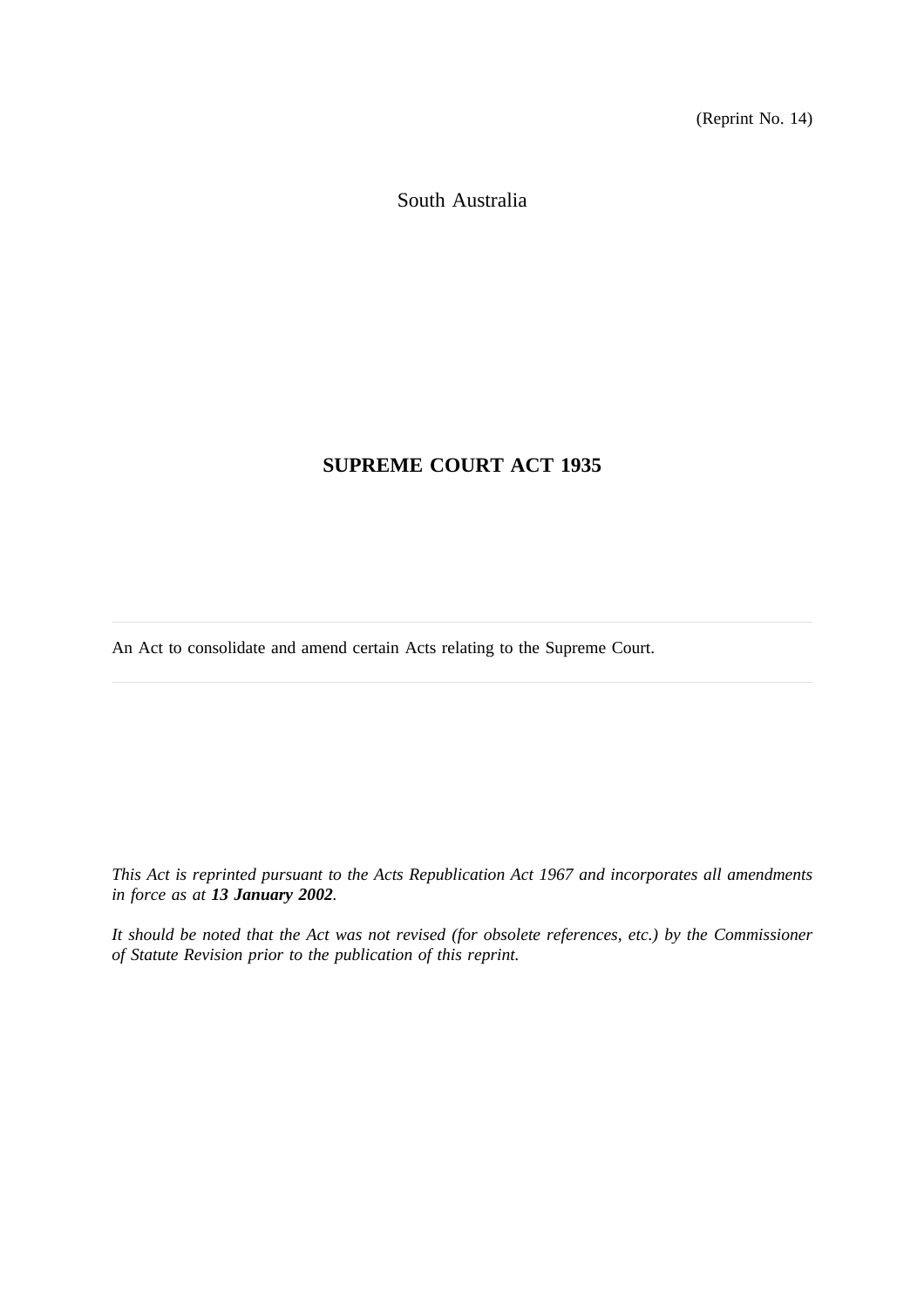## **SUPREME COURT ACT 1935**

being

Supreme Court Act 1935 No. 2253 of 1935 [Assented to 21 December  $1935$ ]<sup>1</sup>

as amended by

Statute Law Revision Act 1936 No. 2293 of 1936 [Assented to 8 October 1936] Supreme Court Act Amendment Act 1944 No. 38 of 1944 [Assented to 14 December 1944] Supreme Court Act Amendment Act 1947 No. 33 of 1947 [Assented to 4 December 1947] Supreme Court Act Amendment Act 1951 No. 6 of 1951 [Assented to 6 September 1951]<sup>2</sup> Supreme Court Act Amendment Act 1952 No. 13 of 1952 [Assented to 16 October 1952] Supreme Court Act Amendment Act 1953 No. 45 of 1953 [Assented to 17 December 1953] Statutes Amendment (Public Salaries) Act 1955 No. 3 of 1955 [Assented to 23 June 1955]<sup>3</sup> Supreme Court Act Amendment Act 1955 No. 12 of 1955 [Assented to 30 September 1955] Supreme Court Act Amendment Act 1958 No. 41 of 1958 [Assented to 27 November 1958]<sup>4</sup> Supreme Court Act Amendment Act 1960 No. 67 of 1960 [Assented to 24 November 1960] Supreme Court Act Amendment Act (No. 2) 1960 No. 71 of 1960 [Assented to 1 December 1960] Supreme Court Act Amendment Act 1962 No. 52 of 1962 [Assented to 15 November 1962] Supreme Court Act Amendment Act 1963 No. 29 of 1963 [Assented to 21 November 1963] Supreme Court Act Amendment Act 1965 No. 9 of 1965 [Assented to 23 September 1965] Supreme Court Act Amendment Act (No. 2) 1965 No. 49 of 1965 [Assented to 9 December 1965] Supreme Court Act Amendment Act (No. 1) 1966 No. 85 of 1966 [Assented to 1 December 1966]<sup>5</sup> Supreme Court Act Amendment Act 1967 No. 9 of 1967 [Assented to 30 March 1967] Supreme Court Act Amendment Act (No. 2) 1967 No. 21 of 1967 [Assented to 13 April 1967]<sup>6</sup> Supreme Court Act Amendment Act 1969 No. 10 of 1969 [Assented to 27 February 1969] Supreme Court Act Amendment Act (No. 2) 1969 No. 22 of 1969 [Assented to 26 June 1969] Supreme Court Act Amendment Act (No. 3) 1969 No. 62 of 1969 [Assented to 4 December 1969]<sup>7</sup> Supreme Court Act Amendment Act 1970 No. 14 of 1970 [Assented to 17 September 1970] Supreme Court Act Amendment Act (No. 2) 1970 No. 16 of 1970 [Assented to 17 September 1970] Supreme Court Act Amendment Act (No. 3) 1970 No. 58 of 1970 [Assented to 10 December 1970]<sup>8</sup> Judges' Pensions Act 1971 No. 30 of 1971 [Assented to 22 April 1971]<sup>9</sup> Supreme Court Act Amendment Act 1971 No. 49 of 1971 [Assented to 26 August 1971] Statutes Amendment (Judges' Salaries) Act 1972 No. 39 of 1972 [Assented to 13 April 1972] Supreme Court Act Amendment Act 1972 No. 40 of 1972 [Assented to 13 April 1972]<sup>10</sup> Crown Proceedings Act 1972 No. 41 of 1972 [Assented to 20 April  $1972$ ]<sup>11</sup> Statutes Amendment (Judges' Salaries) Act 1974 No. 8 of 1974 [Assented to 21 March 1974] Supreme Court Act Amendment Act 1974 No. 12 of 1974 [Assented to 28 March 1974]<sup>12</sup> Statutes Amendment (Judges' Salaries) Act 1975 No. 18 of 1975 [Assented to 27 March 1975] Statute Law Revision Act 1975 No. 24 of 1975 [Assented to 27 March 1975] Supreme Court Act Amendment Act 1978 No. 67 of 1978 [Assented to 26 October 1978]<sup>13</sup> Sheriff's Act 1978 No. 82 of 1978 [Assented to 30 November 1978]<sup>13</sup> Supreme Court Act Amendment Act 1980 No. 53 of 1980 [Assented to 3 July 1980] Statutes Amendment (Administration of Courts and Tribunals) Act 1981 No. 34 of 1981 [Assented to 19 March 1981]<sup>14</sup> Supreme Court Act Amendment Act 1982 No. 82 of 1982 [Assented to 16 September 1982] Judicial Remuneration Act 1982 No. 92 of 1982 [Assented to 14 October 1982]<sup>15</sup> Supreme Court Act Amendment Act 1983 No. 2 of 1983 [Assented to 14 April 1983]

*NOTE:*

- *Asterisks indicate repeal or deletion of text.*
- *Entries appearing in bold type indicate the amendments incorporated since the last reprint.*

Supreme Court Act Amendment Act (No. 2) 1983 No. 73 of 1983 [Assented to 3 November 1983] Statutes Amendment (Oaths and Affirmations) Act 1984 No. 56 of 1984 [Assented to 24 May 1984]<sup>16</sup>

*For the legislative history of the Act see Appendix.*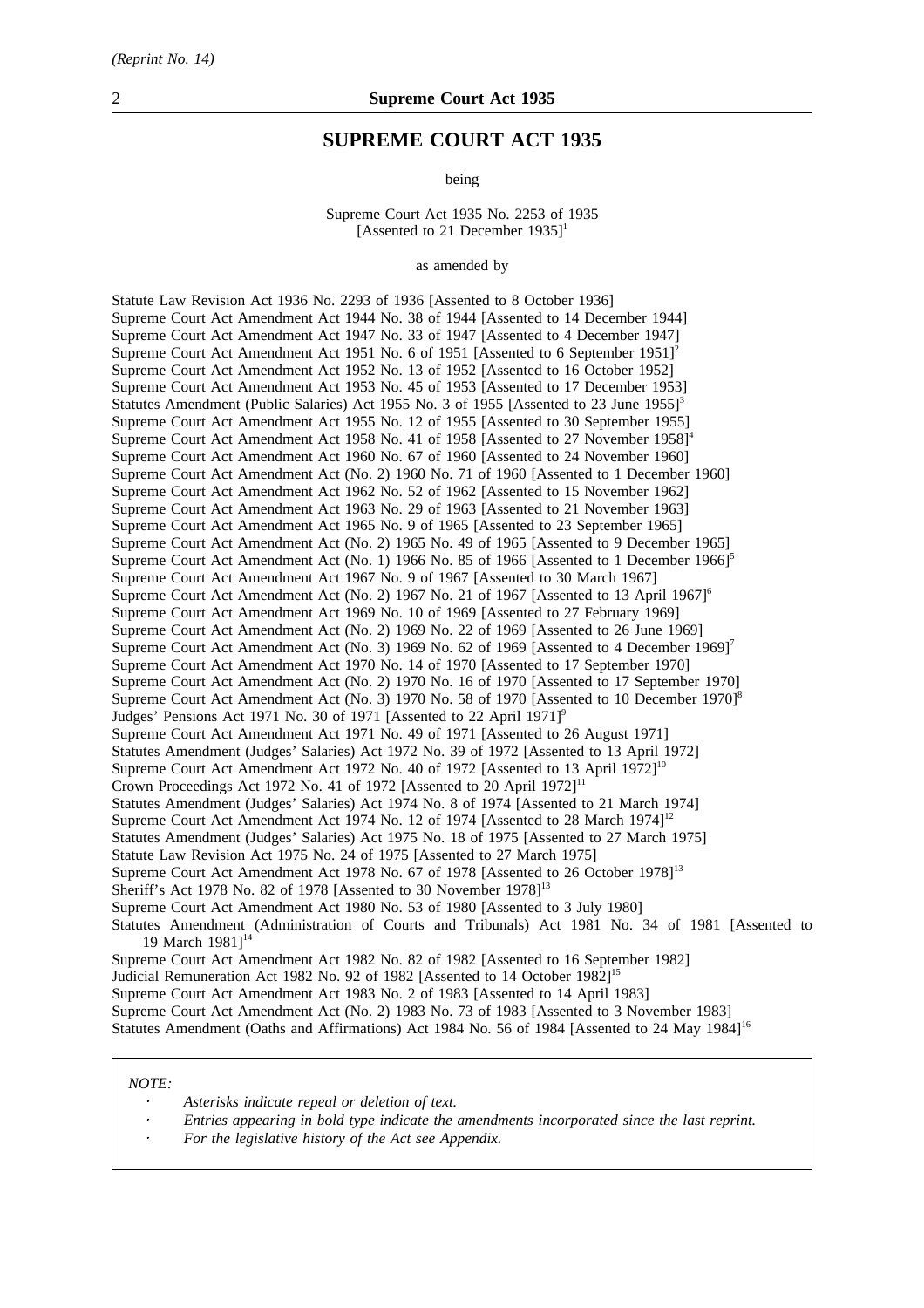Statutes Amendment (Bail) Act 1985 No. 6 of 1985 [Assented to 7 March 1985]<sup>17</sup>

Statutes Amendment (Remuneration) Act 1985 No. 59 of 1985 [Assented to 30 May 1985]<sup>18</sup>

Statutes Amendment (Courts) Act 1985 No. 70 of 1985 [Assented to 6 June 1985]<sup>19</sup>

Commercial Arbitration Act 1986 No. 102 of 1986 [Assented to 18 December 1986]<sup>20</sup>

Supreme Court Act Amendment Act 1987 No. 80 of 1987 [Assented to 19 November 1987]

Judicial Administration (Auxiliary Appointments and Powers) Act 1988 No. 95 of 1988 [Assented to 15 December 1988]

Statutes Amendment (Attorney-General's Portfolio) Act 1991 No. 33 of 1991 [Assented to 24 April 1991]<sup>21</sup>

Director of Public Prosecutions Act 1991 No. 49 of 1991 [Assented to 21 November 1991]<sup>22</sup>

Statutes Repeal and Amendment (Courts) Act 1991 No. 69 of 1991 [Assented to 12 December 1991]<sup>23</sup>

Statutes Amendment (Courts) Act 1993 No. 62 of 1993 [Assented to 27 May 1993]<sup>24</sup>

Statutes Amendment (Abolition of Compulsory Retirement) Act 1993 No. 75 of 1993 [Assented to 21 October 19931<sup>25</sup>

Statutes Amendment (Attorney-General's Portfolio) Act 1994 No. 21 of 1994 [Assented to 26 May 1994]<sup>26</sup>

Statutes Amendment (Courts) Act 1994 No. 43 of 1994 [Assented to 2 June 1994]<sup>27</sup>

Statutes Amendment (Recording of Interviews) Act 1995 No. 65 of 1995 [Assented to 10 August 1995]<sup>28</sup>

Statutes Amendment (Courts) Act 1995 No. 84 of 1995 [Assented to 30 November 1995]<sup>29</sup>

Statutes Amendment (Courts Administration Staff) Act 1995 No. 85 of 1995 [Assented to 30 November 1995 $]^{30}$ 

Statutes Amendment (Mediation, Arbitration and Referral) Act 1996 No. 46 of 1996 [Assented to 27 June 1996]<sup>31</sup>

Statutes Amendment (Attorney-General's Portfolio) Act 1996 No. 67 of 1996 [Assented to 15 August 1996]<sup>32</sup>

Supreme Court (Rules of Court) Amendment Act 1999 No. 6 of 1999 [Assented to 11 March 1999]<sup>33</sup>

Financial Sector Reform (South Australia) Act 1999 No. 33 of 1999 [Assented to 17 June 1999]<sup>34</sup>

Statutes Amendment (Magistrates Court Appeals) Act 1999 No. 66 of 1999 [Assented to 18 November 1999]<sup>35</sup> **Statutes Amendment (Courts and Judicial Administration) Act 2001 No. 69 of 2001 [Assented to**

**6 December 2001]36**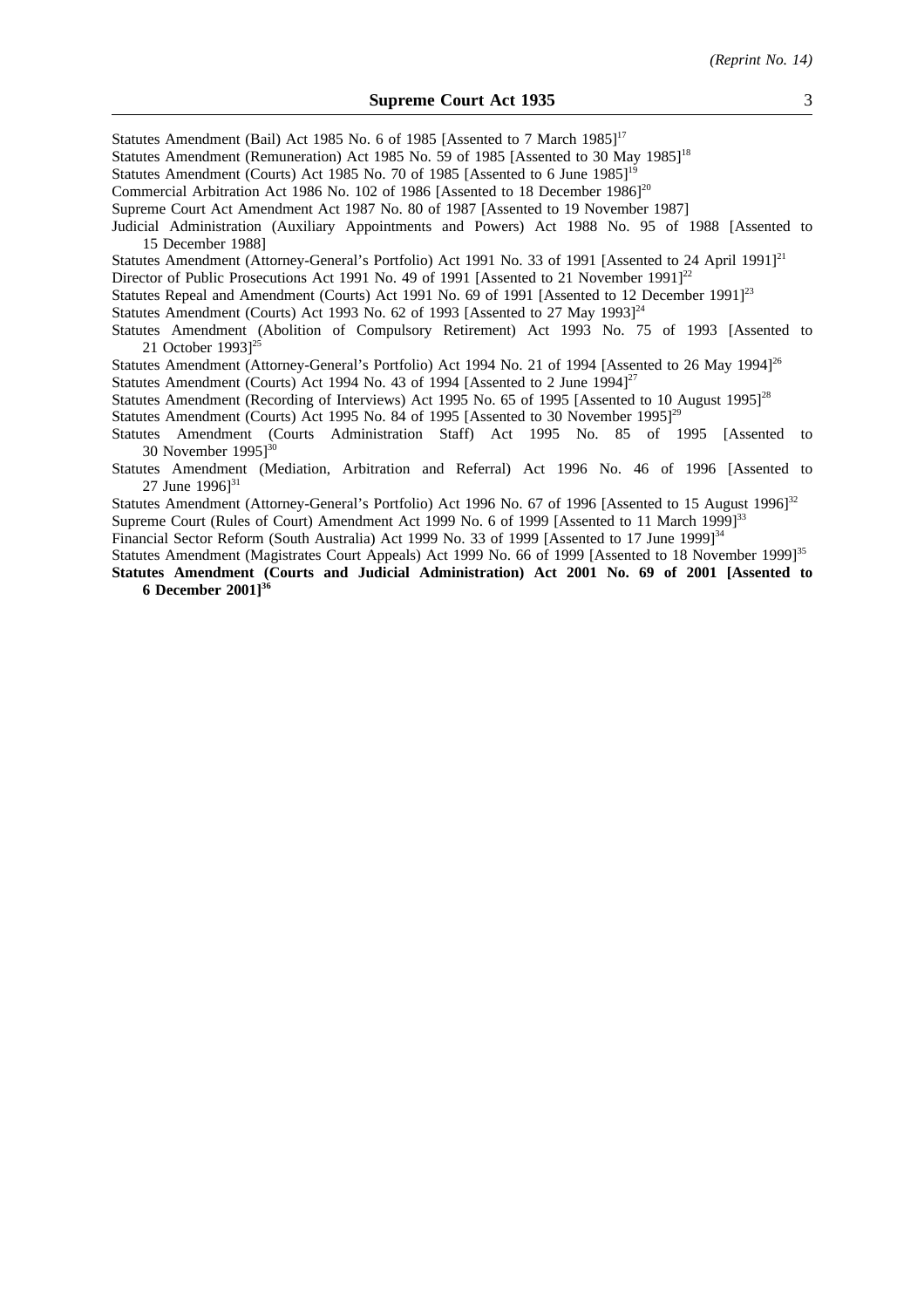| 4              | <b>Supreme Court Act 1935</b>                                                                                                                                                                                                                                                                                       |
|----------------|---------------------------------------------------------------------------------------------------------------------------------------------------------------------------------------------------------------------------------------------------------------------------------------------------------------------|
| $1\,$          | Came into operation 1 November 1937: Gaz. 25 March 1937, p. 646.                                                                                                                                                                                                                                                    |
| $\sqrt{2}$     | Came into operation 1 July 1951: s. 4.                                                                                                                                                                                                                                                                              |
| $\mathfrak{Z}$ | Came into operation 1 June 1955: s. $16(2)$ .                                                                                                                                                                                                                                                                       |
| $\overline{4}$ | Came into operation 1 July 1958: s. 4.                                                                                                                                                                                                                                                                              |
| $\sqrt{5}$     | Came into operation 12 January 1967: Gaz. 12 January 1967, p. 51.                                                                                                                                                                                                                                                   |
| 6              | Came into operation 22 June 1967: Gaz. 22 June 1967, p. 1850                                                                                                                                                                                                                                                        |
| $\tau$         | Came into operation 21 May 1970: Gaz. 21 May 1970, p. 1842.                                                                                                                                                                                                                                                         |
| 8              | Came into operation 1 January 1971: Gaz. 10 December 1970, p. 2646.                                                                                                                                                                                                                                                 |
| 9              | Came into operation 1 May 1971: Gaz. 22 April 1971, p. 2186.                                                                                                                                                                                                                                                        |
| $10\,$         | Came into operation 9 November 1972: Gaz. 9 November 1972, p. 2254.                                                                                                                                                                                                                                                 |
| 11             | Came into operation 14 December 1972: Gaz. 14 December 1972, p. 2630.                                                                                                                                                                                                                                               |
| 12             | Came into operation 20 June 1974: <i>Gaz</i> . 20 June 1974, p. 2450.                                                                                                                                                                                                                                               |
| 13             | Came into operation 6 July 1992: Gaz. 2 July 1992, p. 209.                                                                                                                                                                                                                                                          |
| 14             | Came into operation 1 July 1981: Gaz. 25 June 1981, p. 1896.                                                                                                                                                                                                                                                        |
| 15             | Came into operation 28 October 1982: Gaz. 28 October 1982, p. 1214.                                                                                                                                                                                                                                                 |
| 16             | Came into operation 1 July 1984: Gaz. 28 June 1984, p. 1897.                                                                                                                                                                                                                                                        |
| 17             | Came into operation 7 July 1985: Gaz. 9 May 1985, p. 1398.                                                                                                                                                                                                                                                          |
| 18             | Came into operation 13 June 1985: Gaz. 13 June 1985, p. 2132.                                                                                                                                                                                                                                                       |
| 19             | Came into operation 1 August 1985: Gaz. 11 July 1985, p. 92.                                                                                                                                                                                                                                                        |
| 20             | Came into operation 9 July 1987: Gaz. 9 July 1987, p. 57.                                                                                                                                                                                                                                                           |
| 21             | Came into operation 6 June 1991: Gaz. 6 June 1991, p. 1776.                                                                                                                                                                                                                                                         |
| 22             | Came into operation 6 July 1992: Gaz. 25 June 1992, p. 1869.                                                                                                                                                                                                                                                        |
| 23             | Came into operation 6 July 1992: Gaz. 2 July 1992, p. 209.                                                                                                                                                                                                                                                          |
| 24             | Came into operation (except s. 4) 1 July 1993: Gaz. 24 June 1993, p. 2047; s. 4 came into operation                                                                                                                                                                                                                 |
|                | 28 October 1993: Gaz. 27 October 1993, p. 1892.                                                                                                                                                                                                                                                                     |
| 25             | Came into operation 1 January 1994: s. 2.                                                                                                                                                                                                                                                                           |
| 26             | Came into operation 7 July 1994: Gaz. 7 July 1994, p. 4.                                                                                                                                                                                                                                                            |
| 27             | Came into operation 9 June 1994: Gaz. 9 June 1994, p. 1669                                                                                                                                                                                                                                                          |
| 28             | Clauses 2-4 of Sched. came into operation 21 December 1995: Gaz. 21 December 1995, p. 1760.                                                                                                                                                                                                                         |
| 29             | Came into operation 21 December 1995: Gaz. 21 December 1995, p. 1759.                                                                                                                                                                                                                                               |
| 30.            | $\frac{1}{2}$ $\frac{1}{2}$ $\frac{1}{2}$ $\frac{1}{2}$ $\frac{1}{2}$ $\frac{1}{2}$ $\frac{1}{2}$ $\frac{1}{2}$ $\frac{1}{2}$ $\frac{1}{2}$ $\frac{1}{2}$ $\frac{1}{2}$ $\frac{1}{2}$ $\frac{1}{2}$ $\frac{1}{2}$ $\frac{1}{2}$ $\frac{1}{2}$ $\frac{1}{2}$ $\frac{1}{2}$ $\frac{1}{2}$ $\frac{1}{2}$ $\frac{1}{2}$ |

- <sup>30</sup> Came into operation 14 December 1995: *Gaz*. 14 December 1995, p. 1641.
- <sup>31</sup> Came into operation 30 September 1996: *Gaz*. 29 August 1996, p. 808.<br> *Came into operation 17 October 1006: Gaz.* 17 October 1006, p. 1361
- <sup>32</sup> Came into operation 17 October 1996: *Gaz*. 17 October 1996, p. 1361.<br><sup>33</sup> Came into operation 23 April 1999: *Gaz*. 22 April 1999 p. 2171.
- <sup>33</sup> Came into operation 23 April 1999: *Gaz*. 22 April 1999, p. 2171.<br>Schodule (item 57) came into operation 1 July 1000; being the
- Schedule (item 57) came into operation 1 July 1999: being the date specified under section 3(16) of the *Financial Sector Reform (Amendments and Transitional Provisions) Act (No. 1) 1999* of the Commonwealth as the transfer date for the purposes of that Act.
- <sup>35</sup> Part 3 (s. 6) came into operation 3 January 2000: *Gaz*. 9 December 1999, p. 3114.
- **Part 14 (s. 32) came into operation 13 January 2002:** *Gaz***. 10 January 2002, p. 4.**

- 
- 
- 
- 
- 
- 
- 
- 
- 
- 
- 
- 
- 
- 
- 
- 
- 
- 
- 
- 
- 
- 
- 
- Came into operation (except s. 4) 1 July 1993: *Gaz*. 24 June 1993, p. 2047; s. 4 came into operation
- 
- 
-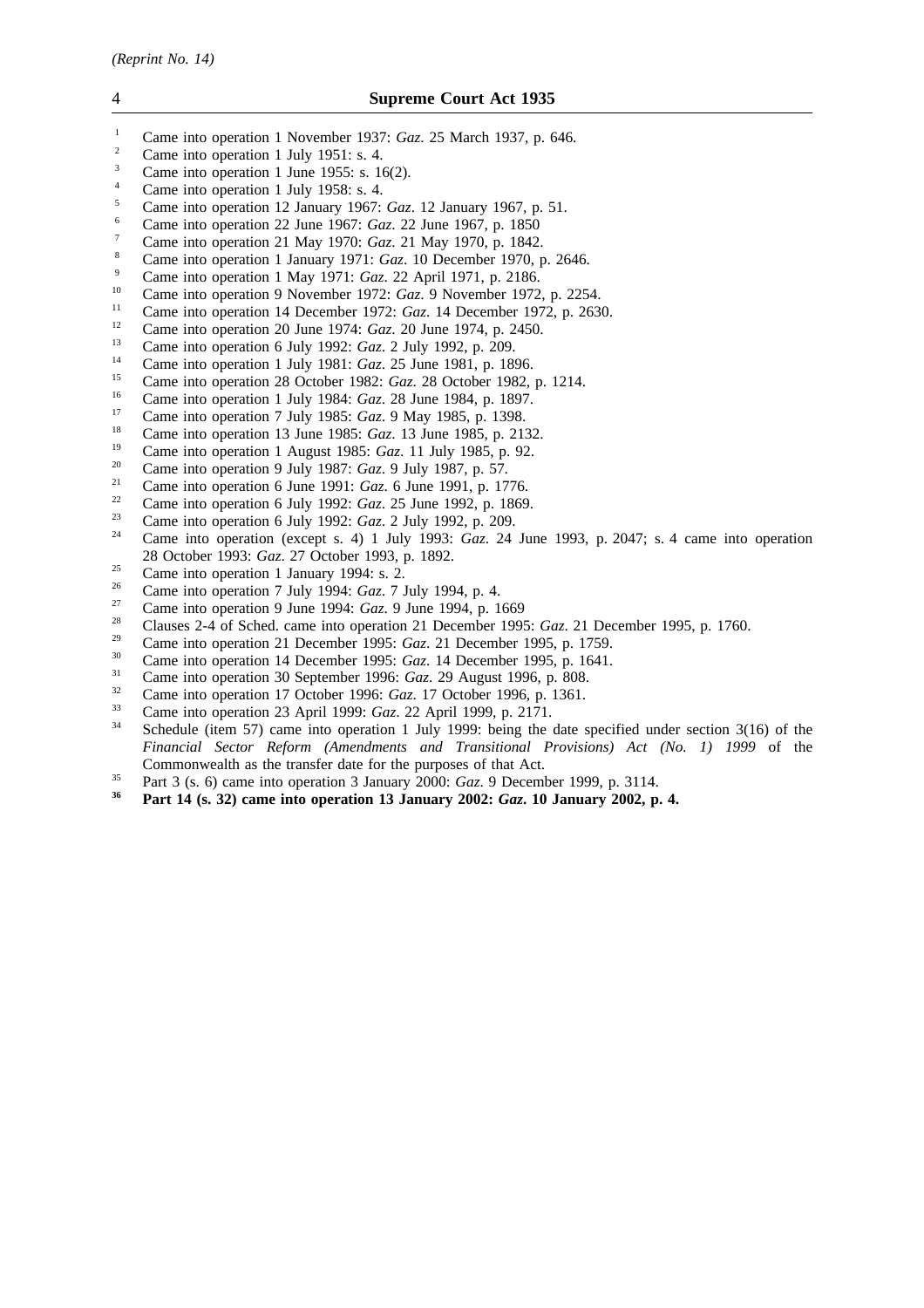## **SUMMARY OF PROVISIONS**

- 1. Short titles and commencement<br>2. Arrangement of Act
- 2. Arrangement of Act<br>3. Repeal
- 3. Repeal<br>4. Savings
- 4. Savings<br>5 Internret
- **Interpretation**

#### **PART 1**

#### **CONSTITUTION OF THE SUPREME COURT**

- 6. Continuance of Supreme Court
- 7. Constituent members of the court
- 8. Qualifications for appointment as judges and masters<br>9. Appointments to the court
- 9. Appointments to the court<br>9A. The Chief Justice
- 9A. The Chief Justice<br>10. Acting Chief Just
- Acting Chief Justice
- 11. Acting judges and acting masters
- 12. Remuneration of judges and masters
- 13. Salaries of Judges, and officers to be in lieu of fees
- 13A. Retirement of judges and masters
- 13B. Special leave

#### *Leave on Retirement*

- 13H. Pre-retirement leave
- 14. Certain interests not to disqualify
- 15. Seal of court
- 16. Councils of judges to consider procedure and administration of justice

#### **PART 2**

#### **JURISDICTION AND POWERS OF THE COURT**

#### *Jurisdiction*

- 17. General jurisdiction
- 18. Probate jurisdiction
- 19. Matrimonial jurisdiction

#### *Law and Equity*

- 20. Concurrent administration of law and equity<br>21 Equities of plaintiff
- 21. Equities of plaintiff<br>22. Equitable defences
- 22. Equitable defences
- 23. Counter-claims and third parties<br>  $24$  Equities appearing incidentally
- 
- 24. Equities appearing incidentally<br>25 Defence instead of injunction of Defence instead of injunction or prohibition
- 26. Common law and statutory rights and duties
- 27. Court to do complete justice in cause so as to avoid multiplicity of suits 28. Rules of equity to prevail where in conflict with common law
- Rules of equity to prevail where in conflict with common law

#### *Miscellaneous Powers*

- 29. Court may make orders to have effect of mandamus or injunction, and may appoint receivers
- 30. Damages in certain cases
- 30A. Power to direct payment to infant
- 30B. Power to make interim assessment of damages
- 30C. Power to award interest
- 31. Declaratory orders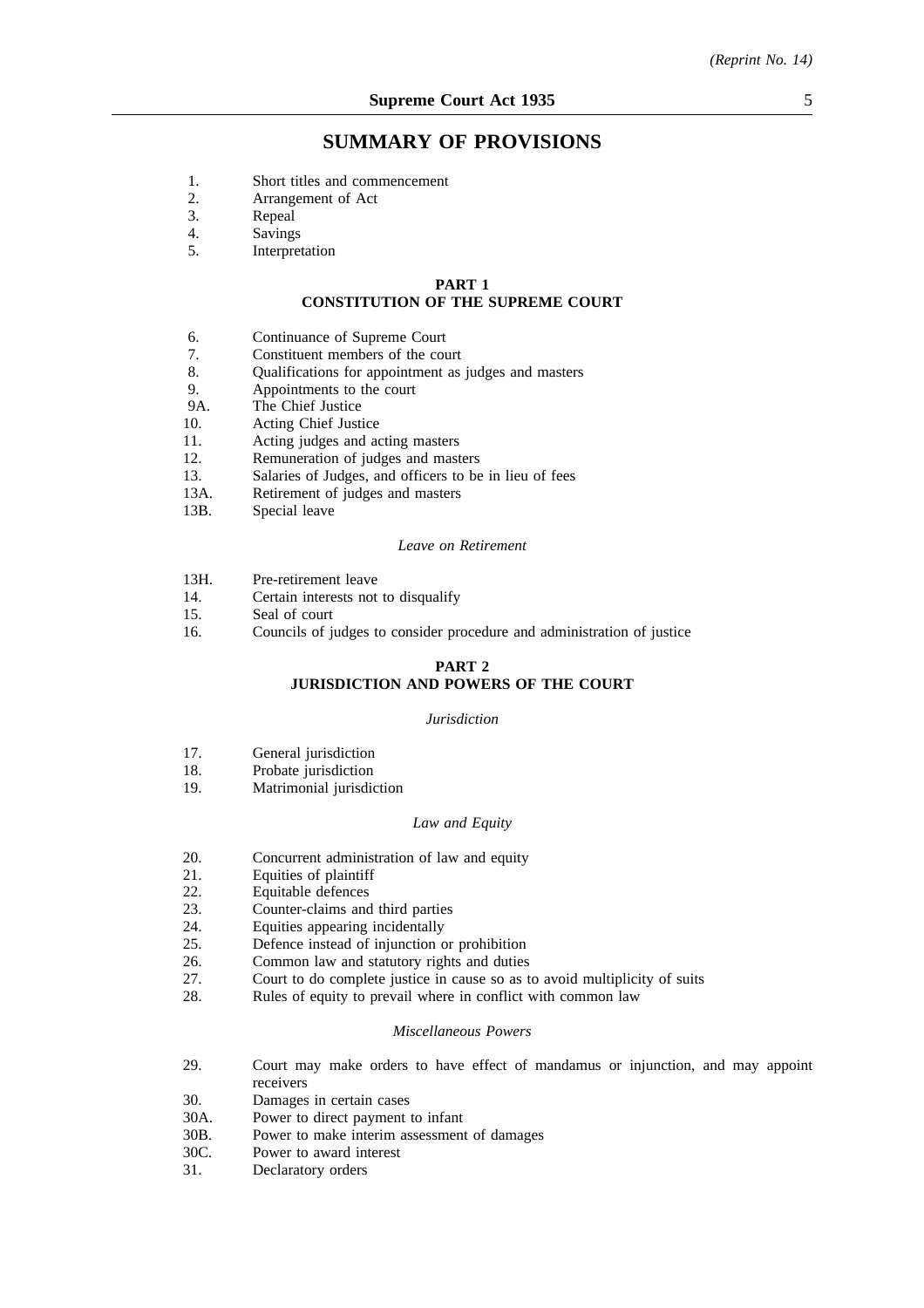- 32. Court may order mortgage instead of sale in certain cases 34. Court may direct sale of mortgaged property, etc.
- 34. Court may direct sale of mortgaged property, etc.<br>35. Power to require attendance of witnesses and proc
- 35. Power to require attendance of witnesses and production of evidentiary material
- 36. Appointment of commissioners for taking affidavits<br>38. Inspection of property in legal proceedings
- Inspection of property in legal proceedings
- 39. Vexatious proceedings
- 40. Power of court with regard to costs
- 41. Power to revive orders on abatement of cause

## **PART 3**

## **SITTINGS AND DISTRIBUTION OF BUSINESS**

- 42. Abolition of terms<br>43. Reference to terms
- Reference to terms for computing time
- 44. Sitting in vacation
- 45. Time and place of sittings
- 46. Adjournment from time to time and place to place
- 46A. Sittings in open court or in chambers<br>46B. Sittings required by proclamation
- 46B. Sittings required by proclamation<br>47. Power to sit in several iurisdiction
- 47. Power to sit in several jurisdictions at one time 48. Jurisdiction of Full Court, single judge and mas
- 48. Jurisdiction of Full Court, single judge and master 49. Cases or points of law reserved for Full Court
- 49. Cases or points of law reserved for Full Court 50. Appeals against decisions of judges and master
- Appeals against decisions of judges and masters
- 51. Applications for leave to appeal

## **PART 3A**

## **THE LAND AND VALUATION COURT**

- 62A. Interpretation
- 62B. Transitional provisions
- 62C. Establishment of Land and Valuation Court
- 62D. Jurisdiction of the Court
- 62E. Reference of matters involving question of valuation
- 62F. Appeals and cases stated
- 62G. Right of Crown
- 62H. Rules of Court
- 62I. Sittings of Court

## **PART 4 PROCEDURE GENERALLY**

- 63. Criminal procedure
- 64. Saving of existing procedure

#### *Mediation, Arbitration and Referral for Report*

- 65. Mediation and conciliation
- 66. Trial of issues by arbitrator
- 67. Expert reports

#### *Assessors*

71. Assessors

#### *Rules of Court*

72. Rules of court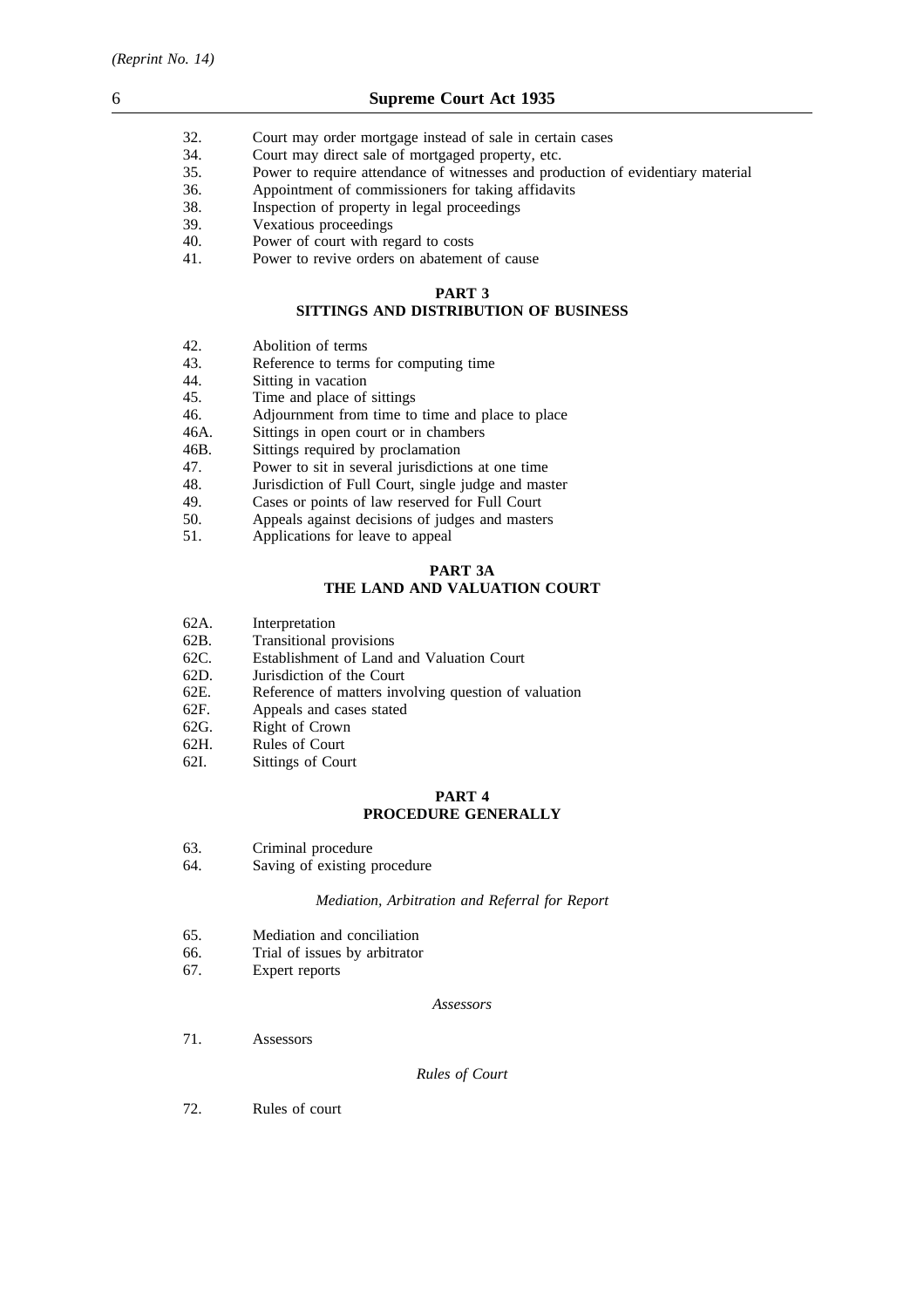#### **PART 6 OFFICERS OF THE COURT**

#### *The Registrar*

82. The registrar

#### *Tipstaves*

- 106. Appointment of tipstaves<br>107. Duty of tipstaves
- 107. Duty of tipstaves<br>108. Other duties
- Other duties

*Further Provisions as to Officers*

- 109. Appointment of other officers
- 110. Duties of officers<br>110A. Administrative an
- 110A. Administrative and ancillary staff<br>110B. Responsibilities of non-iudicial sta
- Responsibilities of non-judicial staff

## **PART 7 MISCELLANEOUS PROVISIONS**

- 111. Rules as to division of loss upon collision at sea 112. Damages for personal injuries
- 112. Damages for personal injuries<br>113. Right of contribution
- 113. Right of contribution<br>114 Interest on judoment
- 114. Interest on judgment debts<br>117 Orders to bring prisoners for
- 117. Orders to bring prisoners for examination<br>118 Legal process
- 118. Legal process<br>118A. Service
- Service

#### *Suitors' Funds*

- 119. Suitors' funds to vest in master
- 120. Securities in court<br>121. Liability of Treasu
- 121. Liability of Treasurer for default of master<br>122. Banking and investment of suitors' funds
- 122. Banking and investment of suitors' funds<br>123. Investments made under order of the cour
- 123. Investments made under order of the court<br>124. Validity of payments, etc., pursuant to rules
- Validity of payments, etc., pursuant to rules of court
- 125. Remittances by post
- 126. Power to appoint deputies
- 127. Rules of Court
- 128. Payment to the Treasurer of unclaimed suitors' funds
- 129. Party subsequently claiming may petition the Supreme Court, etc.
- 130. Court fees
- 131. Accessibility of evidence, etc.

#### **SCHEDULE**

#### *Acts Repealed*

#### **APPENDIX LEGISLATIVE HISTORY**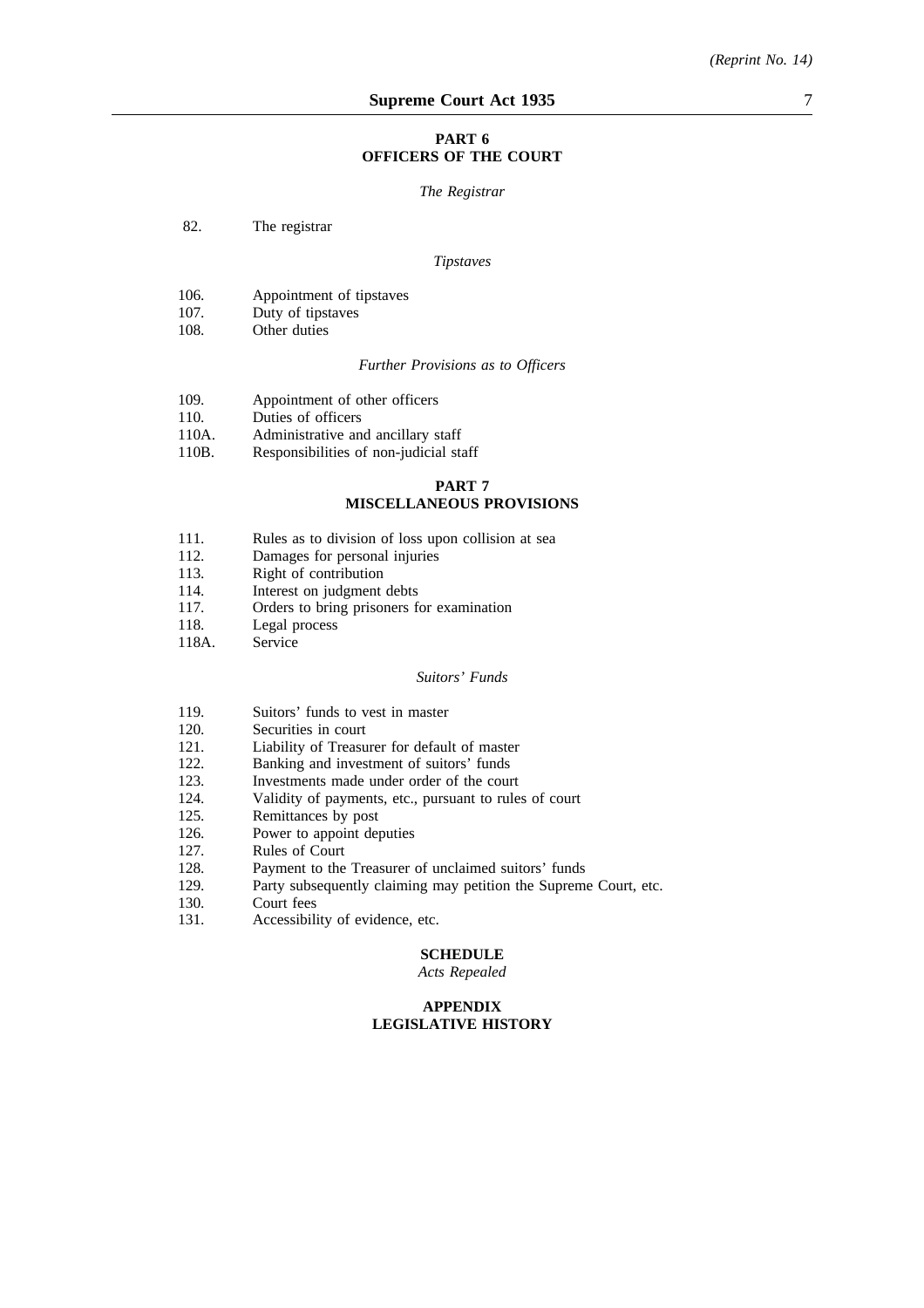## **The Parliament of South Australia enacts as follows:**

## **Short titles and commencement**

**1.** This Act may be cited as the *Supreme Court Act 1935* and shall come into operation on a day to be fixed by the Governor by proclamation.

## **Arrangement of Act**

**2.** This Act is divided into Parts as follows:—

PART 1—Constitution of the court.

PART 2—Jurisdiction and powers of the court.

PART 3—Sittings and distribution of business.

PART 3A—The Land and Valuation Court.

PART 4—Procedure generally.

PART 5—Proceedings by and against the Crown.

PART 6-Officers of the court.

PART 7—Miscellaneous provisions.

## **Repeal**

**3.** The Acts mentioned in the schedule to this Act are repealed to the extent shown in that schedule:

Provided that—

- *(a)* the repeal shall not affect any principle or rule of law, or any established jurisdiction, notwithstanding that the same may have been affirmed by, or derived from, any of the repealed enactments; and
- *(b)* any rule, order, or regulation made, and any commission issued, direction given, or thing done, under any enactment repealed by this Act shall continue in force so far as it could have been made, issued, given, or done under this Act, and shall have effect as if it had been so made, issued, given, or done.

#### **Savings**

**4.** (1) Nothing in this Act shall—

- *(a)* take away or impair any substantive right or privilege of any person:
- *(b)* affect any rule of practice or procedure existing at the time of the passing of this Act except to the extent expressly mentioned in this Act or in any rules of court made under this Act:
- *(c)* revive any law, enactment, regulation, or rule of court not in force at the time of the passing of this Act:
- *(d)* affect in any way anything done or suffered before the passing of this Act under any Act repealed by this Act:
- *(e)* affect in any way any proceedings pending at the time of the passing of this Act.

(2) Save as otherwise expressly provided, nothing in this Act shall affect the operation of any enactment, which is in force at the commencement of this Act, and is not repealed by this Act.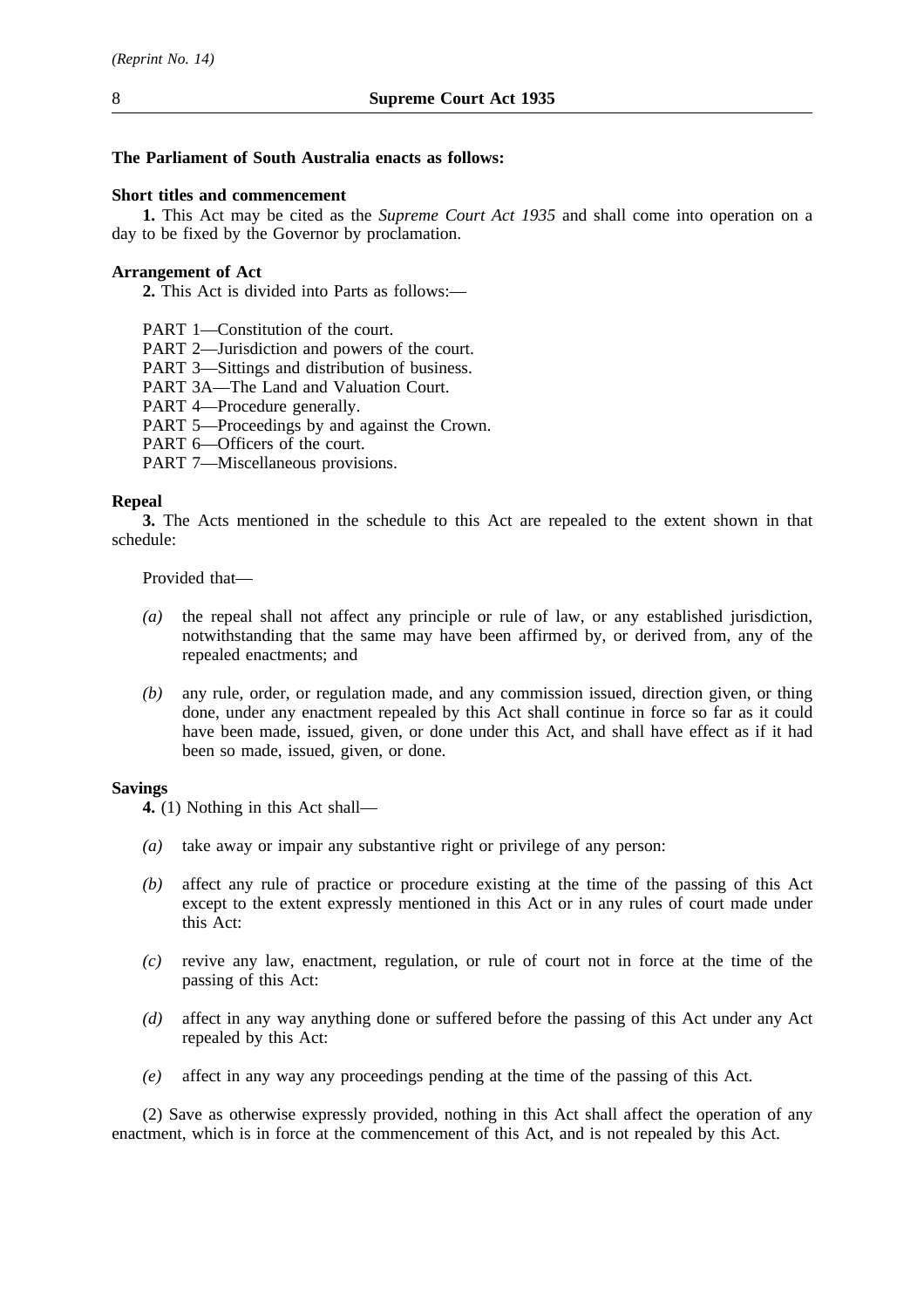#### **Interpretation**

**5.** (1) In this Act, unless the context otherwise requires, or some other meaning is clearly intended—

"**court**" means the Supreme Court of South Australia;

"**cause**" includes any action, suit, or other original proceeding between a plaintiff and a defendant;

"**defendant**" includes every person served with any writ of summons or process or served with notice of, or entitled to attend any proceeding;

"**evidentiary material**" means any document, object or substance of evidentiary value in proceedings before the court and includes any document, object or substance that should, in the opinion of the court, be produced for the purpose of enabling the court to determine whether or not it has evidentiary value;

"**existing**" means existing at the time of the passing of this Act;

"**formerly**", when used in relation to the courts or the law or practice in England, means prior to the *Supreme Court of Judicature Act 1873* and when used in relation to the court or the law or practice in South Australia, means before the passing of the *Supreme Court Act 1878*;

"**Full Court**" means the Supreme Court consisting of—

- *(a)* not less than three judges; or
- *(b)* if three judges are not available to sit in the Full Court, any two judges;

"**judge**" includes the Chief Justice and any puisne judge of the court;

"**judgment**" includes decree;

"**jurisdiction**" of the court includes powers and authorities (whether of a judicial, ministerial or administrative nature) vested in the court, a judge, or a master by law or custom;

"**master**" means a person holding the office of master of the court;

"**matter**" includes every proceeding in the court not in a cause;

"**order**" includes rule;

"**parties**" includes as well as the plaintiff and defendant in the action any person not originally a party against whom any counterclaim is set up, or who has been served with notice to appear under any of the rules of court; and also every person served with notice of or attending any proceeding, although not named on the record;

"**petitioner**" includes every person making any application to the court, either by petition, motion, or summons, otherwise than as against any defendant;

"**plaintiff**" includes every person asking any relief (otherwise than by way of counterclaim as a defendant) against any other person by any form of proceeding, whether the same be taken by action, suit, petition, motion, summons, or otherwise;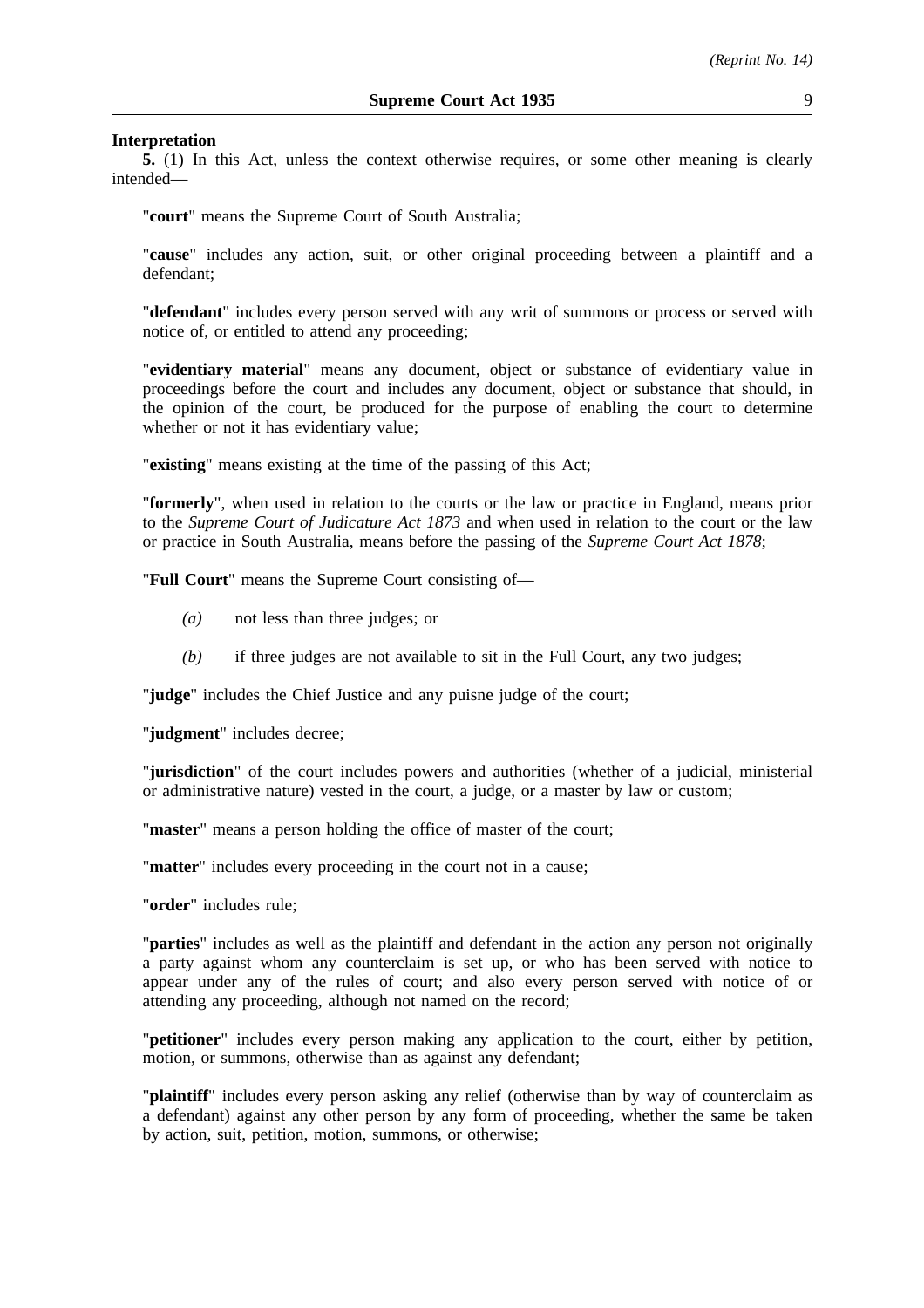"**pleading**" includes any petition or summons, and also the statement in writing of the claim or demand of any plaintiff and of the defence of any defendant thereto, and also any other matter by rules of court to be included under the term "**pleading**";

"**registrar**" means a person holding, or acting in, the office of registrar of the court;

"**rules of court**" includes forms;

"**suit**" includes action;

"**suitors' funds**" means moneys in the custody or charge of the court that have been paid into the court for or on account of, or to the use or credit of, any person in a cause or matter, and includes interest and accretions upon any such moneys.

(2) Subject to the rules of court, a reference in an Act, or in any regulation, by-law, or instrument made under an Act, to the master or a deputy master of the court shall—

- *(a)* where the reference occurs in connection with the performance of an act of a judicial nature—be construed as a reference to a master; and
- *(b)* where the reference occurs in connection with the performance of an act of an administrative nature—be construed as a reference to the registrar.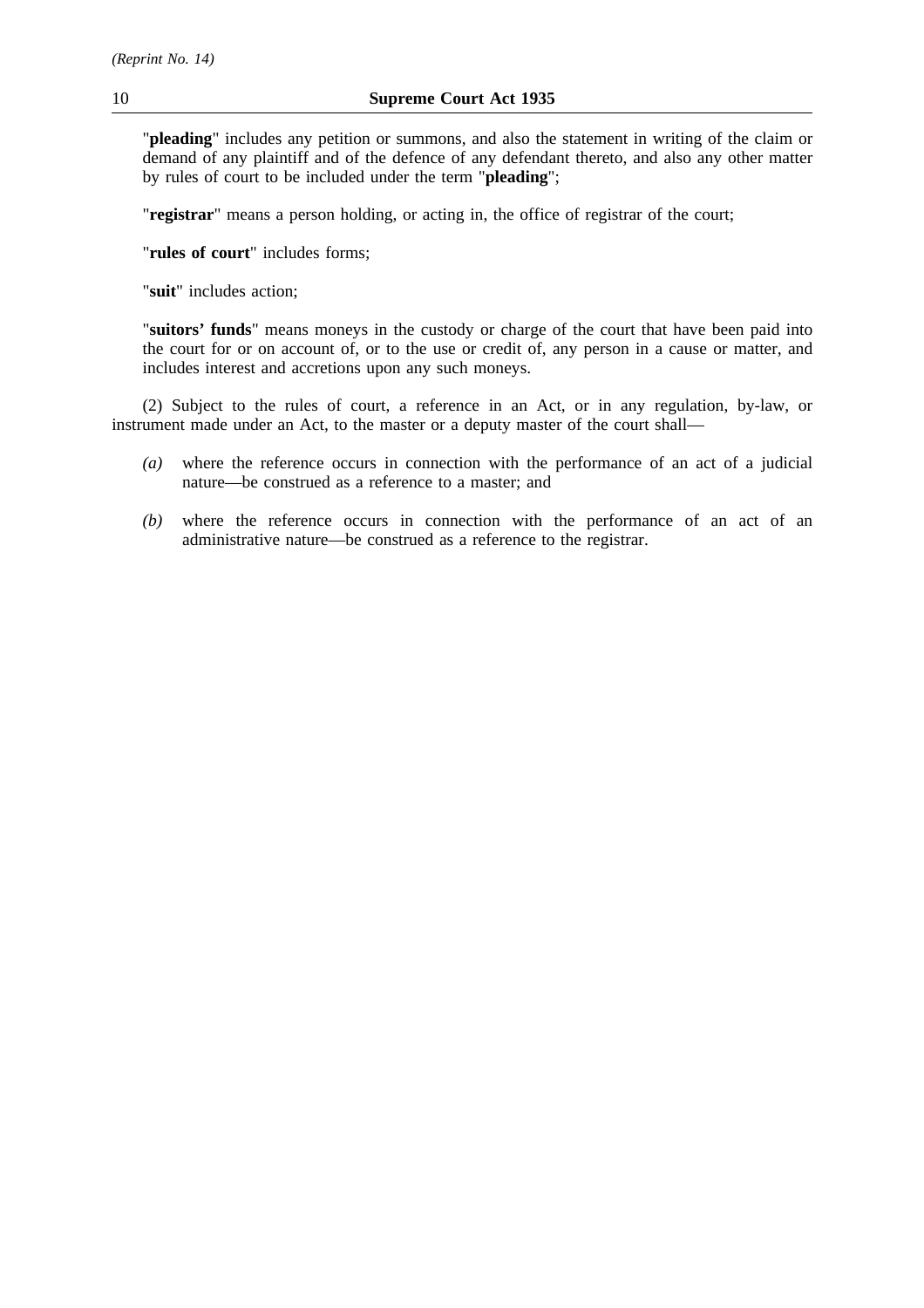## **PART 1**

## **CONSTITUTION OF THE SUPREME COURT**

## **Continuance of Supreme Court**

**6.** The Supreme Court of South Australia as by law established is hereby continued as the superior court of record, in which has been vested all such jurisdiction (whether original or appellate) as is at the passing of this Act vested in, or capable of being exercised by that court.

#### **Constituent members of the court**

**7.** (1) The court shall be constituted of the Chief Justice, the puisne judges and the masters appointed, and for the time being holding office, under this Act.

(2) Subject to any express provision in this or any other Act, all the judges shall have, in all respects, equal power, authority and jurisdiction and the masters shall have power, authority and jurisdiction to the extent authorised by this or any other Act or by rules of court made under this or any other Act.

(3) The puisne judges shall be styled "Justices of the Supreme Court of South Australia".

(4) A Master is, while holding that office, also a District Court Judge.

## **Qualifications for appointment as judges and masters**

**8.** (1) No person shall be qualified for appointment as a puisne judge of the court unless he is a practitioner of the court of not less than ten years' standing.

(2) No person shall be qualified for appointment as Chief Justice unless he is a practitioner of the court of not less than fifteen years' standing or a puisne judge of the court.

(3) No person shall be qualified for appointment as a master unless he is a practitioner of the court of not less than seven years standing.

(4) For the purpose of determining whether a practitioner of the court has the standing necessary for appointment as a judge or master, periods of legal practice and (where relevant) judicial service within and outside the State will be taken into account.

#### **Appointments to the court**

**9.** (1) Whenever necessary, the Governor shall appoint a qualified person to hold the office of judge of the court with the tenure prescribed by the *Constitution Act 1934-1980*, but subject to the provisions of this Act as to retirement.

(2) Appointments to the office of master shall be made by the Governor whenever necessary.

(3) Subject to the provisions of this Act as to retirement, the commission of a master shall remain in full force during his good behaviour but the Governor may, upon the address of both Houses of Parliament, remove a master from office and revoke his commission.

#### **The Chief Justice**

**9A.** (1) The Chief Justice is the principal judicial officer of the court.

(2) The Chief Justice is responsible for the administration of the court.

#### **Acting Chief Justice**

**10.** (1) If the Chief Justice is absent on leave, or for any reason is unable for the time being to perform the duties of his office, the Governor may appoint a puisne judge of the court to be Acting Chief Justice thereof until the Chief Justice returns to the execution of the duties of his office.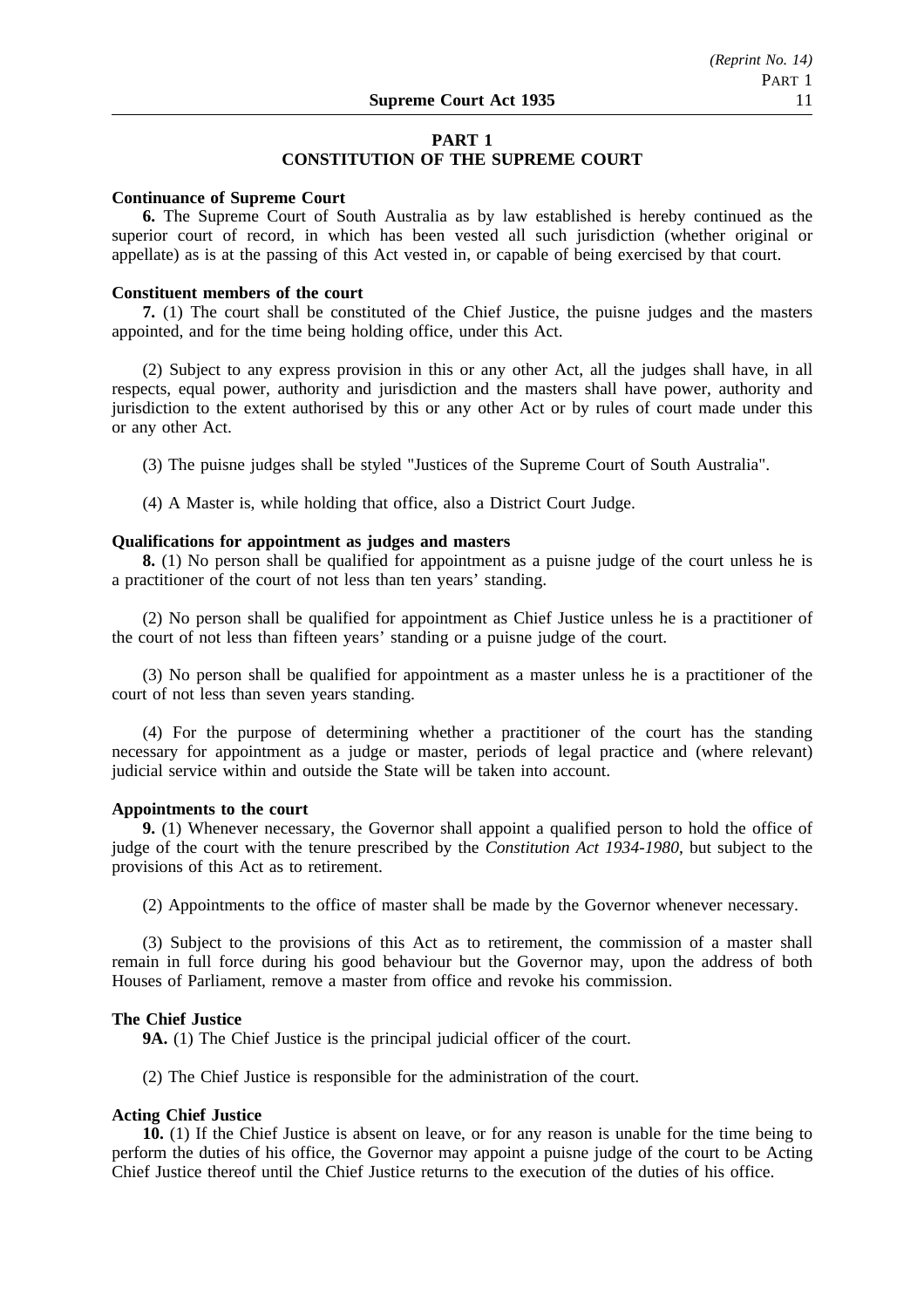(2) Upon every such appointment any power or duty, which is attached by this or any other Act to the office of the Chief Justice, shall devolve upon the judge so appointed, and in default of any such appointment, shall devolve (during the absence or inability of the Chief Justice) upon the senior puisne judge.

## **Acting judges and acting masters**

**11.** (1) Where it appears necessary or desirable to do so in the interests of the administration of justice, the Governor may, subject to subsection (6)—

- $(a)$  appoint a person who is qualified for appointment as a puisne judge as an acting judge; or
- *(b)* appoint a person who is qualified for appointment as a master as an acting master.

(1a) A former judge or master who has retired from office is eligible for appointment as an acting judge or an acting master.

(1b) An appointment under this section will be for a term not exceeding 12 months.

(2) The jurisdiction of the court is exercisable by an acting judge to the same extent as by a judge, and by an acting master to the same extent as by a master.

(3) An acting judge or acting master has the same privileges and immunities as a judge or master.

\*\*\*\*\*\*\*\*\*\*

(5) An acting judge or an acting master may, notwithstanding the expiration of the period of his appointment, complete the hearing of any proceedings part-heard by him before the expiration of that period and, in relation to any such proceedings, shall be deemed to continue as an acting judge, or acting master.

(6) A Deputy President of the Industrial Court or a District Court Judge shall not be appointed as an acting judge under subsection (1) except on the recommendation of the Chief Justice made with the concurrence of the President of the Industrial Court or the Senior Judge of the District Court, as the case requires.

#### **Remuneration of judges and masters**

**12.** (1) The Chief Justice and each puisne judge are entitled to salary and allowances at rates determined by the Remuneration Tribunal in relation to the respective offices.

(2) A master is entitled to salary and allowances at the rates applicable to a District Court Judge.

(3) A rate of salary for a judge or master cannot be reduced by determination of the Remuneration Tribunal.

(4) The remuneration of the judges and masters is payable from the General Revenue of the State, which is appropriated to the necessary extent.

#### **Salaries of Judges, and officers to be in lieu of fees**

**13.** The salaries of the judges, and of the officers of the court, shall be in lieu of all fees or other emoluments whatsoever, it being the intent of this Act that the judges and the officers of the court shall derive no emolument from any fees payable under the authority of this Act, but that such fees shall be paid to the Treasurer in aid of the general revenue of the State.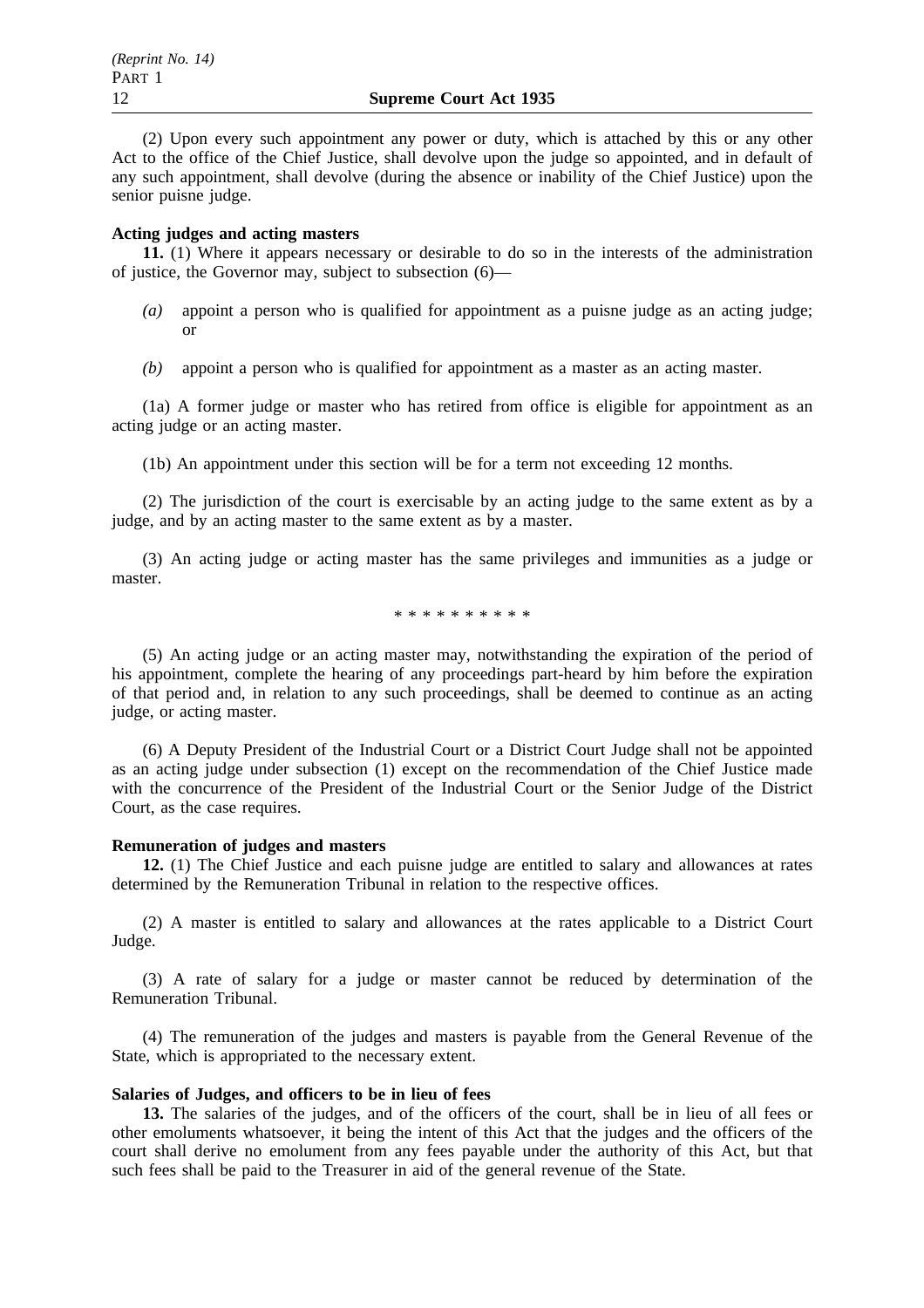## **Retirement of judges and masters**

**13A.** (1) A judge or master shall retire on reaching the age of seventy years.

(2) Section 74 of the *Constitution Act 1934-1980* shall be read subject to this section.

(3) A judge or master who retires or resigns may nevertheless complete the hearing and determination of proceedings part-heard by him before his retirement or resignation and, in relation to any such proceedings, shall be deemed to continue as a judge or master (as the case may require).

## **Special leave**

**13B.** (1) A judge may apply to the Chief Justice for special leave without remuneration.

(2) The Governor may, on the recommendation of the Chief Justice, grant an application for special leave under this section.

(3) A period of special leave under this section will not be taken to be judicial service within the meaning of the *Judges' Pensions Act 1971*.

\*\*\*\*\*\*\*\*\*\*

## *Leave on Retirement*

#### **Pre-retirement leave**

**13H.** (1) Subject to this section, the Governor may grant to any judge or master immediately prior to his retirement not more than six months leave of absence on full salary.

(2) Where a judge or master retires or resigns without taking any leave which had been or could have been granted to him under subsection (1) of this section, the Governor may direct that a cash payment be made to him in lieu of the leave not so taken. The payment shall not exceed the amount of the salary of the judge or master for a period equal to the period of the leave not so taken, calculated at the rate at which he was being paid at the time of the retirement or resignation.

(3) A direction under subsection (2) of this section may be given before or after the retirement or resignation of the judge or master and a payment under that subsection may be made before or after that retirement or resignation.

(4) If any judge or master dies before the commencement or during the currency of any leave granted or before such leave has been granted pursuant to subsection (1) of this section the Governor may, in respect of the period of the leave so granted or the unexpired portion thereof, or in respect of the period of the leave which might have been granted (according to the circumstances of the case), pay to the dependants (if any) of such judge or master the amounts of salary which would have been payable to such judge or master himself if he had survived. If the judge or master died without leaving any dependants the Governor may pay the said amounts of salary to his personal representatives.

Any question as to—

- I. Whether there are any dependants in any particular case, or who are the dependants:
- II. What dependant or dependants shall be entitled to the benefit of payments made under this subsection, and in what proportions if more than one dependant,

shall be settled by the Governor, as he deems proper.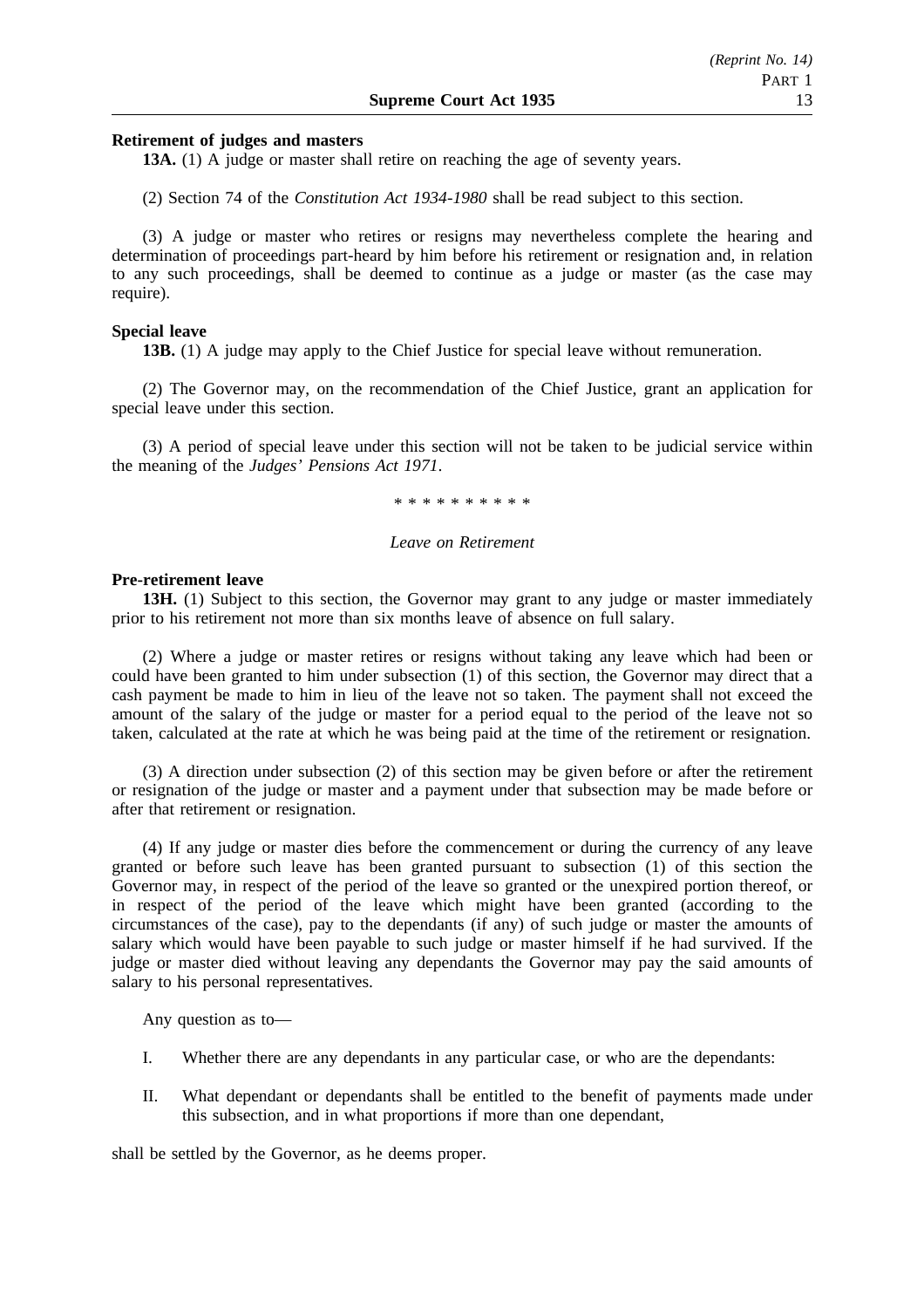In this subsection the terms—

"**dependants**" means those members of the family of a judge or master who were wholly or in part dependent upon his earnings at the time of his death;

"**members of the family**" includes wife or husband, parents, grandparents, step-parents, children, grandchildren, step-children, brothers, sisters, half-brothers and half-sisters.

(5) Where leave is granted to any judge or master under this section, that judge or master may, at the commencement of such leave, be paid the total salary which would be payable to him during the currency of the leave.

(6) This section shall not apply to a master who was, immediately before the commencement of the *Statutes Amendment (Administration of Courts and Tribunals) Act 1981*, the master or a deputy master of the court.

## **Certain interests not to disqualify**

**14.** A judge or master of the court shall not be incapable of acting in his judicial office in any proceeding by reason of his being one of several ratepayers or taxpayers or one of any other class of persons liable in common with others to contribute to or to be benefited by any rate or tax which may be increased, diminished or in any way affected by that proceeding.

## **Seal of court**

**15.** (1) The court shall continue to have and use a seal bearing a device or impression of the Royal Arms, within an exergue or label surrounding the same, and with the following inscription:—"Supreme Court, South Australia"; and the said seal shall be kept in the custody of the registrar.

(2) There shall also be kept and used such other seals as are required for the business of the court, and such seals shall be in such form and kept in such custody as the Chief Justice directs.

(3) All documents and exemplifications and copies thereof purporting to be sealed with any such seal shall be receivable in evidence without further proof of the seal.

## **Councils of judges to consider procedure and administration of justice**

**16.** The judges shall—

- *(a)* assemble once at least in every year for the purpose of considering the operation of this Act and of the rules of court for the time being in force, and also the working of the several offices, and the arrangements relative to the duties of the officers of the court respectively, and of inquiring and examining into any defects which appear to exist in the system of procedure or the administration of the law in the said court; and
- *(b)* report annually to the Attorney-General of the State what (if any) amendments it would, in their judgment, be expedient to make in this Act, or otherwise relating to the administration of justice, and what other provisions (if any) which cannot be carried into effect without the authority of Parliament, it would be expedient to make for the better administration of justice.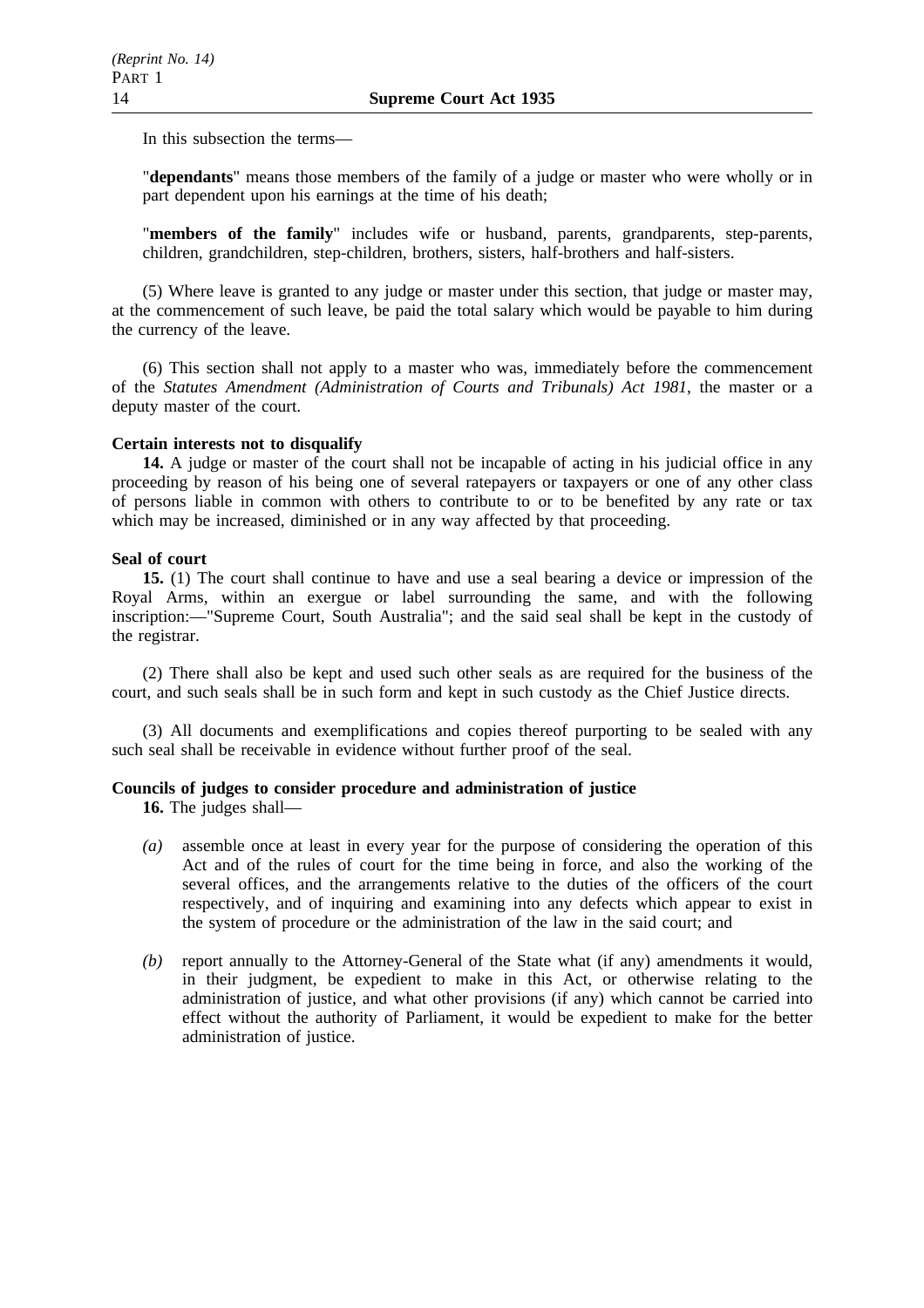## **PART 2 JURISDICTION AND POWERS OF THE COURT**

## *Jurisdiction*

## **General jurisdiction**

**17.** (1) The court shall be a court of law and equity.

- (2) There shall be vested in the court—
- *(a)* the like jurisdiction, in and for the State, as was formerly vested in, or capable of being exercised by, all or any of the courts in England, following:—
	- (i) The High Court of Chancery, both as a common law court and as a court of equity:
	- (ii) The Court of Queen's Bench:
	- (iii) The Court of Common Pleas at Westminster:
	- (iv) The Court of Exchequer both as a court of revenue and as a court of common law:
	- (v) The courts created by commissions of assize:
- *(b)* such other jurisdiction, whether original or appellate, as is vested in, or capable of being exercised by the court:
- *(c)* such other jurisdiction as is in this Act conferred upon the court.

## **Probate jurisdiction**

**18.** The court shall, in relation to probates and letters of administration, have the following jurisdiction, that is to say:—

- *(a)* The like voluntary and contentious jurisdiction and authority in and for the State in relation to the granting or revoking of probate of wills, and administration of the effects of deceased persons, as was vested in or exercisable by the Court of Probate established in England under the *Court of Probate Act 1857*, together with full authority to hear and determine all questions relating to testamentary causes and matters:
- *(b)* The like jurisdiction and powers with respect to the real estate of deceased persons as it has with respect to the personal estate of deceased persons:
- *(c)* All probate jurisdiction which, under or by virtue of any enactment not repealed by this Act, is vested in or capable of being exercised by the court.

## **Matrimonial jurisdiction**

**19.** There shall be vested in the court—

*(a)* the like jurisdiction in relation to matrimonial causes and matters as was immediately before the commencement of the *Matrimonial Causes Act 1857* vested in or exercisable by any ecclesiastical court or person in England in respect of divorce *a mensa et thoro*, nullity of marriage, jactitation of marriage or restitution of conjugal rights, and in respect of any matrimonial cause or matter except marriage licences: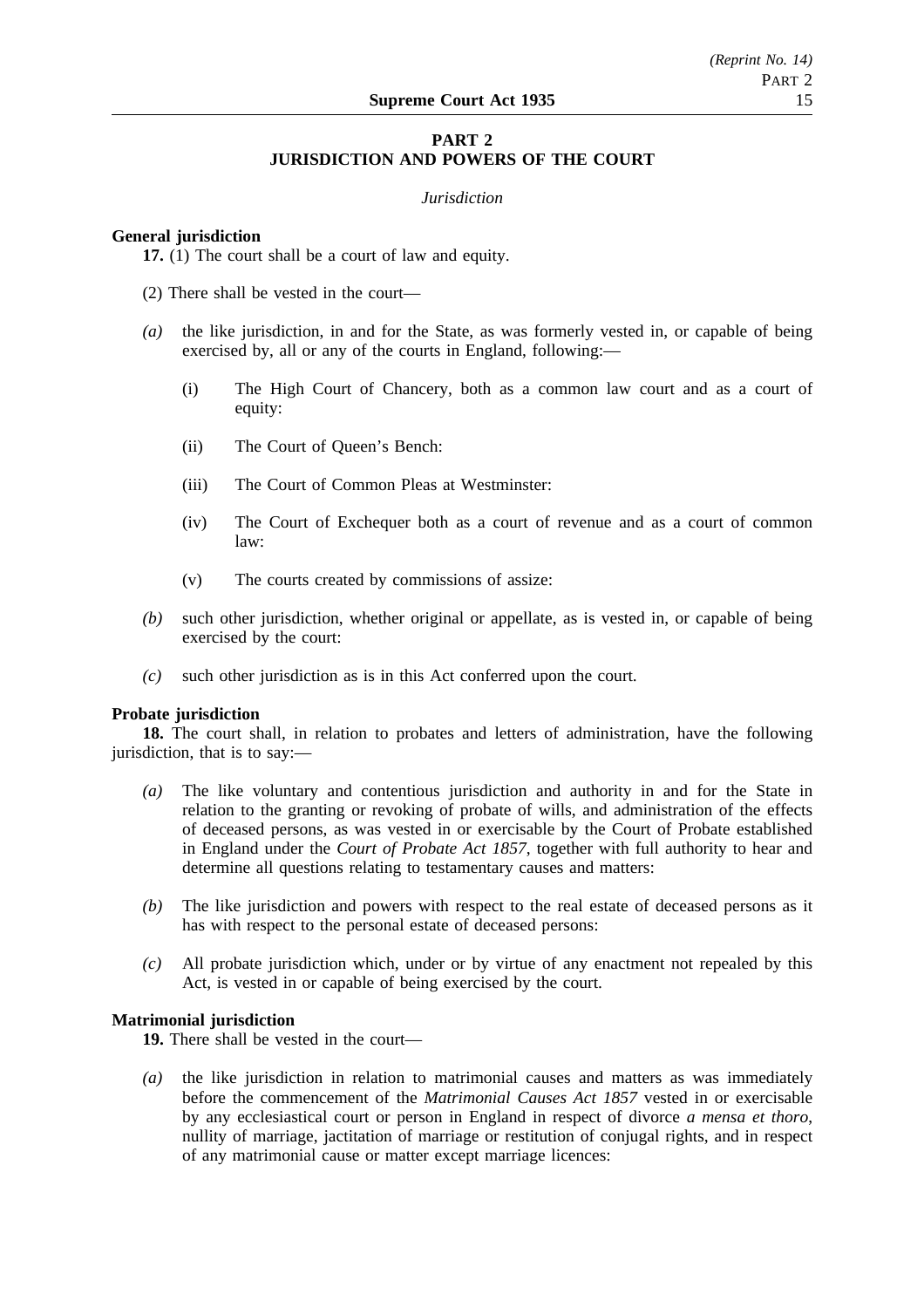*(b)* all such jurisdiction in relation to matrimonial causes and matters as under or by virtue of any enactment not repealed by this Act, is vested in or capable of being exercised by the court.

## *Law and Equity*

## **Concurrent administration of law and equity**

**20.** In every civil cause or matter commenced in the court, law and equity shall be administered by the court according to the provisions of the seven sections of this Act next following.

## **Equities of plaintiff**

**21.** If a plaintiff or petitioner claims to be entitled to any equitable estate or right, or to relief upon any equitable ground against any deed, instrument, or contract, or against any right, title, or claim whatsoever, asserted by any defendant or respondent in the cause or matter, or to any relief founded upon a legal right which formerly could only have been given by the court in its equitable jurisdiction, the court shall give to the plaintiff or petitioner the same relief as ought formerly to have been given by the court in its equitable jurisdiction in a suit or proceeding properly instituted for the like purpose.

## **Equitable defences**

**22.** If a defendant claims to be entitled to any equitable estate or right, or to relief upon any equitable ground against any deed, instrument, or contract, or against any right, title, or claim asserted by any plaintiff or petitioner in the cause or matter, or alleges any ground of equitable defence to any such claim of the plaintiff or petitioner, the court shall give to every equitable estate, right, or ground of relief so claimed, and to every equitable defence so alleged the same effect by way of defence against the claim of the plaintiff or petitioner as the court in its equitable jurisdiction ought formerly to have given if the same or the like matters had been relied on by way of defence in a suit or proceeding instituted in that court for the like purpose.

## **Counter-claims and third parties**

**23.** (1) The court shall have power to grant to any defendant, in respect of any equitable estate or right, or other matter of equity, and also in respect of any legal estate, right, or title claimed or asserted by him—

- *(a)* all such relief against any plaintiff or petitioner as the defendant has properly claimed by his pleading, and as the court or judge might have granted in any suit instituted for that purpose by the same defendant against the same plaintiff or petitioner; and
- *(b)* all such relief relating to or connected with the original subject of the cause or matter, and in like manner claimed against any other person, whether already a party to the same cause or matter or not, who has been duly served with notice in writing of such claim, pursuant to any rules of court, as might properly have been granted against that person if he had been made a defendant to a cause duly instituted by the same defendant for the like purpose.

(2) Every person served with any such notice shall thenceforth be deemed a party to the cause or matter with the same rights in respect of his defence against the claim, as if he had been duly sued in the ordinary way by the defendant.

## **Equities appearing incidentally**

**24.** The court shall recognise and take notice of all equitable estates, titles, and rights, and all equitable duties and liabilities appearing incidentally in the course of any cause or matter pending before it, in the same manner in which the said court in its equitable jurisdiction would formerly have recognised and taken notice of the same in any suit or proceeding duly instituted therein.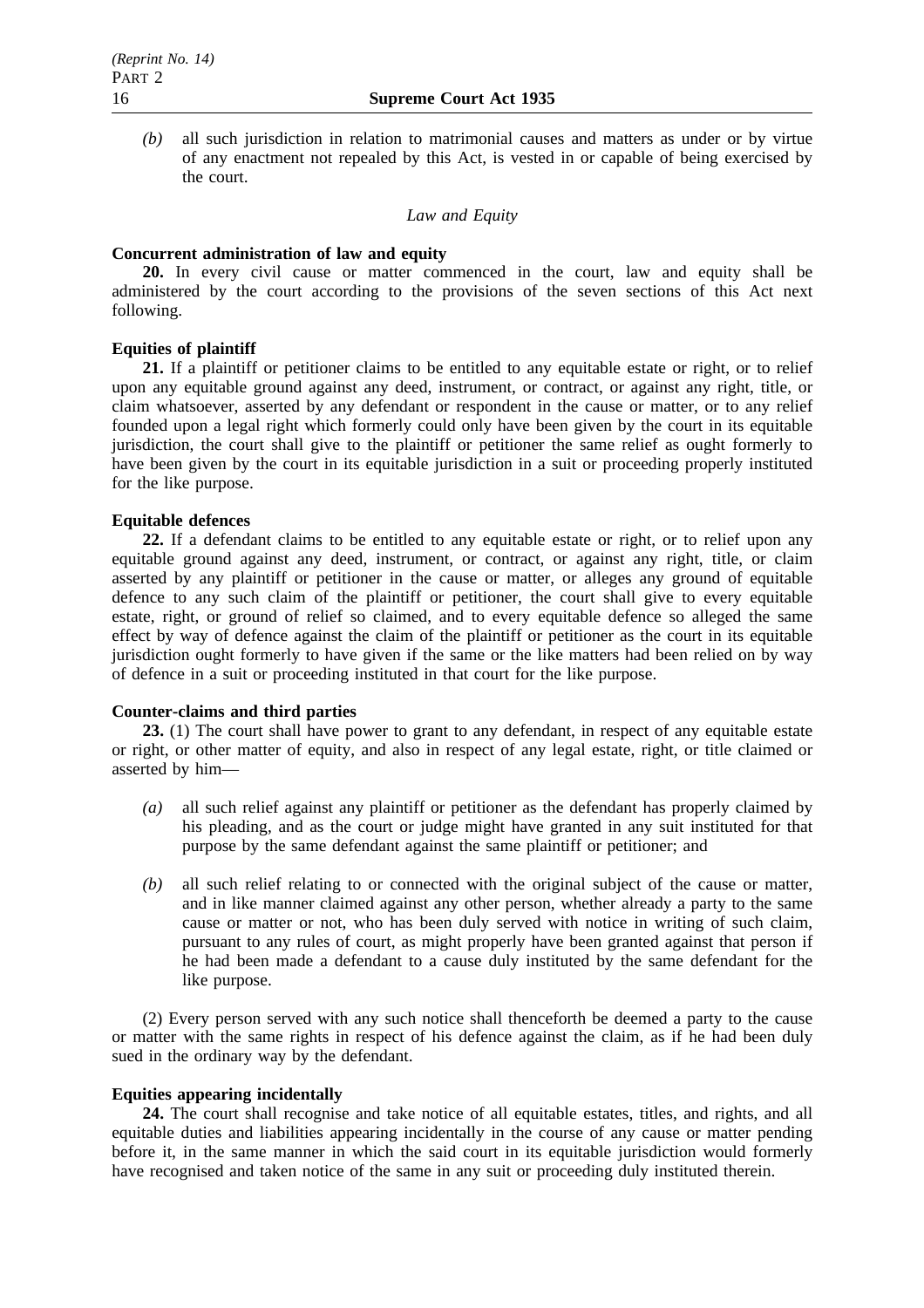#### **Defence instead of injunction or prohibition**

**25.** No cause or proceeding at any time pending in the court shall be restrained by prohibition or injunction, but every matter of equity on which an unconditional injunction against the prosecution of any such cause or proceeding might formerly have been obtained, may be relied on by way of defence thereto:

Provided that—

- *(a)* nothing in this Act shall disable the court, if it thinks fit, from directing a stay of proceedings in any cause or matter pending before it; and
- *(b)* any person, whether a party or not to any such cause or matter, who would formerly have been entitled to apply to the court, in any of its jurisdictions, to restrain the prosecution thereof, or who may be entitled to enforce, by attachment or otherwise, any judgment, decree, rule, or order, in contravention of which all or any part of the proceedings in such cause or matter may have been taken, shall be at liberty to apply to the court, in a summary way, for a stay of proceedings in the cause or matter, either generally or so far as may be necessary for the purposes of justice, and the court shall thereupon make such order as is just.

#### **Common law and statutory rights and duties**

**26.** Subject to the provisions of this Act for giving effect to equitable rights and other matters of equity, the court shall recognise and give effect to all legal claims and demands, and all estates, titles, rights, duties, obligations, and liabilities, existing by the common law, or by any custom, or created by any statute, in the same manner as those matters would formerly have been recognised and given effect to by the court in any branch of its jurisdiction.

## **Court to do complete justice in cause so as to avoid multiplicity of suits**

**27.** The court in every cause or matter pending before it shall have power to grant, and shall grant, either absolutely or on such reasonable terms and conditions as it deems just, all such remedies whatsoever as any of the parties thereto may appear to be entitled to in respect of every legal or equitable claim properly brought forward by them respectively, in such cause or matter, so that, as far as possible, all matters so in controversy between the parties may be completely and finally determined, and all multiplicity of legal proceedings concerning any of such matters avoided.

#### **Rules of equity to prevail where in conflict with common law**

**28.** Subject to the express provisions of any other Act, in questions relating to the custody and education of infants, and generally in all matters not particularly mentioned in this Act in which there was formerly any conflict or variance between the rules of equity and the rules of common law with reference to the same matter, the rules of equity shall prevail in all the courts of the State, so far as the matters to which those rules relate, are cognizable by those courts.

## *Miscellaneous Powers*

## **Court may make orders to have effect of mandamus or injunction, and may appoint receivers**

**29.** (1) The court may grant a mandamus, or an injunction, or appoint a receiver, by an interlocutory order in all cases in which it appears to the court to be just or convenient so to do.

(2) Any such order may be made either unconditionally or upon such terms and conditions as the court thinks just.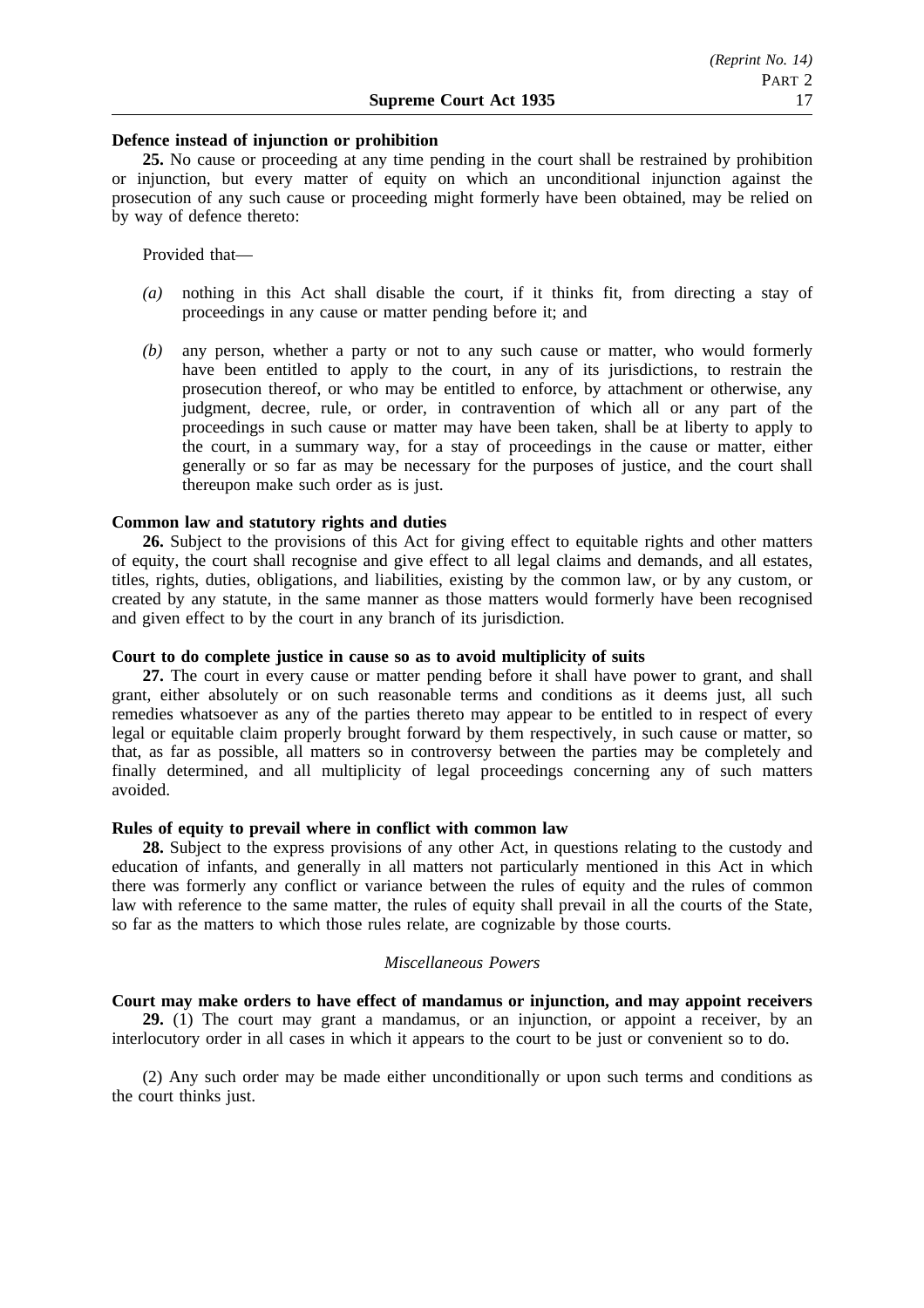(3) If an application is made (whether before, or at, or after the hearing of any cause or matter for an injunction) to prevent any threatened or apprehended waste or trespass, the injunction may be granted, if the court thinks fit, whether the person against whom the order is sought is or is not in possession under any claim of title or otherwise, or (if out of possession) does or does not claim a right to do the act sought to be restrained under any colour of title, and whether the estates claimed by both or by either of the parties are legal or equitable.

## **Damages in certain cases**

**30.** In any action arising out of the breach of any covenant, contract, or agreement, or instituted to prevent the commission or continuance of any wrongful act or for the specific performance of any covenant, contract, or agreement, the court shall have power to award damages to the party injured either in addition to or substitution for the injunction or specific performance, and those damages may be assessed by the court or in such manner as it directs.

## **Power to direct payment to infant**

**30A.** Where in any action the court determines that a party (being an infant) is entitled to recover damages from another party, the court may by final or declaratory judgment finally determining the question of liability between the parties order payment of any amount or amounts of damages, direct to the plaintiff. Any acknowledgment or receipt in writing of any moneys paid on account of any such amount or amounts pursuant to a judgment under this section shall not if the court so orders be invalid merely on the ground that the person giving the same was under the age of twenty-one years at the time of his signing or giving the same.

## **Power to make interim assessment of damages**

**30B.** (1) Where in any action the court determines that a party is entitled to recover damages from another party, it shall be lawful for the court to enter declaratory judgment finally determining the question of liability between the parties, in favour of the party who is entitled to recover damages as aforesaid, and to adjourn the final assessment thereof.

(2) It shall be lawful for the court when entering declaratory judgment and for any judge of the court at any time or times thereafter—

- *(a)* to make orders that the party held liable make such payment or payments on account of the damages to be assessed as to the court seems just; and
- *(b)* in addition to any such order or in lieu thereof, to order that the party held liable make periodic payments to the other party on account of the damages to be assessed during a stated period or until further order:

Provided, however, that where the declaratory judgment has been entered in an action for damages for personal injury, such payment or payments shall not include an allowance for pain or suffering or for bodily or mental harm (as distinct from pecuniary loss resulting therefrom) except where serious and continuing illness or disability results from the injury or except that, where the party entitled to recover damages is incapacitated or partially incapacitated for employment and being in part responsible for his injury is not entitled to recover the full amount of his present or continuing loss of earnings, or of any hospital, medical or other expenses resulting from his injury, the court may order payment or payments not to exceed such loss of earnings and expenses and such payment or payments may be derived either wholly or in part from any damages to which the party entitled to recover damages has, but for the operation of this proviso, established a present and immediate right or except where the judge is of opinion that there are special circumstances by reason of which this proviso should not apply.

(3) Any order for payment of moneys on account of damages made hereunder may be enforced as a judgment of the court.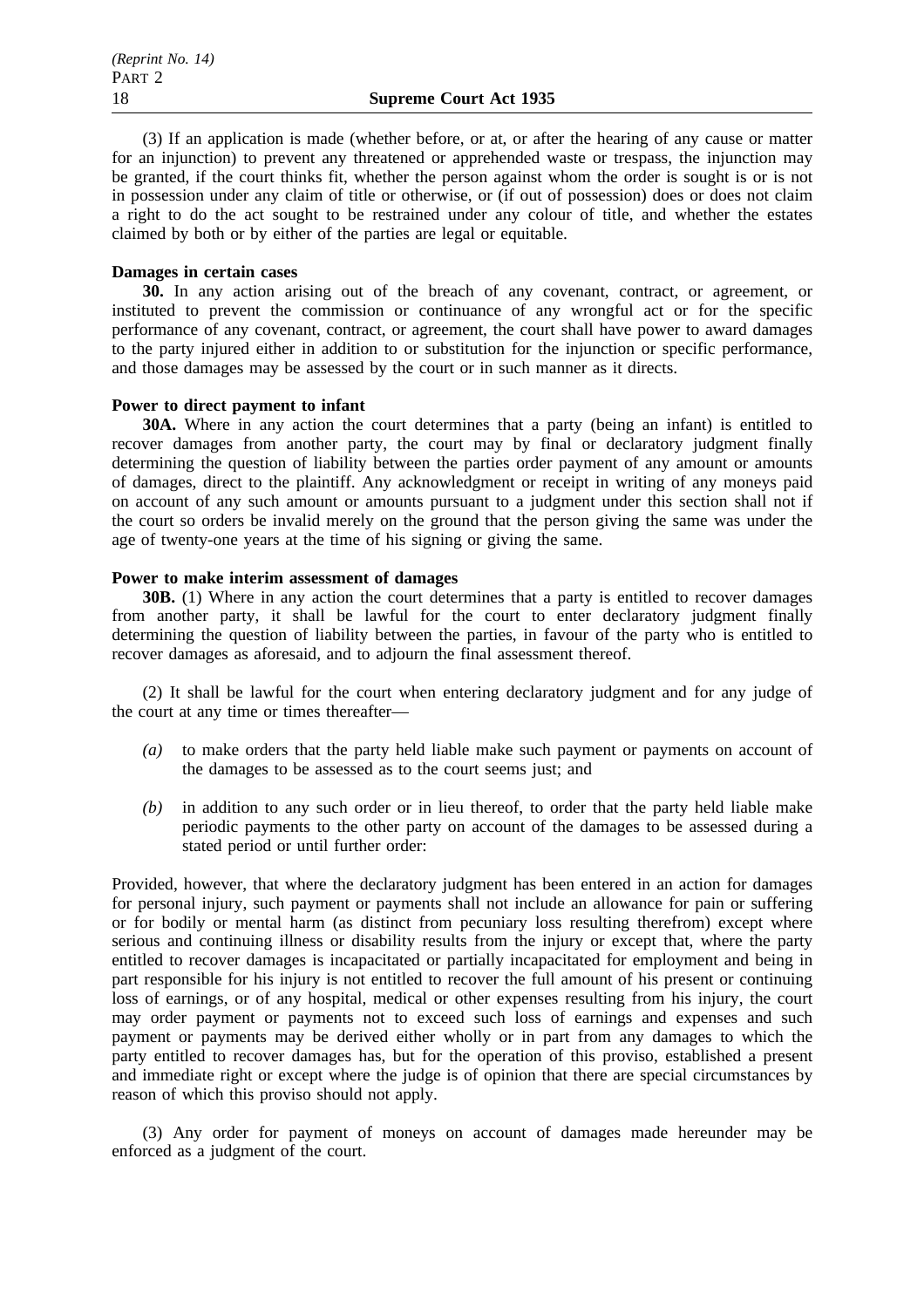(4) Where the court adjourns assessment of damages under this section, it may order the party held liable to make such payment into court or to give such security for payment of damages when finally assessed as it deems just.

(5) When damages are finally assessed credit shall be given in the final assessment for all payments which have been made under this section and the final judgment shall state the full amount of damages, the total of all amounts already paid pursuant to this section and the amount of damages then remaining payable, and judgment shall be entered for the last-named amount.

(6) Where the court adjourns assessment of damages under this section, any party to the proceedings may apply to any judge of the court at any time and from time to time—

- *(a)* for an order that the court proceed to final assessment of the damages; or
- *(b)* for the variation or termination of any order which may have been made for the making of periodic payments.

On the hearing of any such application the judge shall make such order as he considers just: Provided that, in an action for damages for personal injury, upon an application for an order that the court proceed to final assessment of damages, the Judge to whom such application is made shall not refuse such order if the medical condition of the party entitled to recover damages is such that neither substantial improvement nor substantial deterioration thereof is likely to occur or if a period of four years or more has expired since the date of the declaratory judgment unless the judge is of opinion that there are special circumstances by reason of which such assessment should not then be made.

(7) If it appears to the court that a person in whose favour declaratory judgment has been entered has without reasonable cause failed to undertake such reasonable medical or remedial treatment as his case might have required or require, it shall not award damages for such disability, pain or suffering as would have been remedied but for such failure.

(8) If at any time it appears to a judge that a person in whose favour declaratory judgment has been entered and who is incapacitated or partially incapacitated for employment, is not sincerely or with the diligence which should be expected of him in the circumstances of his case, attempting to rehabilitate himself for employment any payment or payments under subsection (2) of this section shall not include by way of allowance for loss of earnings a sum in excess of seventy-five per centum of such person's loss of earnings.

(9) *(a)* Notwithstanding anything in the *Survival of Causes of Action Act 1940*, when damages are finally assessed under this section for the benefit of the estate of a deceased person where the deceased person died after action brought and declaratory judgment has been entered in favour of such person, the damages finally assessed may include such damages in respect of any of the matters referred to in section 3 of that Act as the court deems proper.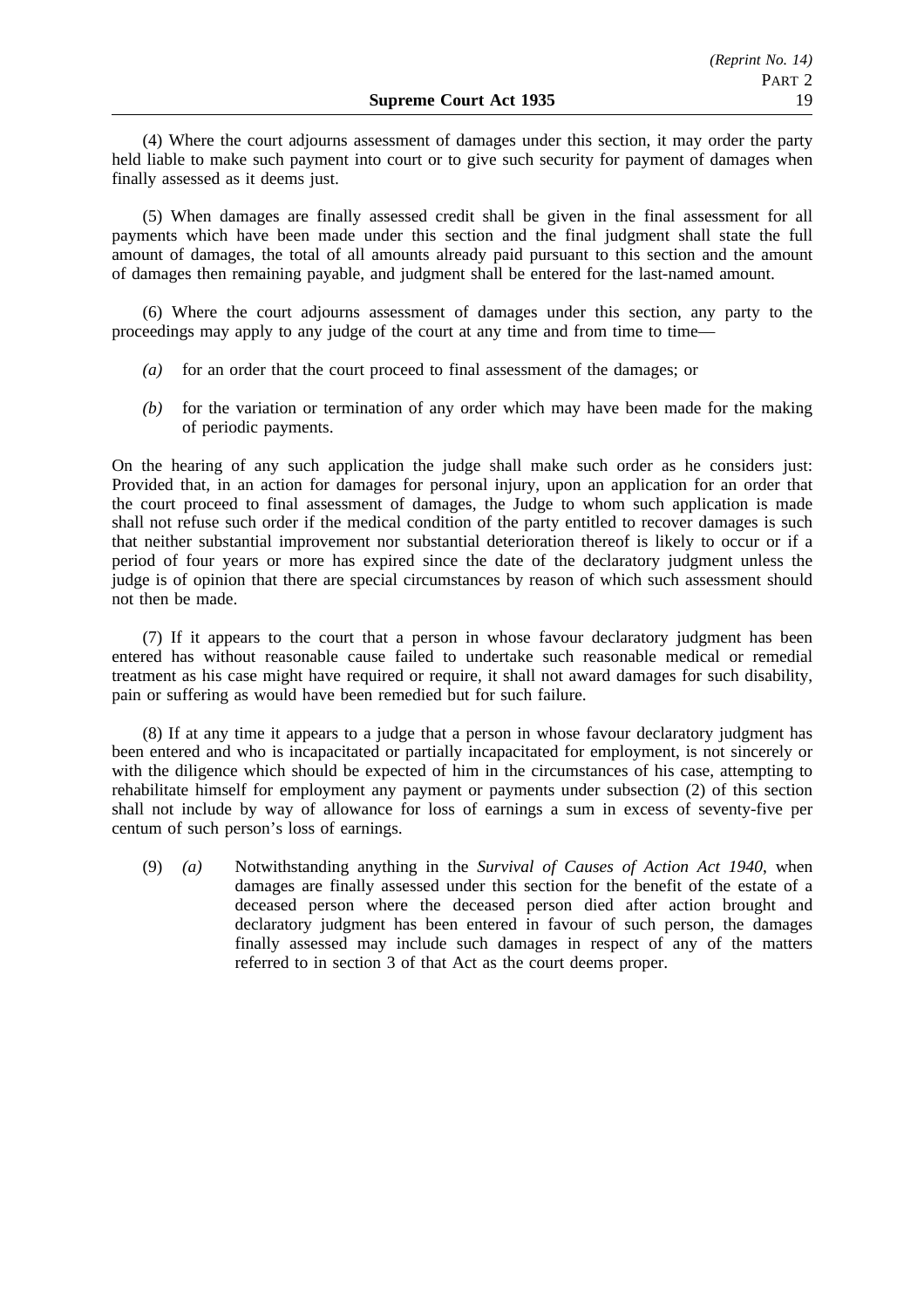- *(b)* Where a party dies after declaratory judgment has been entered in his favour but before final assessment of his damages in circumstances which would have entitled any person to recover damages, *solatium* or expenses by action pursuant to Part 2 of the *Wrongs Act 1936-1959*, it shall be lawful for the executor or administrator of the deceased to proceed in the same action for the recovery of such damages, *solatium* or expenses for the benefit of such person notwithstanding the declaratory judgment or that the deceased has received moneys thereunder, provided, however, that in any such proceedings all moneys paid to the deceased pursuant to the declaratory judgment in excess of any actual and subsisting pecuniary loss resulting to him from the wrongful act of the party held liable shall be deemed to have been paid towards satisfaction of the damages, *solatium* or expenses awarded pursuant to the *Wrongs Act 1936-1959* and no further damages shall be payable in respect of the injury sustained by the deceased. In any proceedings hereunder, the declaratory judgment and any finding of fact made in the course of proceedings consequent thereupon shall enure as between the party held liable and the executor or administrator of the deceased.
- *(c)* Where a party dies in the circumstances referred to in the preceding paragraph of this subsection except that the death of the deceased is not wholly attributable to the personal injury, the subject of the declaratory judgment, but was accelerated thereby, it shall be lawful for proceedings to be taken and for the court to assess damages, *solatium* or expenses as in the preceding paragraph but such damages, *solatium* or expenses shall be proportioned to the injury to the person for whom and for whose benefit the proceedings are taken resulting from such acceleration of death.
- *(d)* The court may, if the justice of a case so requires, assess damages under paragraph *(a)* of this subsection notwithstanding the commencement or prosecution of proceedings under paragraph *(b)* or *(c)* of this subsection and the damages so assessed shall be for the benefit of the estate of the deceased and no damages shall be awarded under paragraph *(b)* or *(c)* of this subsection.

(10) In the exercise of the powers conferred by this section the court shall have regard to the facts and circumstances of the particular case, as they exist from time to time, and any allowance, or the final assessment, as the case may be, shall be such as to the court may seem just and reasonable as compensation to the person actually injured or to his or her dependants as the case may be.

## **Power to award interest**

**30C.** (1) Unless good cause is shown to the contrary, the court shall, upon the application of a party in favour of whom a judgment for the payment of damages, compensation or any other pecuniary amount has been, or is to be, pronounced, include in the judgment an award of interest in favour of the judgment creditor in accordance with the provisions of this section.

- (2) The interest—
- *(a)* will be calculated at a rate fixed by the court; and
- *(b)* will be calculated in respect of a period fixed by the court (which must, however, in the case of a judgment given on a liquidated claim, be the period running from when the liability to pay the amount of the claim fell due to the date of judgment unless the court otherwise determines); and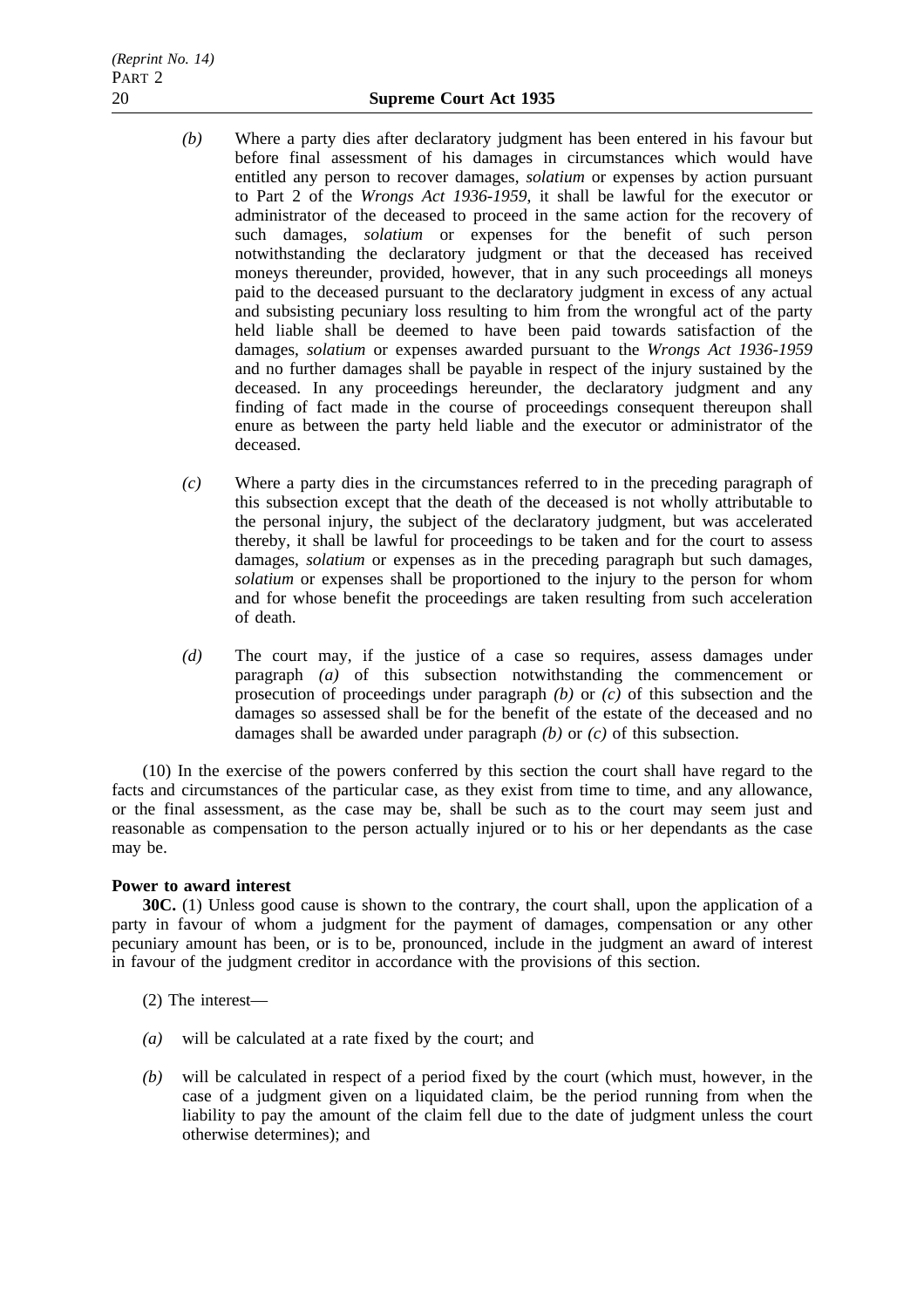*(c)* is payable, in accordance with the court's determination, in respect of the whole or part of the amount for which judgment is given.

(3) Where a party to any proceedings before the court is entitled to an award of interest under this section, the court may, in the exercise of its discretion, and without proceeding to calculate the interest to which that party may be entitled in accordance with subsection (2) of this section, award a lump sum in lieu of that interest.

(4) This section does not—

- *(a)* authorise the award of interest upon interest; or
- *(ab)* authorise the award of interest upon exemplary or punitive damages; or
- *(b)* apply in relation to any sum upon which interest is recoverable as of right by virtue of an agreement or otherwise; or
- *(c)* affect the damages recoverable upon the dishonour of a negotiable instrument; or
- *(d)* authorise the award of any interest otherwise than by consent upon any sum for which judgment is pronounced by consent; or
- *(e)* limit the operation of any other enactment or rule of law providing for the award of interest.

## **Declaratory orders**

**31.** No action or proceeding shall be open to objection on the ground that a merely declaratory judgment or order is sought thereby, and the court shall have power to make binding declarations of right whether any consequential relief is or could be claimed or not.

#### **Court may order mortgage instead of sale in certain cases**

**32.** In any proceeding in which the court has power to order a sale of any real or personal property, the court shall have power, instead of ordering a sale, to make such order, as is just and convenient, for a mortgage of the property, with power of sale to the mortgagee; and, for the purpose of perfecting such mortgage, to order the execution of all deeds and documents in the same manner as in the case of a sale of property.

#### \*\*\*\*\*\*\*\*\*\*

#### **Court may direct sale of mortgaged property, etc.**

**34.** In any action for the foreclosure of the equity of redemption in any mortgaged property, and upon the request of the mortgagee, or of any subsequent encumbrancer, or of the mortgagor, or any person claiming under any such person, the court may direct a sale of the property, or a transfer of the mortgage debt and security, instead of a foreclosure of the equity of redemption, on such terms as the court thinks fit, and, if the court thinks fit, without previously determining the priorities of encumbrances, or giving the usual or any time to redeem: Provided that if the request is made by any subsequent encumbrancer, or by the mortgagor, or by any person claiming under such encumbrancer or mortgagor, no such sale shall be directed without the consent of the mortgagee or the persons claiming under him, unless the party making such request deposits in court a reasonable sum of money, to be fixed by the court, for the purpose of securing the performance of such terms as may be imposed on the party making such request.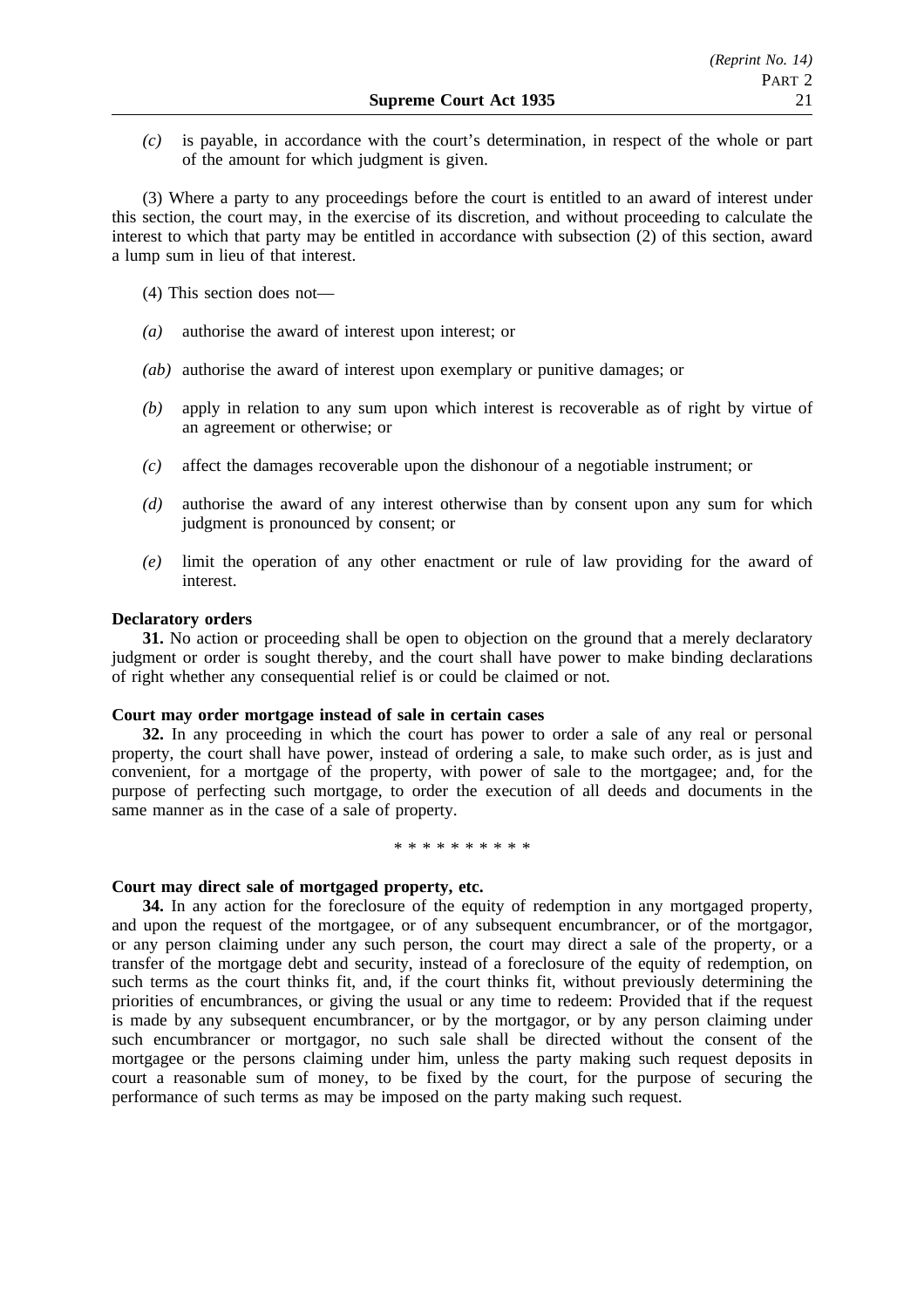## **Power to require attendance of witnesses and production of evidentiary material**

**35.** (1) The court may, on the application of a party to proceedings or on its own initiative, issue a subpoena requiring a person to appear before the court at a specified time and place to give evidence or to produce evidentiary material (or both).

(2) A subpoena to produce evidentiary material may, instead of providing for production of the material before the court, provide for production of the material to an officer of the court nominated in the subpoena.

 $(3)$  If—

- *(a)* a person fails to comply with a subpoena under subsection (1); or
- *(b)* there are grounds for believing that, if such a subpoena were issued, a person would not comply with it,

the court may issue a warrant to have the person arrested and brought before the court.

## **Appointment of commissioners for taking affidavits**

**36.** (1) Any two or more judges of the court of whom the Chief Justice shall be one, may by commission under the seal of the court from time to time empower such persons as they think fit and necessary, whether within or outside the State, to take all such affidavits as any person desires to make before any person so empowered in or concerning any cause, matter or thing pending in the court.

(2) Every person so appointed shall be a commissioner for taking oaths in all causes and matters whatsoever in every jurisdiction of the court.

\*\*\*\*\*\*\*\*\*\*

## **Inspection of property in legal proceedings**

**38.** (1) For the purpose of any proceeding therein, the court may order a view or inspection of any land or chattel, and any judge, juryman, or other person authorised by the order, may enter on any land or premises which it is necessary or convenient to enter on for the purpose of such inspection.

(2) Every person in possession of any such land or premises shall allow such entry for the purposes aforesaid, and in case of any obstruction or refusal of such entry, the person or persons so obstructing or refusing such entry, shall be deemed guilty of a contempt of court, and be liable to punishment accordingly.

## **Vexatious proceedings**

**39.** (1) If, on the application of the Attorney-General or any other interested person, the court is satisfied that a person has persistently instituted vexatious proceedings, the court may make either or both of the following orders:

- *(a)* an order prohibiting the person by whom the vexatious proceedings were instituted from instituting further proceedings, or further proceedings of a particular class, without leave of the court;
- *(b)* an order staying proceedings already instituted by that person.

(2) Where it appears to the Supreme Court or any other court of the State that there are proper grounds for an application under this section, it may refer the matter to the Attorney-General for consideration.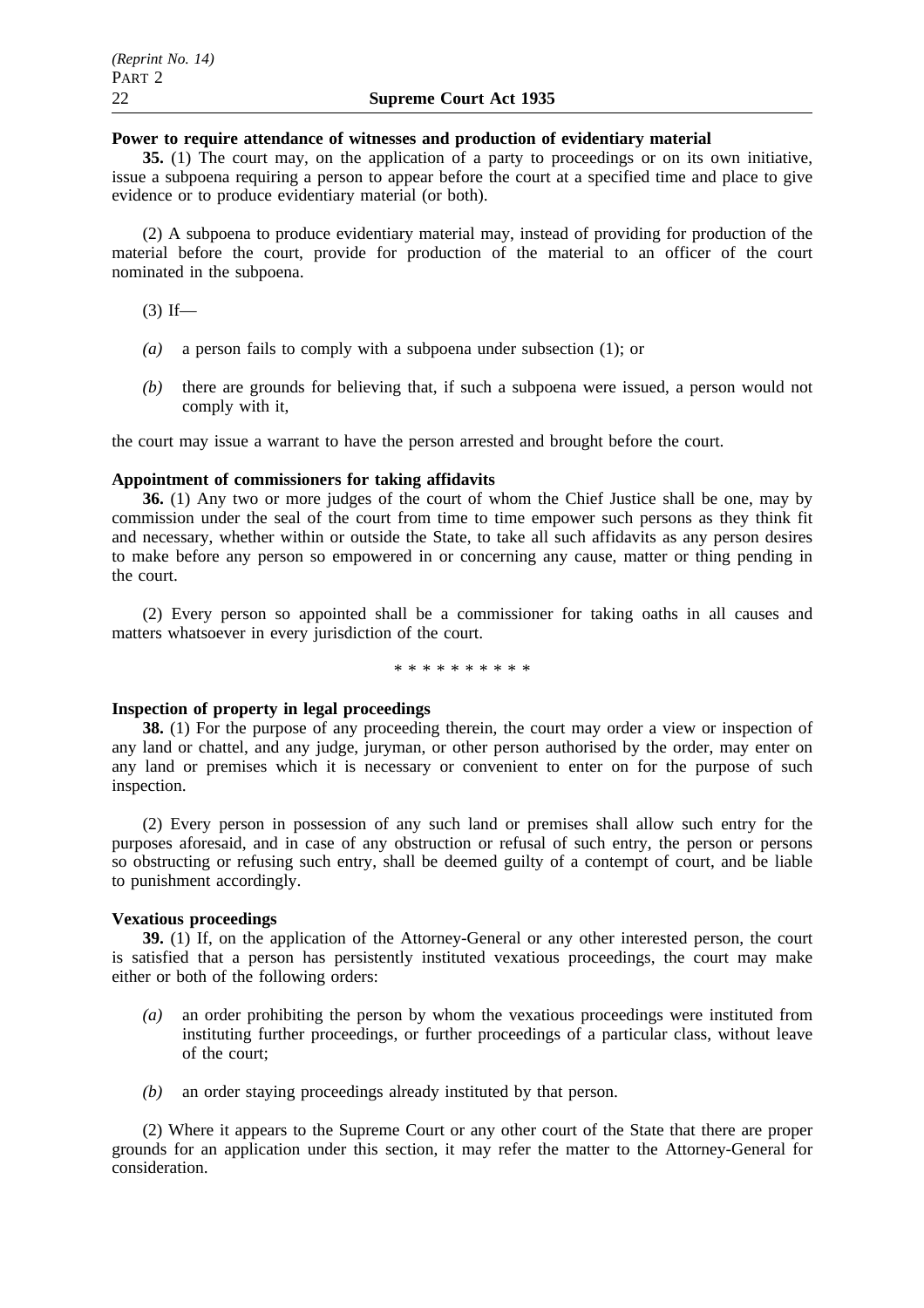(3) An order under this section remains in force (subject to variation by the court)—

- *(a)* if a period for the operation of the order is fixed—until the expiration of that period or the revocation of the order (whichever first occurs);
- *(b)* if no such period is fixed—until revocation of the order.

(4) Where an order is made under this section, a copy of the order must be published in the *Gazette*.

(5) For the purposes of this section, proceedings are vexatious—

- *(a)* if instituted to harass or annoy, to cause delay, or for any other ulterior purpose; or
- *(b)* if instituted without reasonable ground.

(6) A reference in this section to proceedings extends to both civil and criminal proceedings whether instituted in the court or some other court of the State.

## **Power of court with regard to costs**

**40.** Subject to the express provisions of this Act, and to the rules of court, and to the express provisions of any other Act whenever passed, the costs of and incidental to all proceedings in the court, including the administration of estates and trusts, shall be in the discretion of the court or judge, and the court or judge shall have full power to determine by whom and to what extent such costs are to be paid.

 $(2)$  If—

- *(a)* an action for the recovery of damages or any other monetary sum is brought in the court; and
- *(b)* the action might have been brought in the District Court; and
- *(c)* the plaintiff recovers less than an amount fixed by the rules for the purposes of this paragraph,

no order for costs will be made in favour of the plaintiff unless the court is of the opinion that it is just, in the circumstances of the case, that the plaintiff should recover the whole or part of the costs of action.

## **Power to revive orders on abatement of cause**

**41.** When any judgment or order for the payment of any costs or money has been made in any cause or matter, and the suit afterwards becomes abated, it shall be lawful for the court or a judge, upon the application of any person interested under the judgment or order, to make an order reviving the cause or matter, and permitting the applicant to prosecute and enforce the judgment or order, upon such terms (if any) as the court or judge thinks fit.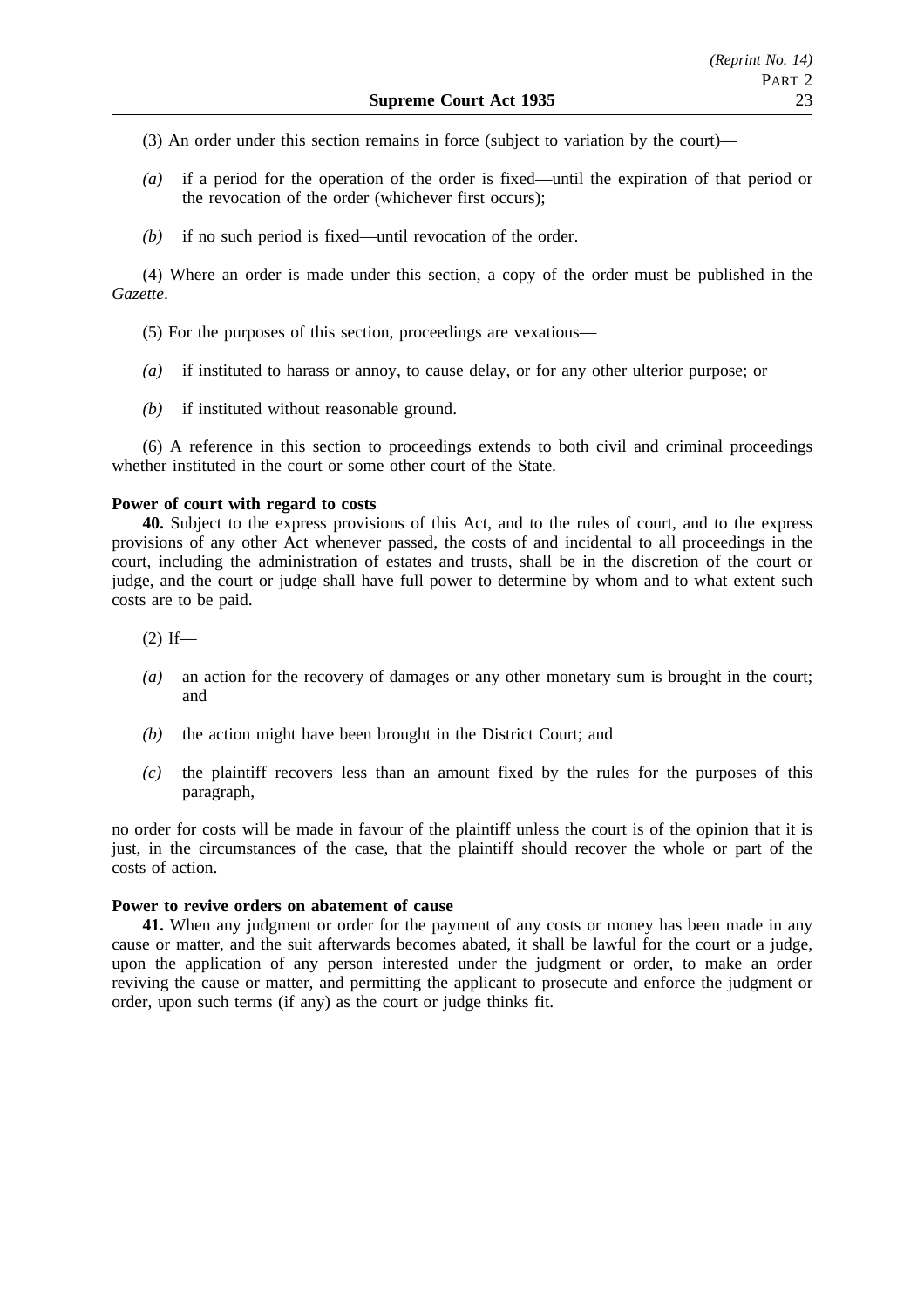#### **PART 3 SITTINGS AND DISTRIBUTION OF BUSINESS**

## **Abolition of terms**

**42.** The division of the legal year into terms is abolished as far as relates to the administration of justice, and there shall be no terms applicable to any sitting or business of the court.

## **Reference to terms for computing time**

**43.** In all cases in which the terms, into which the legal year was formerly divided, are used as a measure for determining the time at or within which any act is required to be done, those terms may continue to be referred to for the same or the like purpose, unless provision is otherwise made by law.

#### **Sitting in vacation**

**44.** Provision shall be made by rules of court for the hearing during vacation of all such applications as require to be immediately or promptly heard.

#### **Time and place of sittings**

**45.** (1) The court may sit at any time (including a Sunday).

- (2) The court may sit at any place (either within or outside the State).
- (3) The court will sit at such times and places as the Chief Justice may direct.
- (4) Registries of the court will be maintained at such places as the Governor may determine.

#### **Adjournment from time to time and place to place**

**46.** The court may—

- *(a)* adjourn proceedings from time to time and from place to place; or
- *(b)* adjourn proceedings to a time, or a time and place, to be fixed; or
- *(c)* order the transfer of proceedings from place to place.

## **Sittings in open court or in chambers**

**46A.** Subject to any provision of an Act or any rule to the contrary, the court's proceedings must be open to the public.

#### **Sittings required by proclamation**

**46B.** The Governor may, by proclamation, require that sittings of the court (other than civil sittings) be held with a specified frequency in specified parts of the State.

## **Power to sit in several jurisdictions at one time**

**47.** Any two or more of the judges may sit at the same time, as separate courts or divisions of the court, for the despatch of its business, either in the same jurisdiction or in different jurisdictions, and, in particular, the Full Court may sit in more than one division.

## **Jurisdictional of Full Court, single judge and master**

**48.** Subject to any express enactment, and to the rules of court, the jurisdiction vested in, or exercisable by the court, shall be exercisable either by the Full Court or by a single judge sitting in court: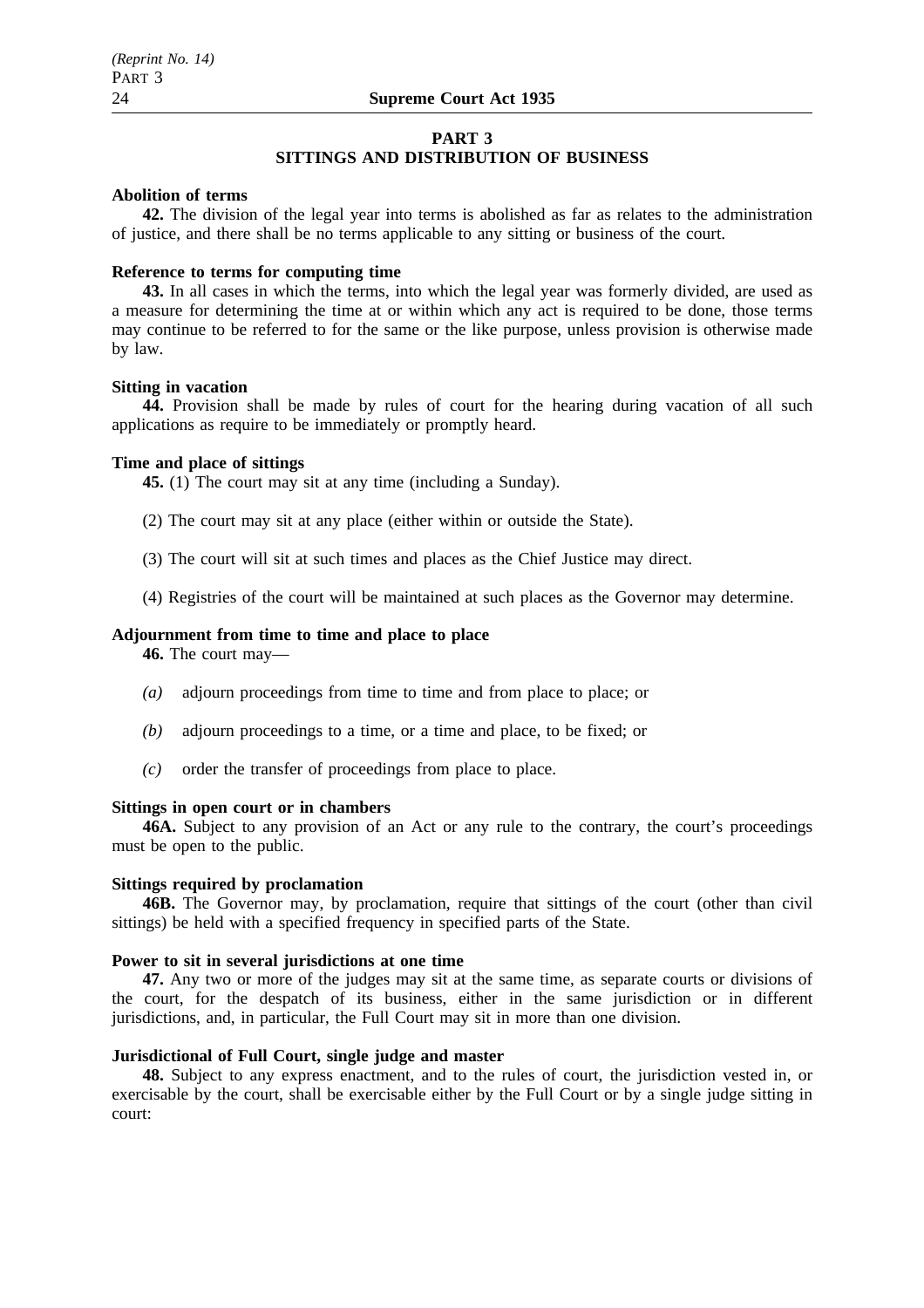Provided that—

- (1) the Full Court shall hear and determine—
	- *(a)* all motions for new trials:
	- *(b)* all appeals from a single judge whether sitting in court or chambers:
	- *(c)* all rules and orders to show cause returnable before the Full Court:
	- *(d)* all special cases and points and questions of law referred to or reserved for the consideration of, or directed to be argued before the Full Court:
	- *(e)* all trials at bar:
	- *(f)* all causes and matters which are required by the rules of court, or by the express provision of any other Act, to be heard or determined by the Full Court:
- (2) the jurisdiction of the court may be exercised by a judge in chambers in all such causes or matters, and in all such proceedings in any cause or matter, as are authorised by statute or by the rules or practice of the court.
- (3) The jurisdiction of the court may be exercised by a master to the extent authorised by this Act or any other Act, or by rules of court made under this Act or any other Act.

## **Cases or points of law reserved for Full Court**

**49.** (1) Any judge of the court sitting in the exercise of any jurisdiction may reserve any case or any point in a case for the consideration of the Full Court, or may direct any case or point in a case to be argued before the Full Court, and the Full Court may hear and determine any such case or point so reserved or so directed to be argued.

(2) Subject to any express enactment the like powers may be exercised in relation to any appeal or matter whatsoever, which comes before a judge, under any enactment by which a judge of the court is designated as the judge, arbitrator, or person appointed to hear and determine the appeal or matter, notwithstanding that the determination of the judge is expressed to be final or without appeal.

## **Appeals against decisions of judges and masters**

**50.** (1) Subject to the rules of court an appeal shall lie to the Full Court against every judgment, including every declaratory judgment entered pursuant to section 30B of this Act and any final assessment made thereon, order, or direction of a judge, whether in court or chambers, and also from the refusal of any judge to make any order:

Provided that—

- (1) No appeal shall lie from—
	- *(a)* an order allowing an extension of time to appeal from a judgment or order:
	- *(b)* an order giving unconditional leave to defend an action: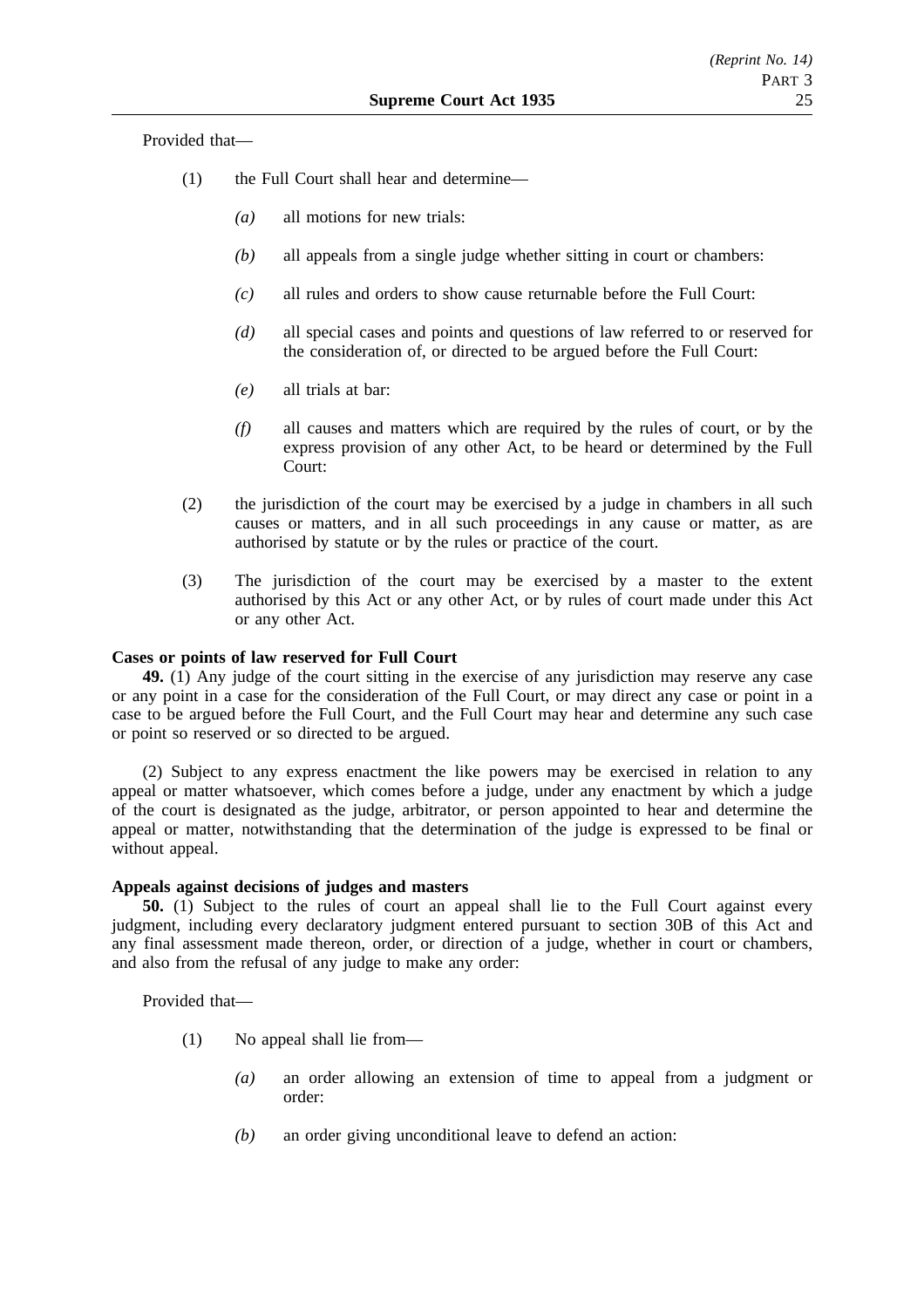- *(c)* any judgment or order which is by statute, or by agreement of the parties, final or without appeal.
- (2) No appeal shall lie without the leave of the judge from any order—
	- *(a)* made by consent of the parties:
	- *(b)* as to costs only which by law are left to the discretion of the judge.
- (3) No appeal shall lie without the leave of the judge or of the Full Court from—
	- *(a)* an order on appeal from the Magistrates Court:
	- *(b)* any interlocutory order or interlocutory judgment except in the following cases, namely:—
		- (i) Any order refusing unconditional leave to defend:
		- (ii) Where the liberty of the subject or the custody of infants is concerned:
		- (iii) Where an injunction or the appointment of a receiver is granted or refused:
		- (iv) Any decision determining the claim of any creditor or the liability of any contributory or the liability of any director or other officer under the *Companies Act 1962*, as amended, or under any corresponding previous enactment, in respect of misfeasance or otherwise:
		- (v) The grant or refusal of a decree or order *nisi* in a matrimonial cause:
		- (va) Any assessment of damages not being a final assessment made pursuant to section 30B of this Act:
		- (vi) Such other cases to be prescribed by rules of court as are, in the opinion of the authority making such rules, of the nature of final decisions.

(2) Subject to the rules of court, an appeal shall lie to a judge against a judgment, order, direction or decision of a master.

## **Applications for leave to appeal**

**51.** Any application for leave to appeal may be made *ex parte* unless the judge or the Full Court otherwise directs.

\*\*\*\*\*\*\*\*\*\*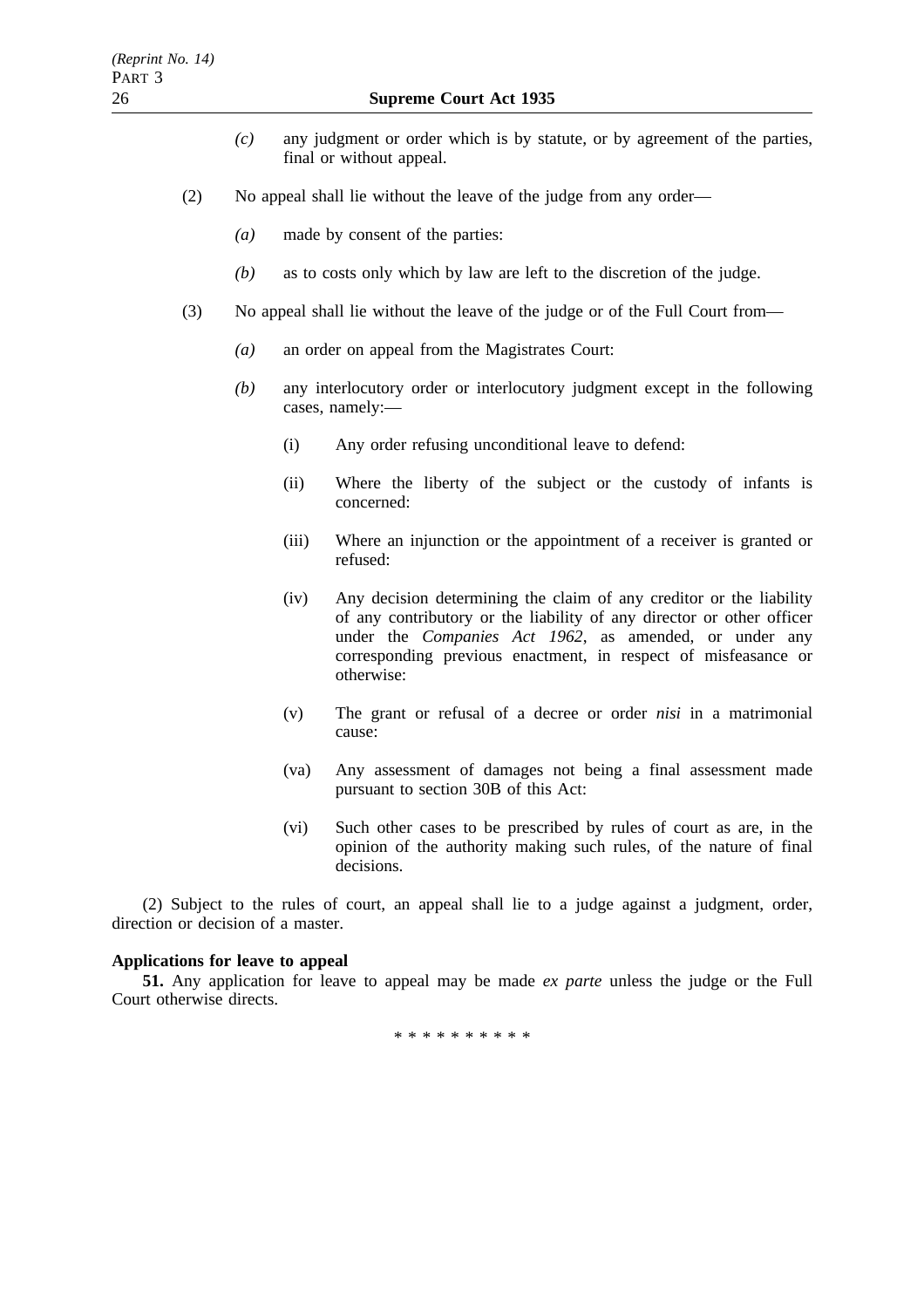## **PART 3A THE LAND AND VALUATION COURT**

#### **Interpretation**

**62A.** In this Part, unless the contrary intention appears—

"**the Court**" means the Land and Valuation Court constituted under this Part;

"**the complementary amending Acts**" means the *Crown Lands Act Amendment Act 1969*, the *Encroachments Act Amendment Act 1969*, the *Highways Act Amendment Act 1969*, the *Land Settlement (Development Leases) Act Amendment Act 1969*, the *Land Tax Act Amendment Act 1969*, the *Law of Property Act Amendment Act 1969*, the *Local Government Act Amendment Act 1969*, the *Pastoral Act Amendment Act 1969*, the *Planning and Development Act Amendment Act 1969*, the *Renmark Irrigation Trust Act Amendment Act 1969*, the *Sewerage Act Amendment Act 1969*, the *South-Eastern Drainage Act Amendment Act 1969*, the *Water Conservation Act Amendment Act 1969* and the *Waterworks Act Amendment Act 1969*.

#### **Transitional provisions**

**62B.** (1) Notwithstanding the enactment of this Part and the complementary amending Acts, any appeal, reference, proceeding or other matter instituted or commenced, but not finally disposed of, at the commencement of the *Supreme Court Act Amendment Act (No. 3) 1969*, and the complementary amending Acts, that would, if it had been instituted or commenced after the commencement of those Acts, have proceeded in, and been heard and determined by the Court, shall, subject to this section, proceed in or before, and be heard and determined by, the court, board, tribunal, arbitrator, or other person or authority having cognizance of it, in all respects as if those Acts had not been enacted.

(2) The Court may, upon application by a party to a matter of the kind described in subsection (1) of this section, direct that the matter shall proceed in, and be heard and determined by, the Court, and may give and make all such consequential directions and orders as it deems just for disposing of the matter.

(3) The Court is hereby invested with all powers that are reasonably necessary or expedient to dispose of any such matter according to law.

(4) Subject to this section, the operation of section 16 of the *Acts Interpretation Act 1915-1957* in relation to this Part and the complementary amending Acts is unaffected.

#### **Establishment of Land and Valuation Court**

**62C.** (1) There shall be a court entitled the "Land and Valuation Court" which shall be a division of the Supreme Court of South Australia.

(2) The Court shall be constituted of a judge upon whom the jurisdiction of the Court has, in accordance with this section, been conferred.

(3) The Governor may, by proclamation, confer the jurisdiction of the Court upon any judge of the Supreme Court.

(3a) The Governor may, by proclamation, divest any judge of the jurisdiction of the Court and confer that jurisdiction upon any other judge.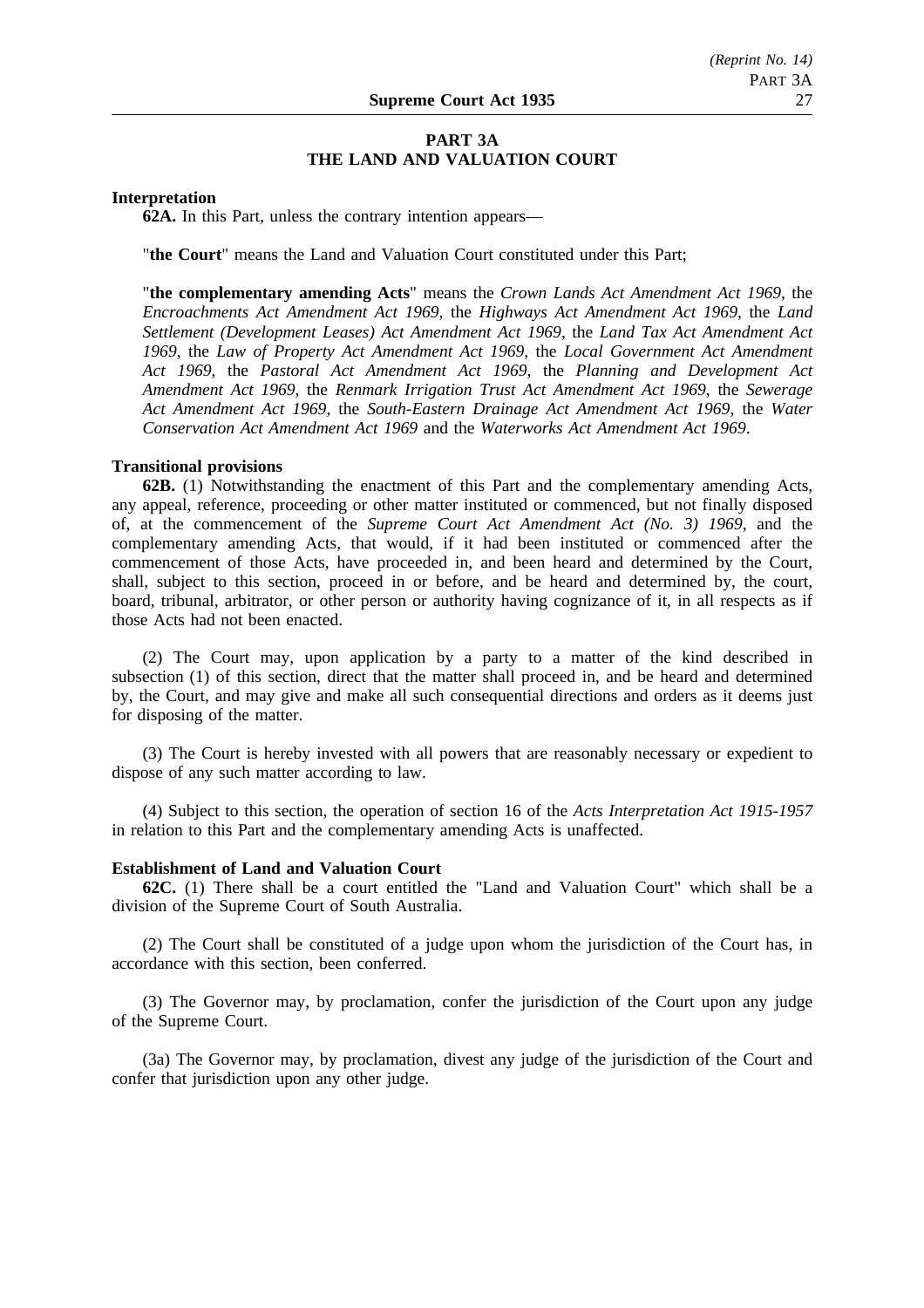- (4) Where—
- *(a)* the judge upon whom the jurisdiction of the Court has been conferred deems it improper or undesirable that he should hear and determine any proceeding before the Court, or he is, by reason of ill health or any other cause, unable, wholly or in part, to perform the duties of his office; or
- *(b)* the Governor is of the opinion that it is in the interests of the administration of justice to do so,

the Governor may, by proclamation confer temporarily or permanently the jurisdiction of the Court upon any additional judge.

(5) A judge upon whom the jurisdiction of the Court has been conferred is not thereby precluded from performing and discharging any other functions and duties of a judge of the Supreme Court.

#### **Jurisdiction of the Court**

**62D.** (1) The Court has the jurisdiction conferred upon it under the following Acts:—

the *Crown Lands Act 1929-1969*;

the *Encroachments Act 1944-1969*;

the *Highways Act 1926-1969*;

the *Land Settlement (Development Leases) Act 1949-1969*;

the *Land Tax Act 1936-1969*;

the *Law of Property Act 1936-1969*;

the *Local Government Act 1934-1969*;

the *Pastoral Act 1936-1969*;

the *Planning and Development Act 1966-1969*;

the *Renmark Irrigation Trust Act 1936-1969*;

the *Sewerage Act 1929-1969*;

the *South-Eastern Drainage Act 1931-1969*;

the *Water Conservation Act 1936-1969*;

the *Waterworks Act 1932-1969*.

(2) The Court shall have jurisdiction to hear and determine all actions, matters and proceedings in which compensation is to be assessed under and pursuant to the *Compulsory Acquisition of Land Act 1925-1966* (as amended from time to time) or under and pursuant to any Act passed in substitution for that Act (as it may be amended from time to time), whether or not that Act is expressly, or impliedly, to be read, or incorporated with another Act or Acts (with or without qualification or modification) and whether or not the action, matter or proceeding would, but for this subsection, have been heard or determined by any other court or by arbitrators, or in any other manner.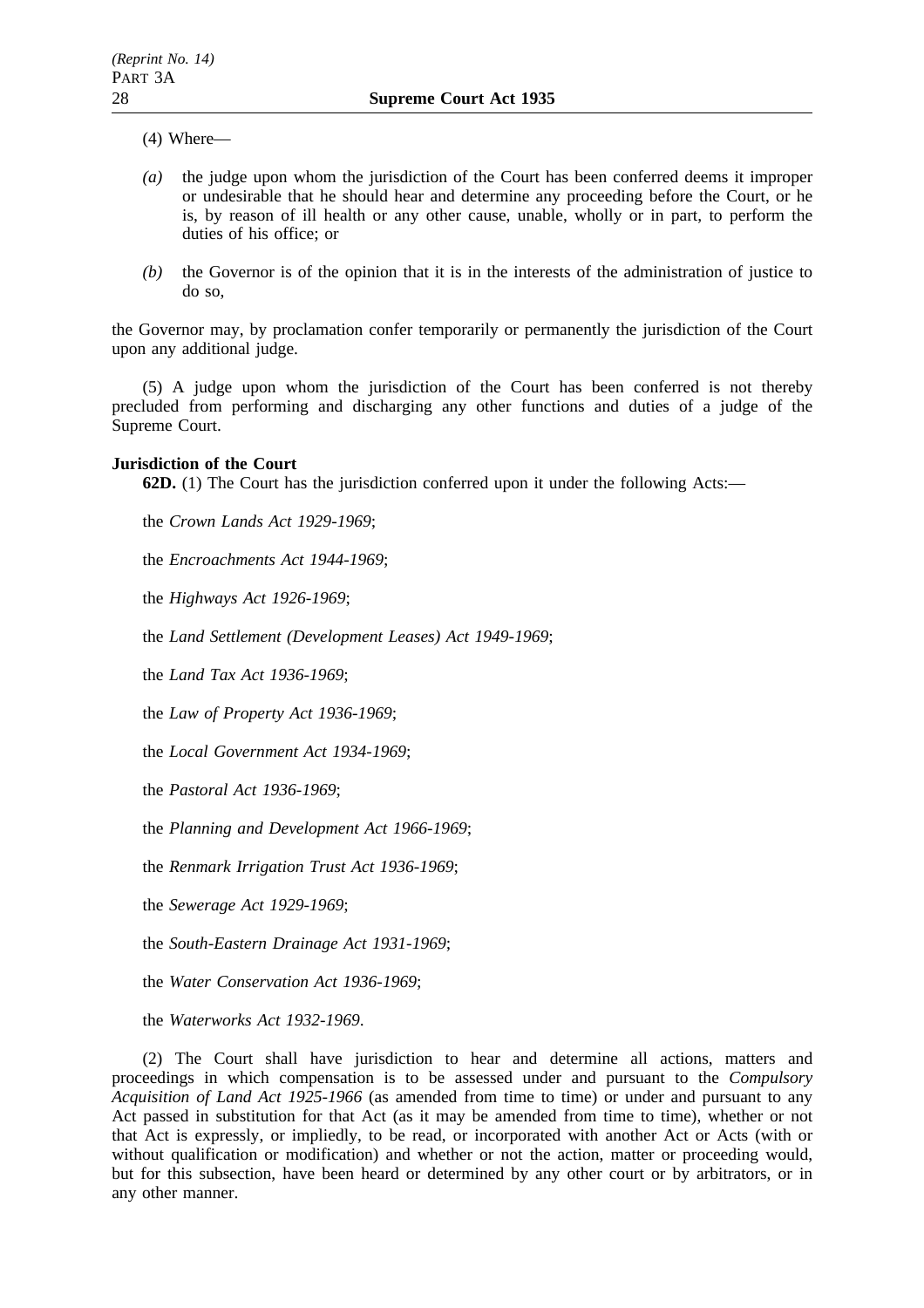(3) The Court shall have such additional jurisdiction as may be conferred upon it by any Act or any regulation under an Act.

(4) The Court shall, in the exercise of its jurisdiction, have all the powers and authority of the Supreme Court of South Australia and a judgment or order of the Court shall be regarded as, and shall have the force and validity of, a judgment or order of the Supreme Court of South Australia.

(5) The Court shall have the full jurisdiction exercisable by a single judge of the Supreme Court, but that jurisdiction shall be exercised by the Court only in respect of any cause, matter or proceeding that is before the Court in pursuance of this Part, or any other Act or any regulation under an Act.

## **Reference of matters involving question of valuation**

**62E.** (1) Where any judge is of the opinion that in any cause, pending or part-heard, in the Supreme Court, a question has arisen, or is likely to arise, (whether as a preliminary point or in the course of the hearing), as to the value of land, that judge may, on the application of a party to the cause, or of his own motion, refer the cause to the Court for hearing and determination.

(2) The Court shall hear and determine any cause referred to it under subsection (1) of this section.

#### **Appeals and cases stated**

**62F.** The provisions of sections 49 and 50 of this Act shall extend and apply to and in relation to the Land and Valuation Court and any judgment, order or direction thereof.

#### **Right of crown**

**62G.** The Crown shall be entitled to appear before the Court in any matter or proceeding in which the public interest, or any right or interest of the Crown, may be involved or affected.

#### **Rules of Court**

**62H.** (1) Rules of Court may be made under this Act by the judge upon whom the jurisdiction of the Court has been conferred to regulate the practice and procedure of the Court and to provide for any matters necessary or expedient for the purposes of this Part.

(2) The power to make rules under this section includes power to make rules in respect of any jurisdiction conferred on the Court by this or any other Act, whenever passed.

(3) The rules may confer or impose on the registrar such powers, authorities, functions and duties in relation to the administration of the business of the court as may be necessary or expedient for the purposes of this Part.

(3a) A master may exercise such jurisdiction of the court as may be conferred on him by the rules.

(3b) Subject to the rules, an appeal from a judgment, order, direction or decision of a master made in the exercise of a jurisdiction conferred by the rules shall lie to a judge upon whom the jurisdiction of the court has been conferred.

(4) Where provisions in respect of the practice or procedure of the Court are contained in this, or any other Act, or in general orders or rules made under the authority of this or any other Act, rules of Court may be made under this section for modifying those provisions to any extent that may be necessary or expedient.

(5) Rules of Court made under this section take effect from the date of publication in the *Gazette* or some later date specified in the rules.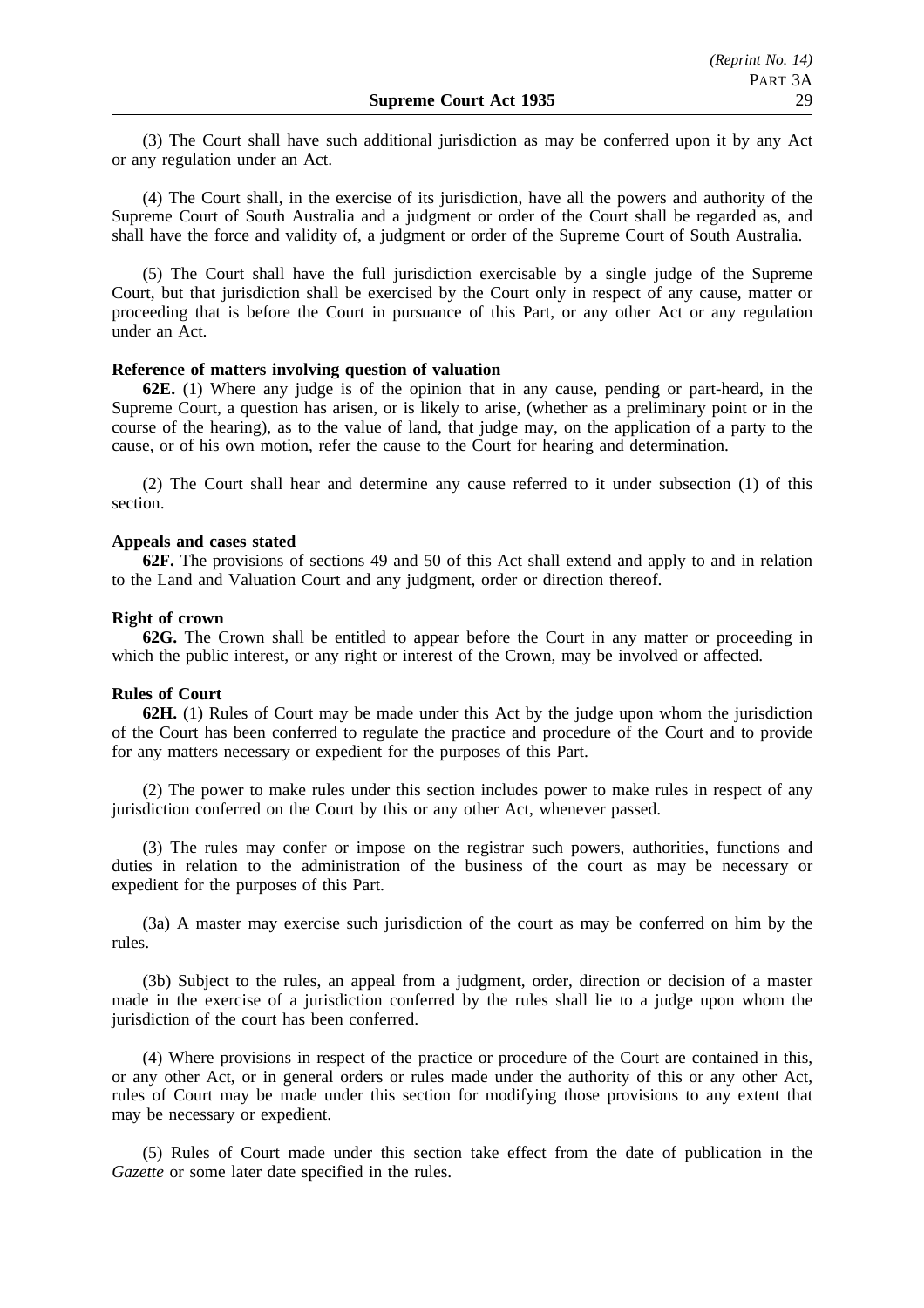\*\*\*\*\*\*\*\*\*\*

# **Sittings of Court**

**62I.** The Court shall sit at such times and places as the judge exercising the jurisdiction of the Court directs.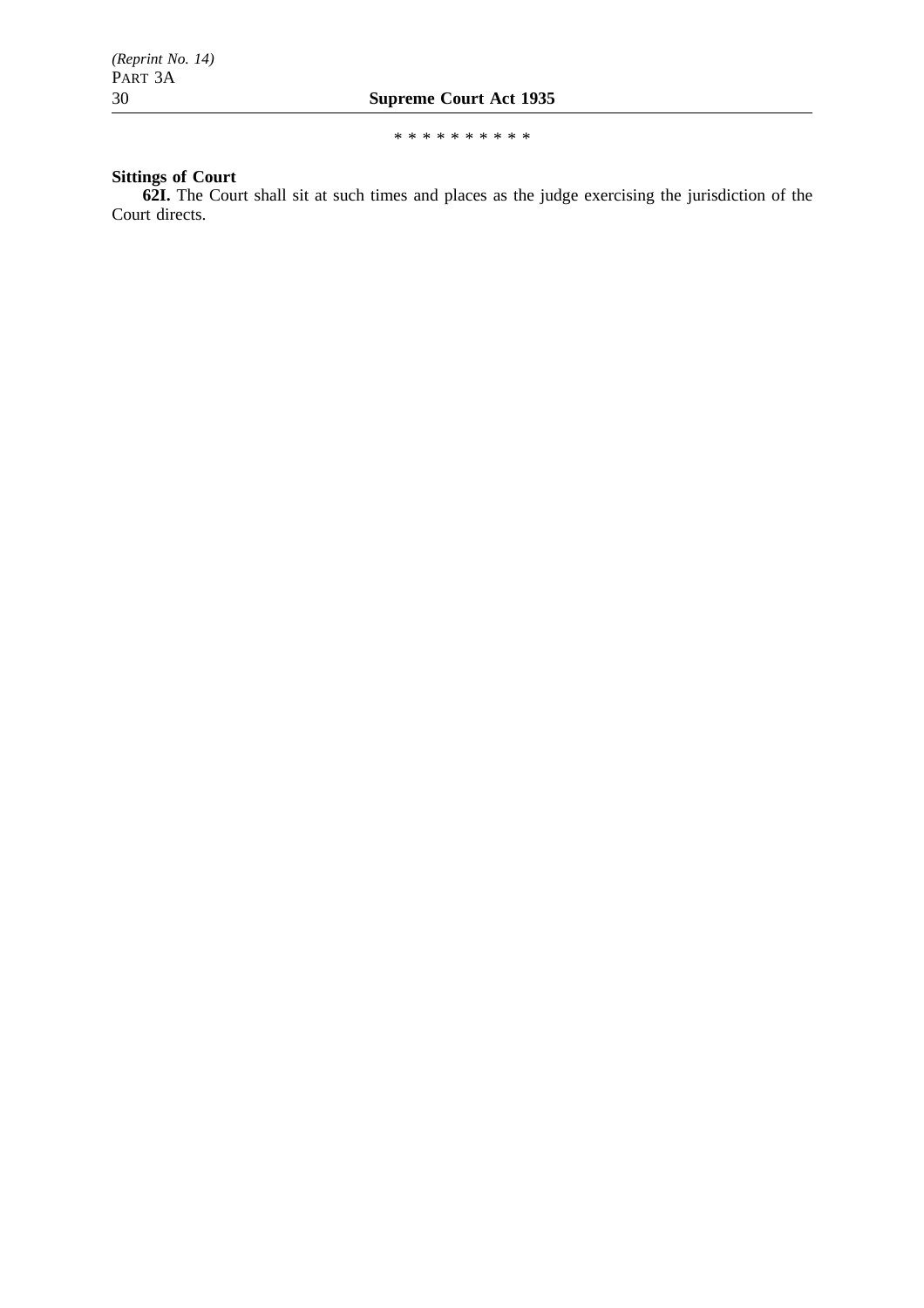## **PART 4 PROCEDURE GENERALLY**

### **Criminal procedure**

**63.** (1) The practice and procedure in all criminal causes and matters, including the practice and procedure upon appeal, except as expressly altered by this Act, shall be the same as the practice and procedure in similar causes and matters before the passing of this Act.

(2) Proceedings in *quo warranto* shall be deemed to be civil proceedings whether for the purposes of appeal or otherwise.

## **Saving of existing procedure**

**64.** Save as is otherwise provided in this or any other Act, the practice and procedure of the court shall be as prescribed in the existing rules, and in all matters, for which no other provision is made, all forms and methods of procedure, which, under or by virtue of any law, general order or rules whatsoever, were formerly in force in the court, may continue to be used in the like cases and for the like purposes:

Provided that nothing in this section shall be deemed to affect the power of the judges to make rules of court repealing or altering the existing rules.

*Mediation, Arbitration and Referral for Report*

#### **Mediation and conciliation**

**65.** (1) Subject to and in accordance with the rules of court, the court constituted of a judge may, with or without the consent of the parties, and a master or the registrar may, with the consent of the parties, appoint a mediator and refer a civil proceeding or any issues arising in a civil proceeding for mediation by the mediator.

(2) A mediator appointed under this section has the privileges and immunities of a judge and such of the powers of the court as the court may delegate.

(3) A mediator appointed under this section must not, except as required or authorised to do so by law, disclose to another person any information obtained in the course or for the purposes of the mediation.

(4) The court may itself endeavour to achieve a negotiated settlement of a civil proceeding or resolution of any issues arising in a civil proceeding.

(5) A judge or master who attempts to settle a proceeding or to resolve any issues arising in a proceeding is not disqualified from taking further part in the proceeding but will be so disqualified if he or she is appointed as a mediator in relation to the proceeding.

(6) Evidence of anything said or done in an attempt to settle a proceeding by mediation under this section is not subsequently admissible in the proceeding or in related proceedings.

(7) If a case is settled under this section, the terms of the settlement may be embodied in a judgment.

#### **Trial of issues by arbitrator**

**66.** (1) The court may refer a civil proceeding or any issues arising in a civil proceeding for trial by an arbitrator.

(2) The arbitrator may be appointed either by the parties to the proceeding or by the court.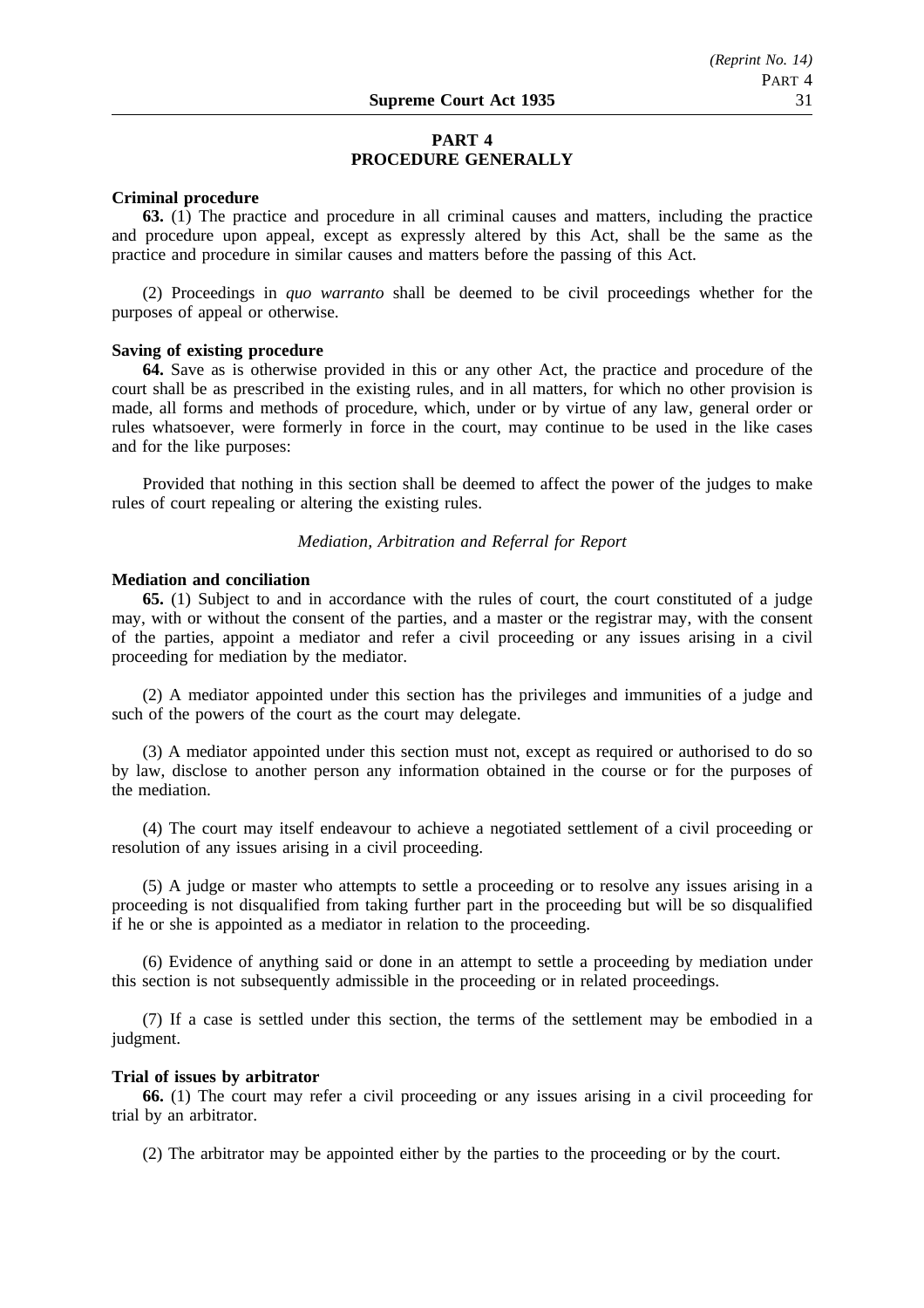(3) The arbitrator becomes for the purposes of the reference an officer of the court and may exercise such of the powers of the court as the court delegates to the arbitrator.

(4) The court will, unless good reason is shown to the contrary, adopt the award of the arbitrator as its judgment on the action or issues referred.

(5) The costs of the arbitrator will be borne, in the first instance, equally by the parties or in such other proportions as the court may direct, but the court may subsequently order that a party be reimbursed wholly or in part by another party for costs incurred under this subsection.

## **Expert reports**

**67.** (1) The court may refer any question arising in a civil proceeding for investigation and report by a referee who is an expert in the relevant field.

(2) A person to whom a question is referred under this section becomes for the purposes of the investigation an officer of the court and may exercise such of the powers of the court as the court delegates.

(3) The court may adopt a report obtained under this section in whole or part.

(4) The costs of the expert's investigation and report will be borne, in the first instance, equally by the parties or in such other proportions as the court may direct, but the court may subsequently order that a party be reimbursed wholly or in part by another party for costs incurred under this subsection.

#### \*\*\*\*\*\*\*\*\*\*

#### *Assessors*

#### **Assessors**

**71.** (1) Subject to any rules of court, and to the right of having cases submitted to the verdict of a jury in accordance with the *Juries Act 1927*, the court may in any cause or matter before the court, in which it thinks it expedient so to do, call in the aid of one or more assessors, specially qualified, and try and hear such cause or matter wholly or partially, with the assistance of such assessors.

(2) The remuneration, if any, to be paid to such assessors shall be determined by the court, and the sum so fixed shall be paid by the sheriff in the same manner as jury fees are paid.

## *Rules of Court*

#### **Rules of court**

**72.** (1) Rules of court may be made under this Act by any three or more judges of the Supreme Court for any of the following purposes:—

- I. For regulating the sittings of the court, and of the judges sitting in chambers and the vacations to be observed by the court and the officers of the court:
- II. For regulating the pleading practice and procedure of the court in any jurisdiction, and the initiating of actions and proceedings therein:
- IIaa. For imposing mutual obligations on parties to proceedings in the court to disclose to each other the contents of expert reports or other material of relevance to the proceedings before the proceedings are brought to trial: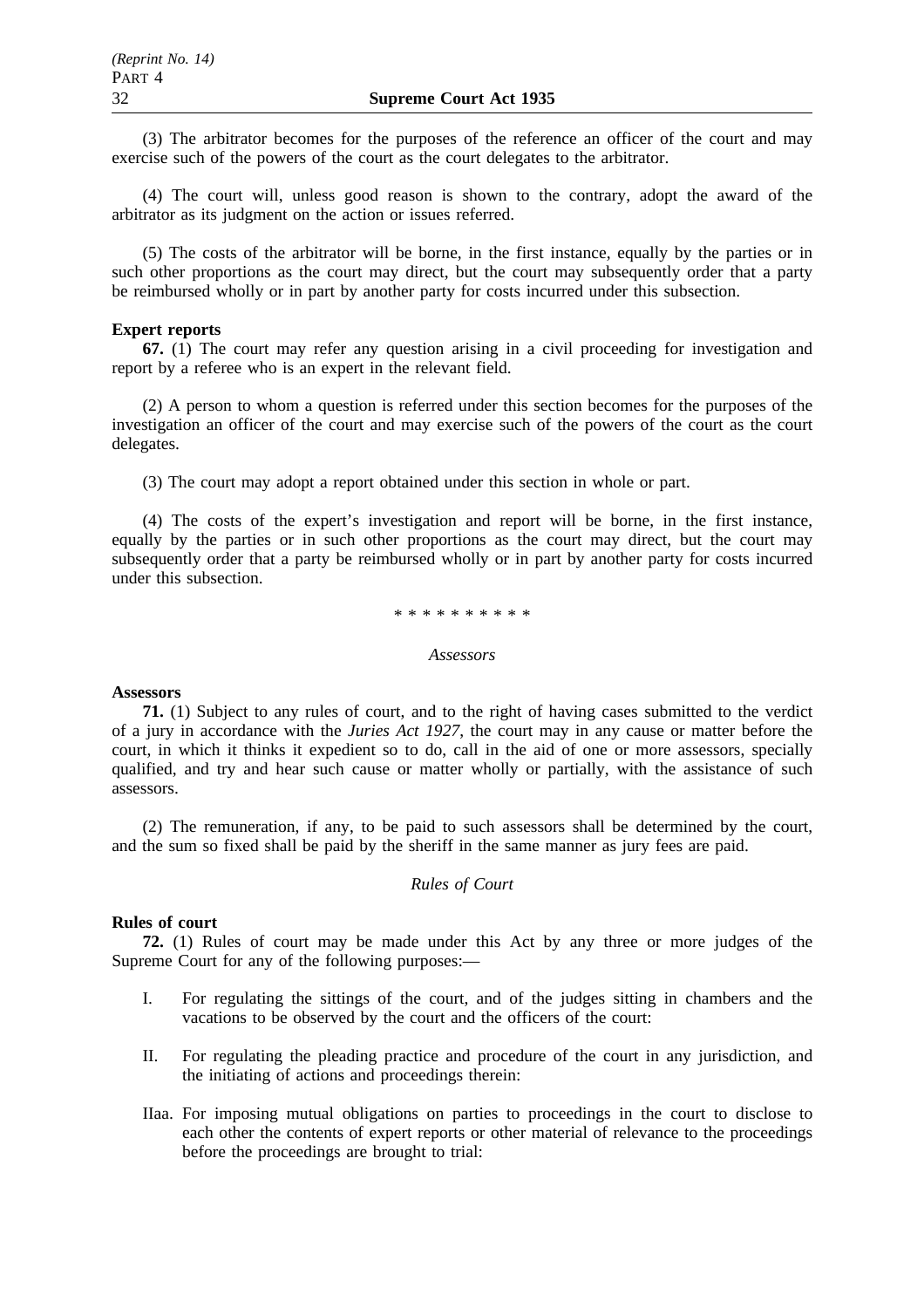- IIa. For regulating any matters relating to the referral of a proceeding or issues arising in a proceeding to a mediator or arbitrator, the conduct of mediations or arbitrations or the referral of questions for investigation and report by an expert (whether appointed under section 67 or otherwise):
- III. For regulating and directing the means by which particular facts may be proved, and the mode in which evidence thereof may be given in any proceedings, or at any stage of the proceedings, and in relation to the purposes aforesaid for allowing examinations, affidavits, or depositions to be read at any trial or hearing, or in any cause or matter, or allowing secondary evidence to be given, and for providing that the court or a judge may give special directions or make special orders in relation to any of the matters aforesaid:
- IV. For empowering a master to do any such thing and to transact any such business and to exercise any such authority and jurisdiction in respect of the same, including the jurisdiction to refer a bill of costs for taxation, or to refer any other matter to a master, as by virtue of any statute, custom, or rule or practice of court may be done, transacted, or exercised by a judge:
- IVa. For regulating any matters relating to the business, authority and jurisdiction that may be transacted or exercised by the master:
- V. For regulating the duties of the officers of the court and the costs of proceedings therein (including the costs to be allowed to practitioners of the court in respect of business transacted in the court or the offices thereof), and the conduct of any business coming within the cognizance of the court, for which provision is not expressly made by any Act:
- VI. For conferring on the registrar or other member of the non-judicial staff of the court the power to tax costs:
- VIa. For regulating the admission of barristers, solicitors, attorneys, and proctors of the court:
- VII. And generally for any purpose mentioned in this Act or for carrying its provisions into effect.

(2) The power to make rules conferred by this section shall be deemed to include power to make rules in respect of any jurisdiction conferred upon the court or a judge thereof by any Act whenever passed.

(3) Where any provisions in respect of the practice or procedure of the court are contained in this or any other Act of Parliament, or in general orders or rules made under the authority of any Act, rules of court may be made for modifying such provision to any extent that may be deemed necessary.

(4) Rules of Court made under this section take effect from the date of publication in the *Gazette* or some later date specified in the rules.

\*\*\*\*\*\*\*\*\*\*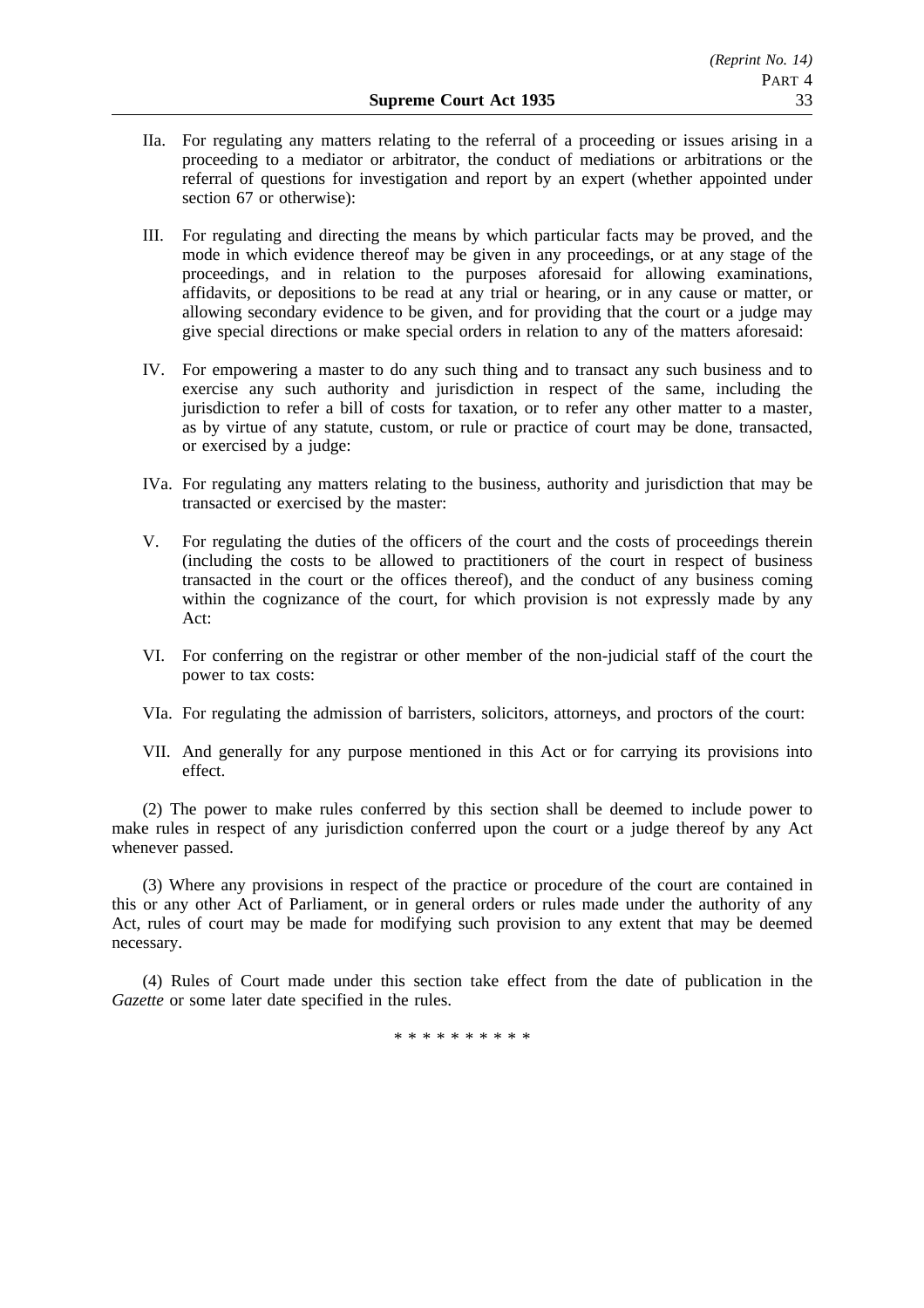## **PART 6 OFFICERS OF THE COURT**

#### *The Registrar*

#### **The registrar**

**82.** (1) There shall be a registrar of the court.

(2) No registrar shall be appointed, dismissed or reduced in status, nor shall the office of registrar be abolished, except upon the recommendation, or with the concurrence, of the Chief Justice.

(3) The registrar is the court's principal administrative officer.

(3a) The registrar may, in addition to exercising the functions and duties assigned to him or her by this Act or any other Act, exercise any procedural or non-judicial powers of the court assigned by the Chief Justice or by rules of court under this or any other Act.

(4) The registrar shall, in relation to the performance and discharge of his functions and duties (so far as they relate to the business of the court), be subject to the control and direction of the Chief Justice.

\*\*\*\*\*\*\*\*\*\*

#### *Tipstaves*

#### **Appointment of tipstaves**

**106.** (1) There will be such tipstaves of the court as are necessary.

(2) No tipstaff will be appointed except on the recommendation of the Chief Justice.

#### **Duty of tipstaves**

**107.** The tipstaves of the court shall be in attendance on the sittings of the court, and any tipstaff may, without warrant, apprehend and lodge in prison all persons who, by the court or any judge, are ordered to be apprehended or committed into prison for contempt of court or otherwise.

#### **Other duties**

**108.** Every tipstaff shall perform all such other duties as from time to time are by the court or a judge or rules of court directed to be performed by him.

*Further Provisions as to Officers*

#### **Appointment of other officers**

**109.** (1) The court shall have such other officers as are necessary for the administration of justice therein, and for the due execution of the judgments, decrees, orders, and processes thereof.

(2) Subject to subsection (3), no such other officer will be appointed except on the recommendation of the Chief Justice.

(3) The associates to the judges will be appointed and may be removed from office by the Chief Justice, but otherwise will be subject to the *Courts Administration Act 1993* in the same way as other staff of the court appointed under that Act.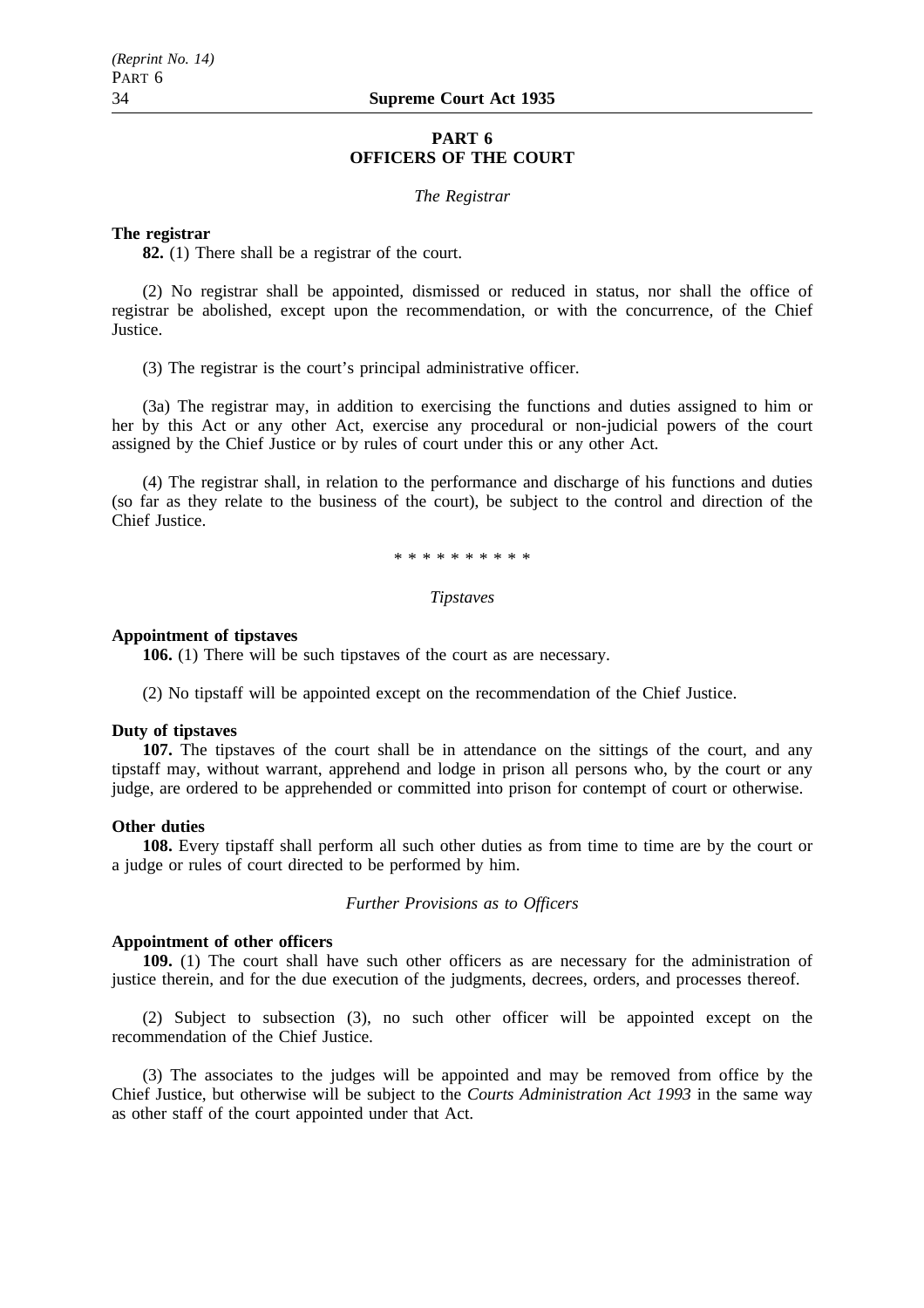## **Duties of officers**

**110.** Subject to this Act, the business to be performed in the court, or in the chambers of any judge, other than that performed by the judges, shall be distributed among the officers of the court, in such manner as is directed by rules of court, or, in any cases not provided for by rules of court, as the court or any judge thereof may direct, and such officers shall perform such duties in relation to such business as is directed by this Act or by rules of court, or by such court or any judge thereof; and, subject to this Act and such rules of court, all such officers respectively shall continue to perform the same duties as nearly as may be in the same manner as if this Act had not passed.

#### **Administrative and ancillary staff**

**110A.** (1) The court's administrative and ancillary staff consists of—

- *(a)* the registrar; and
- *(b)* any other persons appointed to the non-judicial staff of the Court.

\*\*\*\*\*\*\*\*\*\*

(2) The Court's administrative and ancillary staff (other than judges' associates) will be appointed under the *Courts Administration Act 1993*.

## **Responsibilities of non-judicial staff**

**110B.** A member of the court's administrative or ancillary staff is responsible to the Chief Justice (through any properly constituted administrative superior) for the proper and efficient discharge or his or her duties.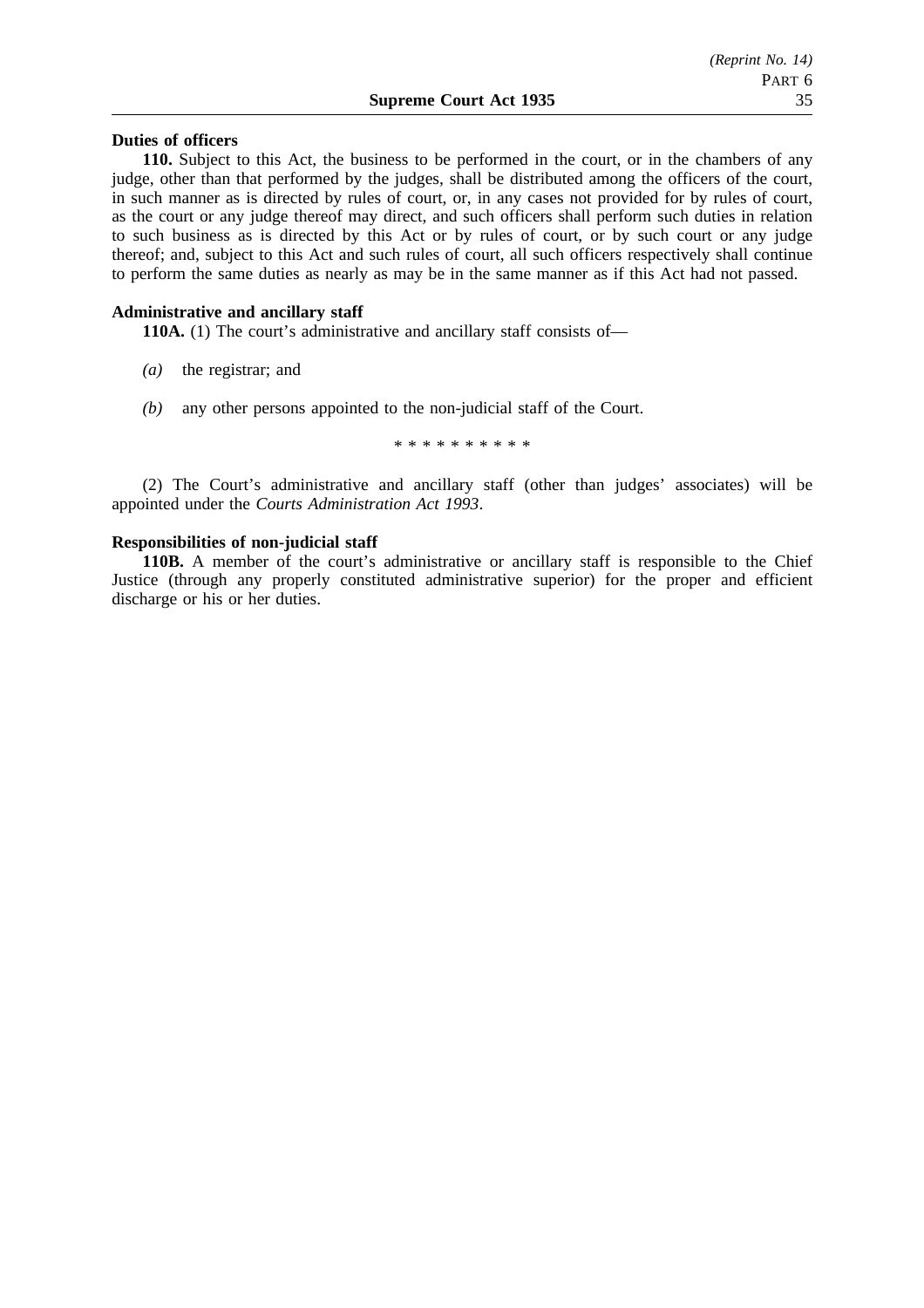## **PART 7 MISCELLANEOUS PROVISIONS**

#### **Rules as to division of loss upon collision at sea**

**111.** (1) Where, by fault of two or more vessels, damage or loss is caused to one or more vessels, to their cargoes or freight, or to any property on board, the liability to make good the damage or loss shall be in proportion to the degree in which each vessel was in fault:

Provided that, if, having regard to all the circumstances of the case, it is not possible to establish different degrees of fault, the liability shall be apportioned equally.

(2) Nothing in this section shall operate so as to render any vessel liable for any loss or damage to which her fault has not contributed.

(3) Nothing in this section shall affect the liability of any person under a contract of carriage or any contract, or shall be construed as imposing any liability upon any person from which he is exempted by any contract or by any provision of law or as affecting the right of any person to limit his liability in manner provided by law.

(4) For the purposes of this section, the expression "**freight**" includes passage money and hire, and references to damage or loss caused by the fault of a vessel shall be construed as including references to any salvage or other expenses consequent upon that fault, recoverable at law by way of damages.

## **Damages for personal injuries**

**112.** (1) Where loss of life or personal injuries are suffered by any person on board a vessel owing to the fault of that vessel and of any other vessel or vessels, the liability of the owners of the vessels shall be joint and several.

(2) Nothing in this section shall be construed as depriving any person of any right of defence on which, independently of this section, he might have relied in an action brought against him by the person injured or any person or persons entitled to sue in respect of such loss of life, or shall affect the right of any person to limit his liability in cases to which this section relates in the manner provided by law.

#### **Right of contribution**

**113.** (1) Where loss of life or personal injuries are suffered by any person on board a vessel owing to the fault of that vessel, and any other vessel or vessels, and a proportion of the damages is recovered against the owner of one of the vessels which exceeds the proportion in which she was in fault, he may recover by way of contribution the amount of the excess from the owners of the other vessels to the extent to which those vessels were respectively in fault:

Provided that no amount shall be so recovered which could not, by reason of any statutory or contractual limitation of, or exemption from, liability, or which could not for any other reason, have been recovered in the first instance as damages by the persons entitled to sue therefor.

(2) In addition to any other remedy provided by law, the persons entitled to any contribution as provided by subsection (1) of this section shall, for the purpose of recovering the contribution, have subject to the provisions of this Act, the same rights and powers as the persons entitled to sue for damages in the first instance.

#### **Interest on judgement debts**

**114.** (1) All money, including costs, payable under any judgment or order shall bear interest at the rate from time to time prescribed by the rules of court.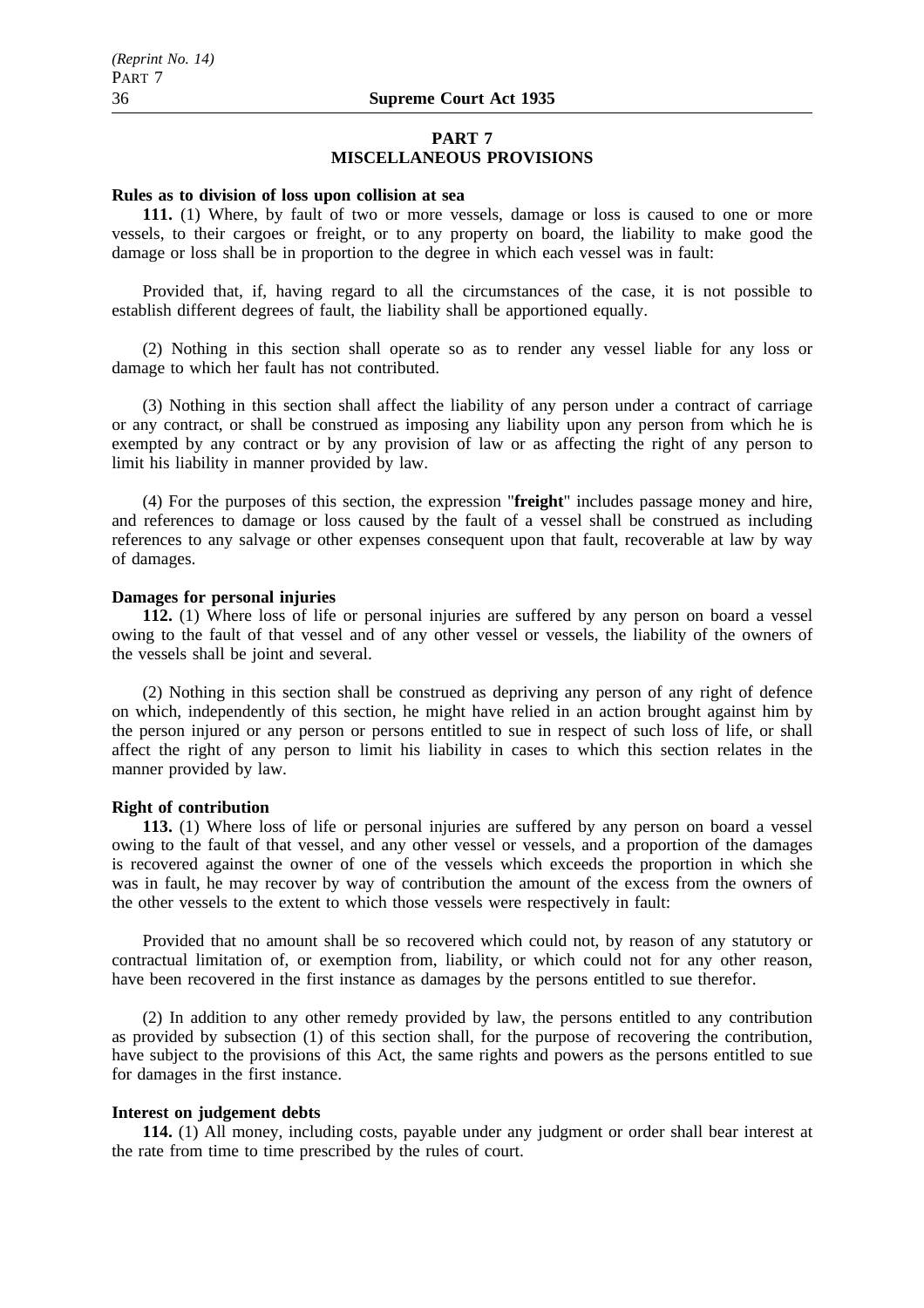- (2) The interest shall be computed from the following times:—
- *(a)* in the case of money other than taxed costs, from the time specified in the judgment or order, and if no time is so specified from the date of the judgment or order:
- *(b)* in the case of taxed costs, from the date of the certificate of the taxing officer by whom the costs were taxed or an earlier date specified by the taxing officer in the certificate.

\*\*\*\*\*\*\*\*\*\*

## **Orders to bring prisoners for examination**

**117.** (1) Any sheriff, gaoler, or other officer, having the custody of any prisoner, whose evidence is required in any action, trial, or proceeding, civil or criminal, shall upon receiving an order of a judge for that purpose, take such prisoner for examination before the court, or any judge thereof, or before any official or special referee or arbitrator or other person appointed to take any examination.

(2) Such an order may be obtained upon affidavit by the party requiring the attendance of such prisoner, and shall set forth the time when and place where such prisoner is to be taken for the purpose of the examination.

(3) The officer so ordered as aforesaid shall be entitled to be paid the like travelling and other expenses, and compensation for loss of time, as upon attendance at a trial.

#### **Legal process**

**118.** (1) Any process of the court may be issued, served or executed on a Sunday as well as any other day.

(2) The validity of process is not affected by the fact that the person who issued it dies or ceases to hold office.

#### **Service**

**118A.** (1) If it is not practicable to serve any process, notice or other document relating to civil or criminal proceedings in the manner otherwise prescribed or contemplated by law, the court may, by order—

- *(a)* provide for service by post; or
- *(b)* make any other provision that may be necessary or desirable for service.

(2) Any process, notice or other document served in accordance with an order under subsection (1) will, despite any other law, be taken to have been duly served.

## *Suitors' Funds*

## **Suitors' funds to vest in master**

**119.** All suitors' funds shall be vested in the registrar on behalf of the court and shall be dealt with by him in accordance with this Act and the rules of court, and any order of the court or a judge.

## **Securities in court**

**120.** All securities standing in court or at any time deposited in court shall be held by the registrar in trust to apply the same in accordance with law.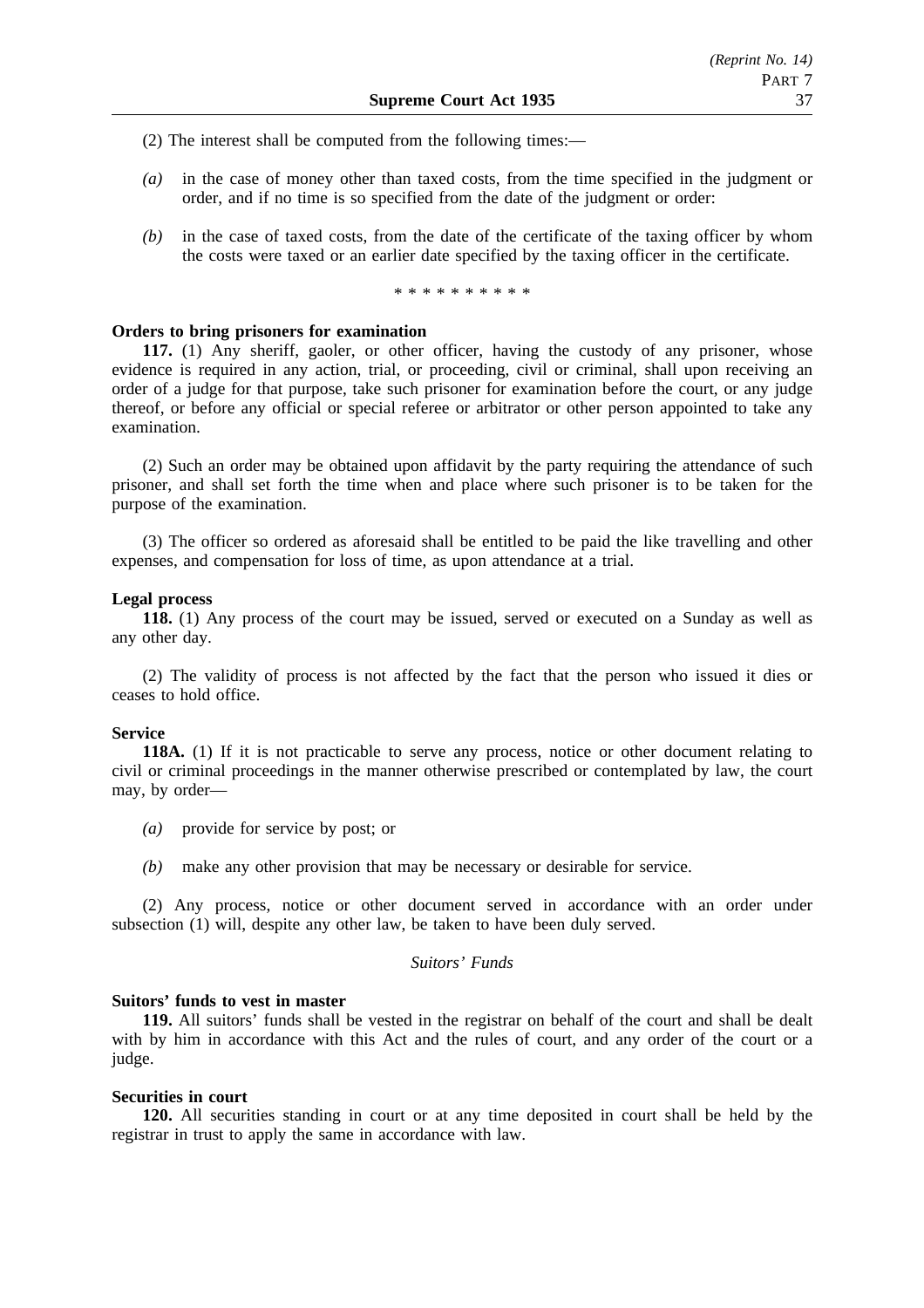#### **Liability of Treasurer for default of master**

121. (1) The Treasurer shall be liable to make good to the suitors of the court all suitors' funds and securities in court, and for that purpose may by authority of this Act, and without any further appropriation, make any necessary payments out of the general revenue of the State.

(2) If the Chief Justice certifies to the Treasurer in writing that the registrar has failed to pay any money in court or to transfer or deliver any securities in court required by law or by any order of the court to be paid, transferred, or delivered by him, or has been guilty of any default with respect to any such money or securities, the Treasurer shall pay out of the general revenue to such persons as are named by the Chief Justice in the certificate, such sums as the Chief Justice certifies in writing to be required for the purpose of paying the money so required to be paid or of replacing the securities so required to be transferred or delivered, or of making good such default.

## **Banking and investment of suitors' funds**

**122.** (1) All suitors' funds shall, as soon as practicable after payment into, or deposit in court, be paid into the Treasury or an ADI in Adelaide.

(2) Such funds or such part thereof as the rules direct shall be invested in such manner and at such times as the rules of court prescribe.

(3) The interest or other income from such investment shall be dealt with as prescribed by rules of court.

(4) Until rules of court are made under this section the law and practice relating to the deposit, payment, delivery and transfer in into and out of court of suitors' funds and securities which belong to suitors, shall continue as at the commencement of this Act.

## **Investments made under order of the court**

**123.** Any money in court which under the rules of court or under the order of the court is required to be laid out in any particular investment shall be so laid out notwithstanding anything in this Act.

## **Validity of payments, etc., pursuant to rules of court**

**124.** All acts done by the registrar with reference to funds in court pursuant to and in accordance with rules of court shall be as valid and effectual as if they had been done in pursuance of an order of the court.

#### **Remittances by post**

**125.** Where by rules of court the registrar is authorised to make payments of money to persons entitled thereto upon their request by transmitting to them by post crossed cheques or other documents intended to enable them to obtain payment of the sums expressed therein, the posting of a letter containing the cheque or document and addressed to the person entitled thereto at the address given by him in his request shall, as respects the liability of the registrar and of the Treasurer respectively, be equivalent to the delivery of the cheque or document to that person himself.

## **Power to appoint deputies**

**126.** In sections 120 to 126, inclusive, the term registrar shall not include an acting registrar, but the registrar may do any act, sign or execute any instrument and exercise any authority required or authorised to be done, signed, executed, or exercised by him in relation to suitors' funds, by a deputy of the registrar appointed by the Chief Justice.

## **Rules of Court**

**127.** The judges may make rules of court in accordance with the provisions for making rules of court contained in this Act for regulating:—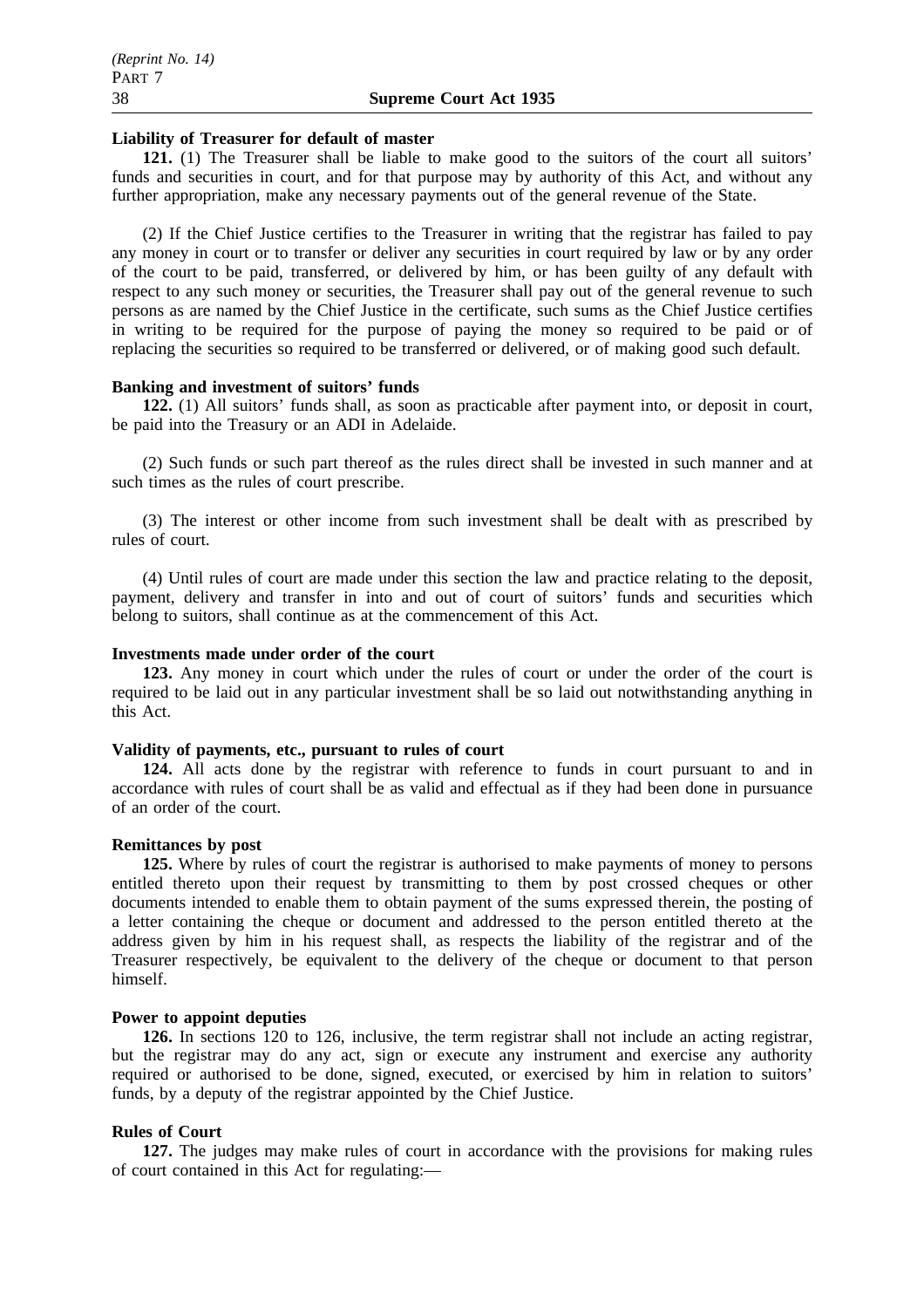- *(a)* the deposit, payment, delivery and transfer in, into, and out of court of money and securities which belong to suitors or are otherwise capable of being deposited in or paid or transferred into court or under the custody of the court;
- *(b)* the investment of and other dealings with money and securities in court;
- *(c)* the disposal of the interest or other income from such investments;
- *(d)* the execution of the orders of the court and the powers and duties of the registrar with reference to such money and securities; and
- *(e)* any other matters incidental to or connected with the matters previously mentioned in this section.

## **Payment to the Treasurer of unclaimed suitors' funds**

**128.** (1) In the month of July in every year the registrar shall pay to the Treasurer, as part of the general revenue of the State, all suitors' funds which, on the first day of that month, have been unclaimed for the period of six years next preceding.

(2) Such moneys shall not be afterwards claimable from the Treasurer unless the court otherwise orders.

#### **Party subsequently claiming may petition the Supreme Court, etc.**

**129.** (1) If at any time after any such money has been so paid to the Treasurer, any person applies to the court, by summons, for the payment to him of that money or any part thereof, and the court is satisfied upon affidavit or other sufficient evidence adduced that the applicant is entitled to the whole or any part of the money claimed by him, the court shall make an order for payment of the sum to which the applicant is entitled, with or without such additional amount as would have accrued (whether as interest or otherwise) had that sum been retained by the court from the time when it was paid to the Treasurer to the time of the court order.

(2) On any such order being served on the Treasurer he shall issue and pay the money mentioned in the order to the persons to whom it is payable by virtue of the order, and the receipt of any person to whom any such money is so paid shall be a full and valid discharge for the sum stated in the receipt to have been received.

## **Court fees**

**130.** (1) The Governor may, by regulation, prescribe and provide for the payment of fees in respect of proceedings in the court, or any step in such proceedings.

(2) The court may remit or reduce a fee on account of the poverty of the party by whom the fee is payable or for any other proper reason.

\*\*\*\*\*\*\*\*\*\*

#### **Accessibility of evidence, etc.**

**131.** (1) Subject to this section, the court must, on application by any member of the public, allow the applicant to inspect or obtain a copy of—

- *(aa)* any process relating to proceedings and forming part of the court's records;
- *(a)* a transcript of evidence taken by the court in any proceedings;
- *(b)* any documentary material admitted into evidence in any proceedings;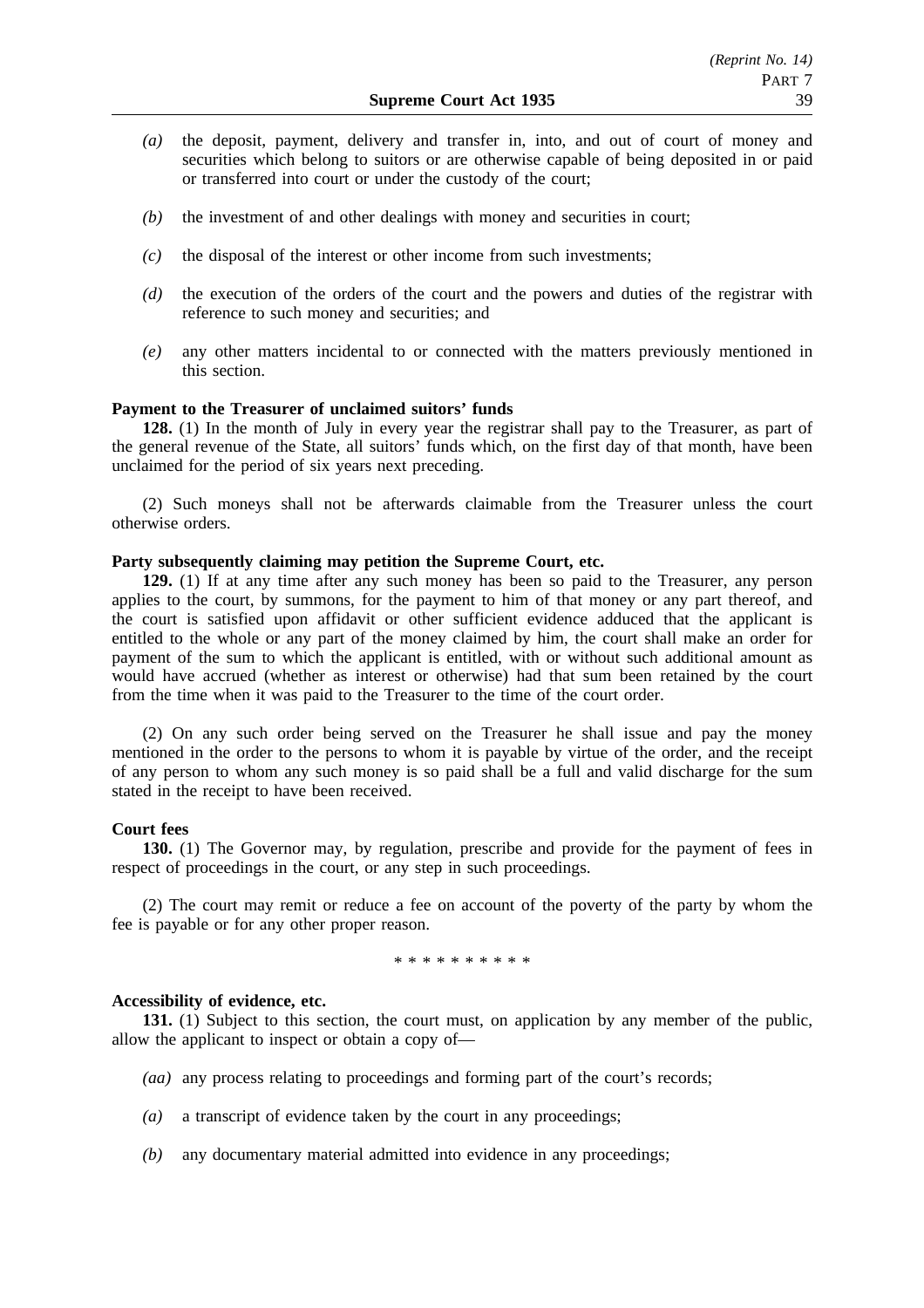- *(c)* a transcript of submissions by counsel;
- *(d)* a transcript of the judge's summing up or directions to the jury, in a trial by jury;
- *(e)* a transcript of reasons for judgment (including remarks made by the court on passing sentence);
- *(f)* a judgment or order given or made by the court.

(2) A member of the public may inspect or obtain a copy of the following material only with the permission of the court:

- *(a)* material that was not taken or received in open court;
- *(b)* material that the court has suppressed from publication;
- *(c)* material placed before the court during sentencing proceedings (including material furnished under section 7 of the *Criminal Law (Sentencing) Act 1988*);
- *(d)* documentary material filed in connection with a preliminary examination;
- *(e)* a transcript of any oral evidence taken at a preliminary examination;
- *(f)* a photograph, slide, film, video tape, audio tape or other form of recording from which a visual image or sound can be produced;
- *(g)* material of a class prescribed by the regulations.

(3) The court may permit inspection or copying of material referred to in subsection (2) subject to any condition it considers appropriate, including a condition limiting the publication or use of the material.

(4) A decision by the court on an application under this section is administrative and is final and not subject to any form of review.

(5) The court may charge a fee, fixed by regulation, for inspection or copying of material under this section.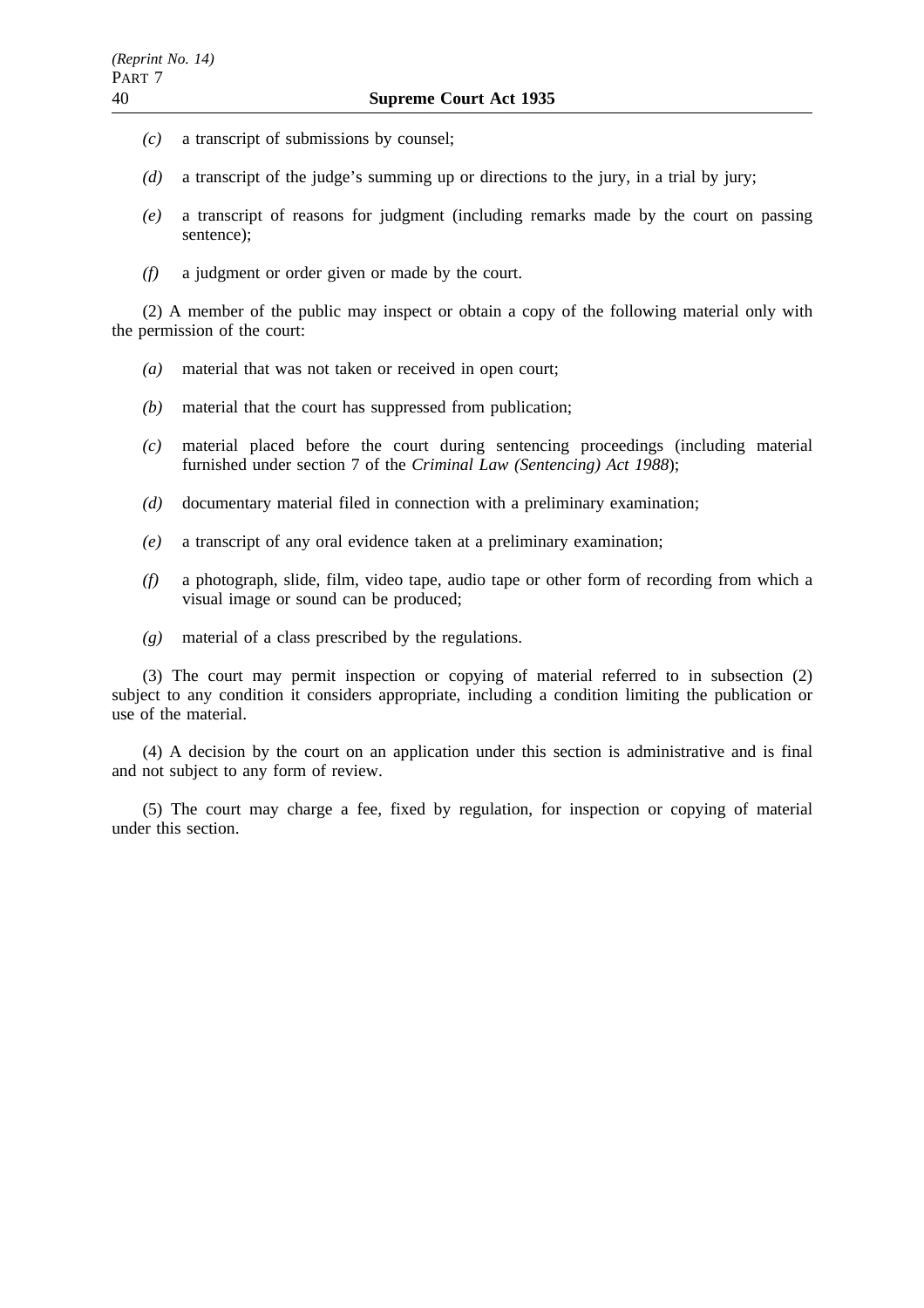# **SCHEDULE**

## *Supreme Court Act 1935 Acts Repealed*

| Number and<br>Year of Act | Short or Long Title of Act                                                                                                                                                                                                                                                                                                                                                                                                                                                  | Extent of Repeal                                |
|---------------------------|-----------------------------------------------------------------------------------------------------------------------------------------------------------------------------------------------------------------------------------------------------------------------------------------------------------------------------------------------------------------------------------------------------------------------------------------------------------------------------|-------------------------------------------------|
| 15 of 1842                | An Act to regulate the Appointment and the Duties of the<br>Sheriff of the Province of South Australia                                                                                                                                                                                                                                                                                                                                                                      | The whole                                       |
| 3 of 1843                 | An Ordinance to amend an Ordinance intituled "An Act to<br>regulate the Appointment and Duties of the Sheriff of the<br>Province of South Australia                                                                                                                                                                                                                                                                                                                         | The whole                                       |
| 9 of 1845                 | An Ordinance for adopting in South Australia certain parts of<br>an Act made and passed in the Imperial Parliament which was<br>held in the First and Second Years of the Reign of Her present<br>Majesty intituled "An Act for abolishing Arrest on mesne<br>Process in Civil Actions, except in certain cases; for extending<br>the remedies of Creditors against the property of Debtors; and<br>for amending the laws for the relief of Insolvent Debtors in<br>England | The whole                                       |
| 14 of 1845                | An Ordinance to provide for the performance of certain matters<br>in the Supreme Court during the occasional absence of the<br>Judge at a distance from Adelaide                                                                                                                                                                                                                                                                                                            | The whole                                       |
| 20 of 1852                | An Act to enable the Sheriff to appoint a Deputy to perform<br>the Duties of his Office, and to abolish the Poundage now<br>payable on taking the body in execution                                                                                                                                                                                                                                                                                                         | The whole                                       |
| 5 of 1853                 | Supreme Court Procedure Amendment Act                                                                                                                                                                                                                                                                                                                                                                                                                                       | The whole except<br>secs. 162-172,<br>inclusive |
| 6 of 1853                 | An Act to give relief to Persons having Claims against the<br>Local Government of South Australia by authorising them to<br>try the validity of such Claims in a Court of Law or Equity                                                                                                                                                                                                                                                                                     | The whole                                       |
| 24 of 1855-6              | The Supreme Court Procedure Act 1855                                                                                                                                                                                                                                                                                                                                                                                                                                        | The whole                                       |
| 30 of 1855-6              | An Act to facilitate Actions against Persons absent from the<br>colony and against persons sued as Joint Contractors                                                                                                                                                                                                                                                                                                                                                        |                                                 |
| 31 of 1855-6              | An Act to consolidate the several Ordinances relating to the<br>establishment of the Supreme Court of the Province of South<br>Australia                                                                                                                                                                                                                                                                                                                                    | The whole                                       |
| 4 of 1858                 | The Summary Procedure on Bills of Exchange Act 1858                                                                                                                                                                                                                                                                                                                                                                                                                         | The whole                                       |
| 5 of 1858                 | Supreme Court Procedure Further Amendment Act of 1858                                                                                                                                                                                                                                                                                                                                                                                                                       | The whole                                       |
| 13 of 1858                | The Third Judge and District Courts Act                                                                                                                                                                                                                                                                                                                                                                                                                                     | The whole                                       |
| 23 of 1859                | An Act to provide for the appointment of Commissioners to<br>take Affidavits as well in South Australia as elsewhere, to be<br>made use of in the Supreme Court of South Australia and for<br>the more easy Administration of Oaths to persons appointed to<br>act as Justices of the Peace in South Australia                                                                                                                                                              | The whole                                       |
| 5 of 1861                 | An Act to amend the Laws regulating the Court of Appeals of<br>the Province of South Australia, and to extend the Powers<br>thereof                                                                                                                                                                                                                                                                                                                                         | The whole                                       |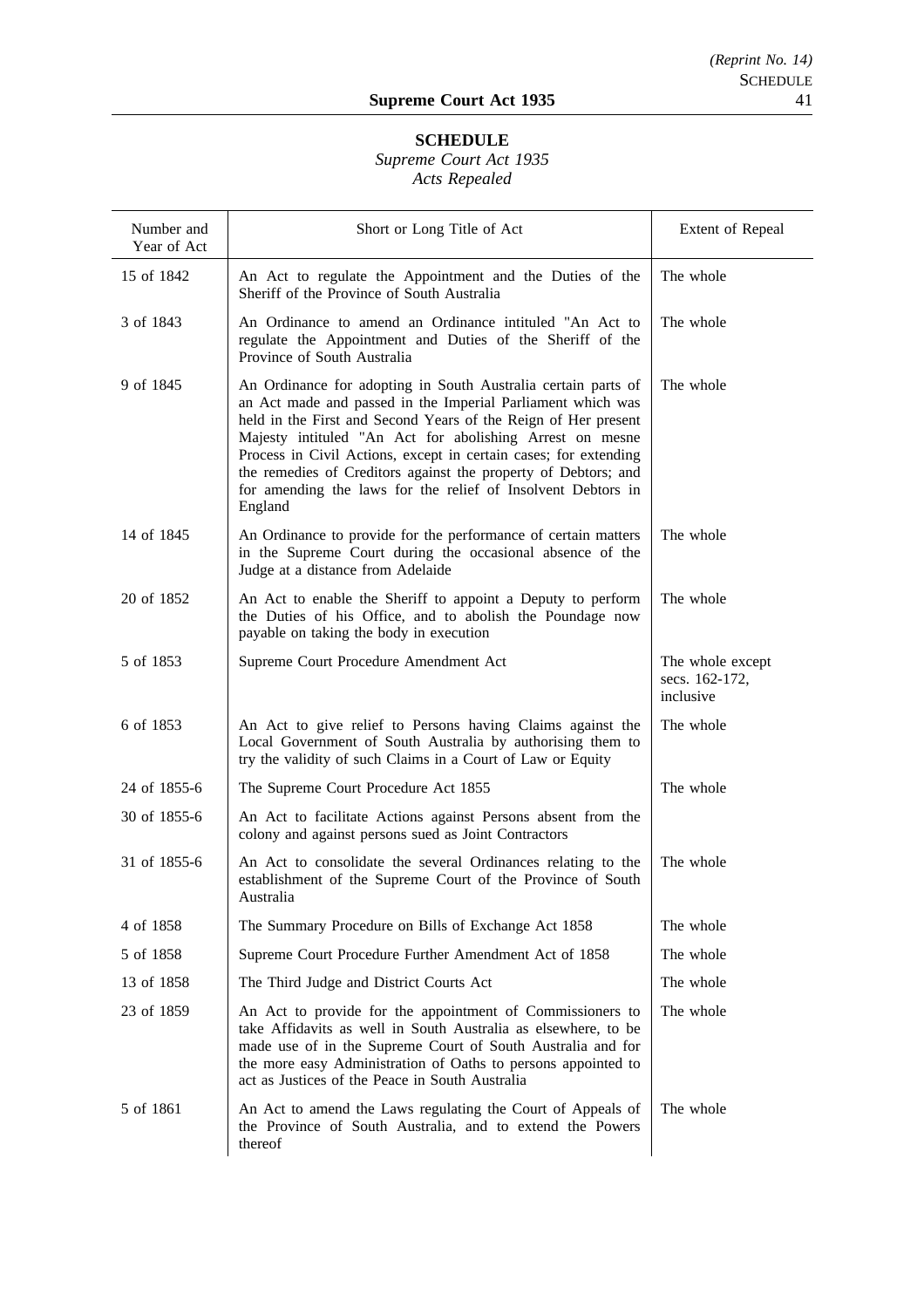| 3 of 1862     | The Common Law Procedure Act 1862                                                                                                                                                                                                                                | The whole, except<br>sections 1, 2, and 3                         |
|---------------|------------------------------------------------------------------------------------------------------------------------------------------------------------------------------------------------------------------------------------------------------------------|-------------------------------------------------------------------|
| 15 of 1865    | The Court of Appeals Amendment Act 1865                                                                                                                                                                                                                          | The whole                                                         |
| 12 of 1865-6  | An Act to provide for the more speedy administration of justice<br>by means of the Supreme Court                                                                                                                                                                 | The whole                                                         |
| 2 of 1866     | An Act to protect certain persons from actions by reason of<br>their being elected to Parliament while members of the Court of<br>Appeals                                                                                                                        |                                                                   |
| 7 of 1866     | An Act to regulate and amend the Practice and Procedure of<br>the Supreme Court of the Province of South Australia in its<br>Revenue Jurisdiction                                                                                                                | The whole, except<br>sections 15 and 26                           |
| 20 of 1866-7  | The Equity Act 1866                                                                                                                                                                                                                                              | The whole, except<br>sections 150 and 151                         |
| 8 of 1867     | Supreme Court Act 1867                                                                                                                                                                                                                                           | The whole                                                         |
| 6 of 1868-9   | An Act to repeal Act No. 11 of 1866-7 intituled "An Act to<br>amend The Third Judge and Districts Courts Act, and for other<br>purposes" and to make further provision for the trial of Causes,<br>and trial of Offences at places remote from the Supreme Court | The whole                                                         |
| 7 of 1868-9   | An Act to amend the "Supreme Court Act 1867"                                                                                                                                                                                                                     | The whole                                                         |
| 23 of 1870-71 | An Act to fix the tenure of office of the Primary Judge in<br>Equity, and to provide for the performance of the duties of the<br>office of Primary Judge in Equity in certain cases                                                                              | The whole                                                         |
| 28 of 1873    | An Act to increase the salaries of the Judges of the Supreme<br>Court, and of certain officers of the Civil Service of the<br>Province of South Australia                                                                                                        | The whole                                                         |
| 116 of 1878   | Supreme Court Act 1878                                                                                                                                                                                                                                           | The whole, except<br>paragraphs I-VII,<br>inclusive, of section 6 |
| 120 of 1878   | An Act to amend "The Equity Act 1866"                                                                                                                                                                                                                            | The whole                                                         |
| 286 of 1883   | An Act to amend "The Third Judge and District Courts Act"<br>and the Act No. 6 of 1868-9                                                                                                                                                                         | The whole                                                         |
| 514 of 1891   | The Suitors Unclaimed Funds Act 1891                                                                                                                                                                                                                             | The whole                                                         |
| 1358 of 1919  | Fourth Judge Act 1919                                                                                                                                                                                                                                            | The whole                                                         |
| 1564 of 1923  | Acts Interpretation Act Amendment Act 1923                                                                                                                                                                                                                       | The whole                                                         |
| 1739 of 1926  | Supreme Court Act Amendment Act 1926                                                                                                                                                                                                                             | The whole                                                         |
| 1761 of 1926  | Fifth Judge Act 1926                                                                                                                                                                                                                                             | The whole                                                         |
| 1864 of 1928  | Supreme Court Act 1928                                                                                                                                                                                                                                           | The whole                                                         |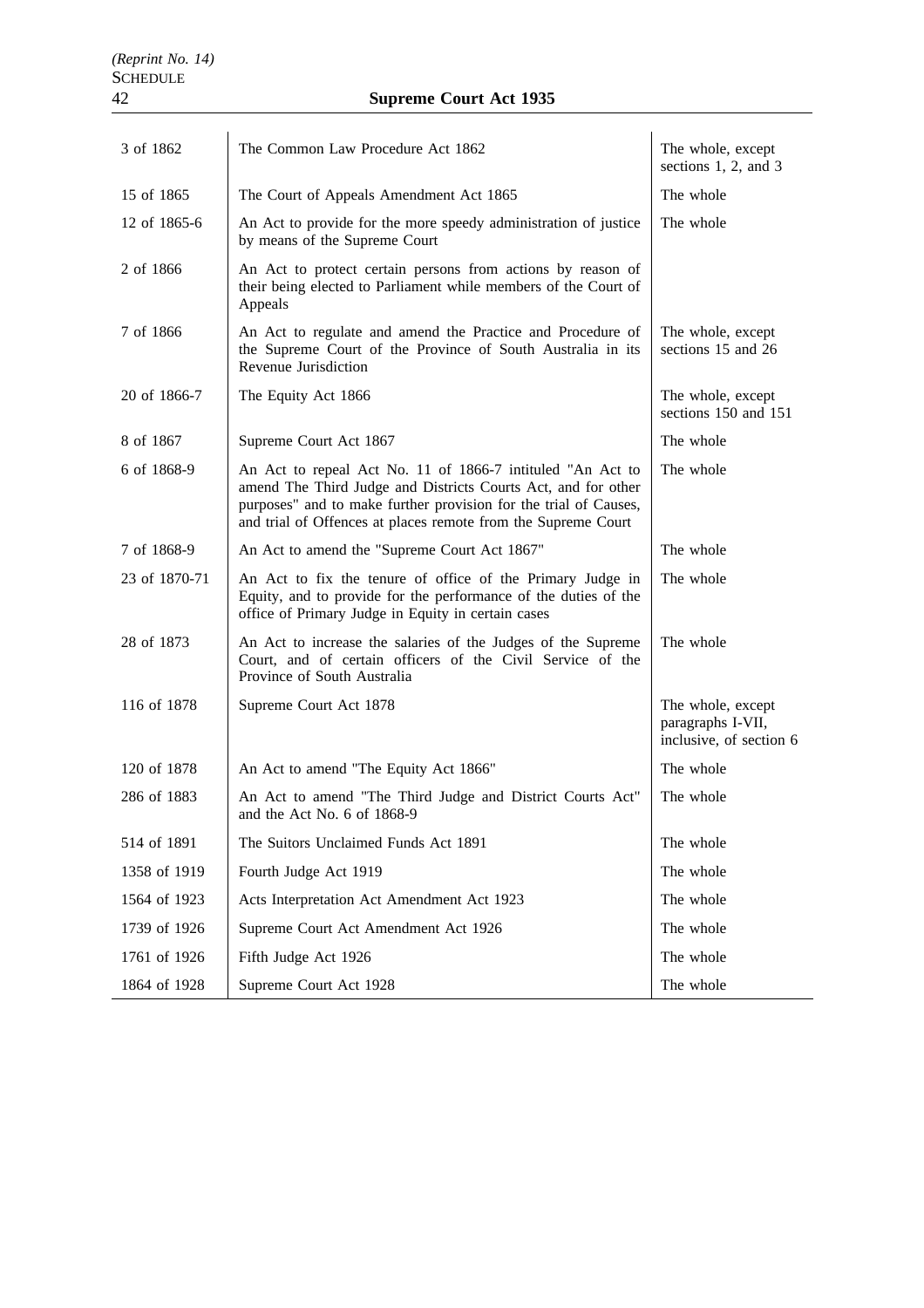## **APPENDIX**

## **LEGISLATIVE HISTORY**

#### **Transitional Provisions**

(*Transitional provision from Statutes Amendment (Courts Administration Staff) Act 1995, s. 20*)

20. (1) An appointment to a non-judicial office or position made or purportedly made before the commencement of this Act in accordance with an Act that is amended by this Act will be taken to have been duly made under the statutory provisions that, as amended by this Act, provide for the making of such an appointment as if this Act had been enacted and in force at the relevant time.

#### **Legislative History**

- Legislative history prior to 3 February 1976 appears in marginal notes and footnotes included in the consolidation of this Act contained in Volume 10 of The Public General Acts of South Australia 1837-1975 at page 718.
- Legislative history since 3 February 1976 (**entries in bold type indicate amendments incorporated since the last reprint**) is as follows:

| Section 2:               | amended by 34, 1981, s. 5                                           |
|--------------------------|---------------------------------------------------------------------|
| Section 5:               | redesignated as s. $5(1)$ by 34, 1981, s. $6(e)$                    |
|                          | definition of "evidentiary material" inserted by 84, 1995, s. 19    |
|                          | definition of "jurisdiction" substituted by 34, 1981, s. $6(a)$     |
|                          | definition of "master" substituted by 34, 1981, s. 6(b)             |
|                          | definition of "registrar" inserted by 34, 1981, s. 6(c)             |
|                          | definition of "suitors' funds" substituted by 34, 1981, s. 6(d)     |
| Section $5(2)$ :         | inserted by 34, 1981, s. 6(e)                                       |
| Section 7:               | substituted by 34, 1981, s. 7                                       |
| Section $7(4)$ :         | inserted by $69$ , 1991, s. $9(a)$                                  |
| Section $8(3)$ :         | inserted by 34, 1981, s. 8                                          |
| Section $8(4)$ :         | inserted by 95, 1988, Sched. 1                                      |
| Section 9:               | substituted by 34, 1981, s. 9                                       |
| Section 9A:              | inserted by 67, 1996, s. 34                                         |
| Section 11:              | substituted by 34, 1981, s. 10                                      |
| Section $11(1)$ :        | substituted by 70, 1985, s. $3(a)$                                  |
| Section $11(1a)$ :       | inserted by 70, 1985, s. $3(a)$ ; substituted by 95, 1988, Sched. 1 |
| Section $11(1b)$ :       | inserted by 95, 1988, Sched. 1                                      |
| Section $11(4)$ :        | repealed by 70, 1985, s. 3(b)                                       |
| Section $11(6)$ :        | inserted by 70, 1985, s. $3(c)$                                     |
| Section 12:              | substituted by 34, 1981, s. 11; 92, 1982, s. 3(1); amended by       |
|                          | 59, 1985, s. 21; substituted by 95, 1988, Sched. 1                  |
| Section 13A:             | amended by 53, 1980, s. 2; substituted by 34, 1981, s. 12           |
| Section 13B:             | inserted by 34, 1981, s. 12; repealed by 75, 1993, s. 27; inserted  |
|                          | by 43, 1994, s. 22                                                  |
| Section $13H(1)$ :       | amended by 82, 1982, s. 2(a)                                        |
| Section $13H(2)$ :       | amended by 82, 1982, s. 2(b), (c)                                   |
| Section $13H(3) - (5)$ : | amended by 82, 1982, s. 2(a)                                        |
| Section $13H(6)$ :       | inserted by 82, 1982, s. $2(d)$                                     |
| Section 14:              | amended by 34, 1981, s. 13                                          |
| Section $15(1)$ :        | amended by 34, 1981, s. 14                                          |
| Section $30C(2)$ :       | substituted by 62, 1993, s. 4                                       |
| Section 33:              | repealed by 67, 1978, s. 3                                          |
| Section 35:              | repealed by 69, 1991, s. 9(b); inserted by 43, 1994, s. 23          |
| Section 37:              | repealed by 56, 1984, s. 8                                          |
| Section 39:              | substituted by 80, 1987, s. 2                                       |
| Section $39(1)$ :        | amended by 84, 1995, s. 20                                          |
| Section $40(2)$ :        | inserted by $69$ , 1991, s. $9(c)$                                  |
|                          |                                                                     |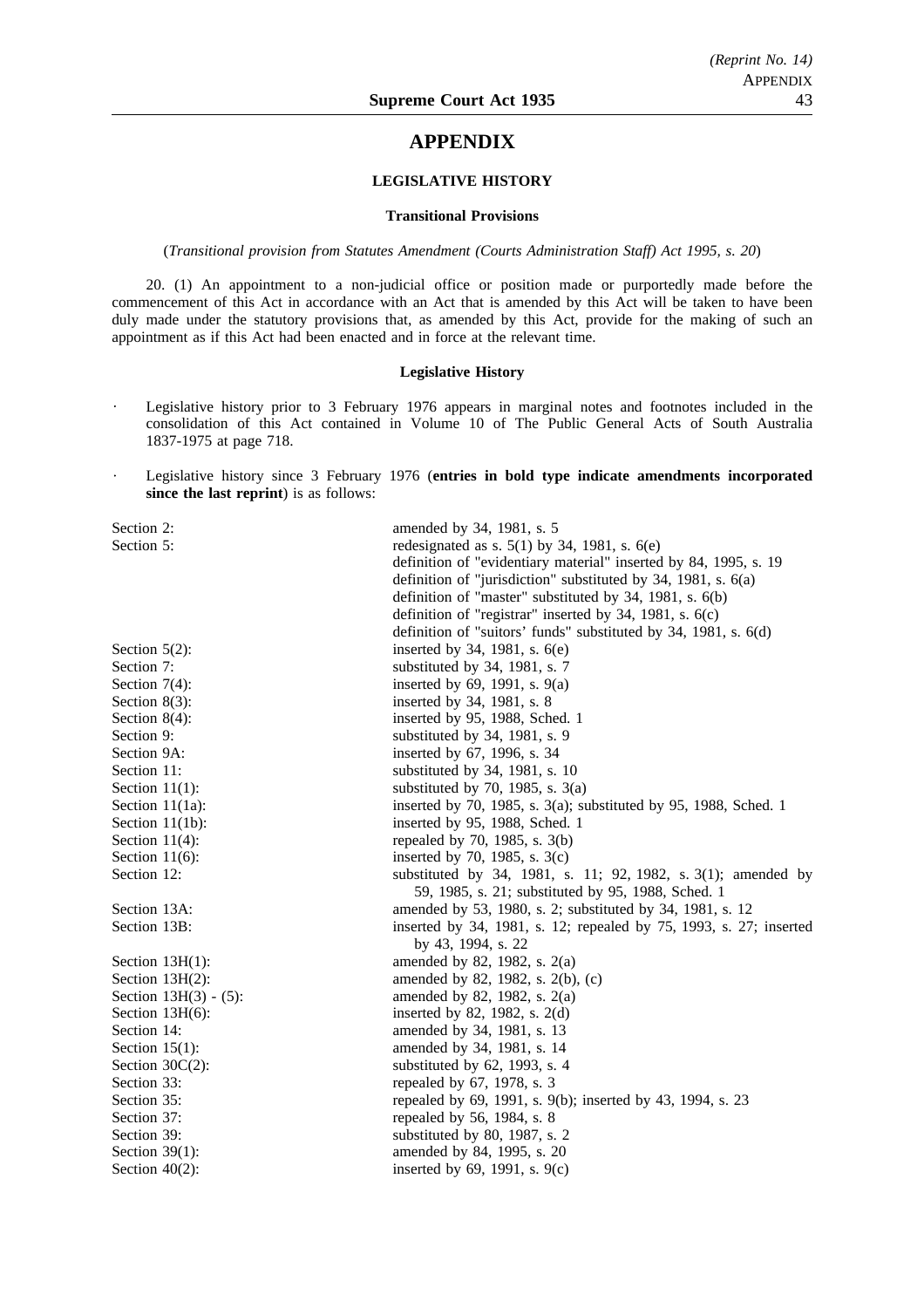Sections 45 and 46: substituted by 67, 1996, s. 35<br>Sections 46A and 46B: substituted by 67, 1996, s. 35 Section 47: **amended** by 34, 1981, s. 15 Section 48(3): inserted by 34, 1981, s. 16 Proviso Subclause (3): amended by 66, 1999, s. 6 Section 50(2): inserted by 34, 1981, s. 17 Heading preceding section 52: repealed by 67, 1996, s. 36 Sections 52 - 53A: repealed by 67, 1996, s. 36 Sections 55 - 57: repealed by 67, 1996, s. 36 Section 60: repealed by 67, 1996, s. 36 Section 61: repealed by 6, 1985, s. 8(d) Section 62: repealed by 67, 1996, s. 36 Section 62H(3) and (3a): substituted by 34, 1981, s. 18 Section 62H(3b): inserted by 34, 1981, s. 18 Section 62H(5): substituted by 21, 1994, s. 29 Section 62H(6): repealed by 21, 1994, s. 29 Heading preceding section 65: substituted by 46, 1996, s. 10<br>Sections 65 - 67: substituted by 46, 1996, s. 10 Sections 69 and 70: repealed by 46, 1996, s. 10 Section  $72(4)$ : substituted by 21, 1994, s. 30 Part 6 heading: substituted by 34, 1981, s. 20 Heading preceding section 82: substituted by 34, 1981, s. 21 Section 82: substituted by 34, 1981, s. 21 Section 82(3): substituted by 84, 1995, s. 21 Section 82(3a): inserted by 84, 1995, s. 21 Section 82(2): amended by 69, 1991, s. 9(e) Section 83: repealed by 34, 1981, s. 21 Heading preceding section 84: repealed by 82, 1978, s. 3(1) Sections 85 - 105: repealed by 82, 1978, s. 3(1) Section  $110A(1)(c)$ : repealed by 85, 1995, s. 17(a) Section 110B: inserted by 69, 1991, s. 9(f) Section 114(2): amended by 69, 1991, s.  $9(g)$ Sections 115 and 116: repealed by 67, 1978, s. 4 Section 119: **amended** by 34, 1981, s. 25(a) Section 120: **amended** by 34, 1981, s. 25(b) Section 121(2): amended by 34, 1981, s. 25(c) Section 124: **amended** by 34, 1981, s. 25(d) Section 125: **amended** by 34, 1981, s. 25(e) Section 127: **amended** by 34, 1981, s. 25(h) Section 128(1): amended by 34, 1981, s. 25(i) Section 129(1): amended by 33, 1991, s. 15 Section 130: inserted by 2, 1983, s. 3

## 44 **Supreme Court Act 1935**

inserted by 67, 1996, s. 35 Section 50: redesignated as s. 50(1) by 34, 1981, s. 17 Section 54: **amended** by 6, 1985, s. 8(a); repealed by 67, 1996, s. 36 Section 59: **amended** by 6, 1985, s. 8(b), (c); repealed by 67, 1996, s. 36 substituted by  $46$ , 1996, s. 10 Section 68: substituted by 102, 1986, s. 3(1) (Sched.); repealed by 46, 1996, s. 10 Section 72(1): amended by 34, 1981, s. 19; 2, 1983, s. 2; 69, 1991, s. 9(d); 46, 1996, s. 11; 6, 1999, s. 3 Section 84: **amended** by 34, 1981, s. 22; repealed by 82, 1978, s. 3(1) Section 106: **amended** by 34, 1981, s. 23; substituted by 85, 1995, s. 15 Section 109: **amended** by 34, 1981, s. 24; substituted by 85, 1995, s. 16 Section 110A(1): inserted by 69, 1991, s. 9(f); amended by 85, 1995, s. 17(a) Section 110A(2): substituted by 85, 1995, s. 17(b) Section 118: repealed by 56, 1984, s. 8; inserted by 84, 1995, s. 22 Section 118A: repealed 49, 1991, Sched. 2; inserted by 84, 1995, s. 22 Section 122(1): amended by 33, 1999, Sched. (item 57) Section 126: amended by 34, 1981, s. 25(f), (g) **Section 130(2):** substituted by 69, 2001, s. 32(a) **Section 130(3):** inserted by 73, 1983, s. 2; **repealed by 69, 2001, s. 32(b)**